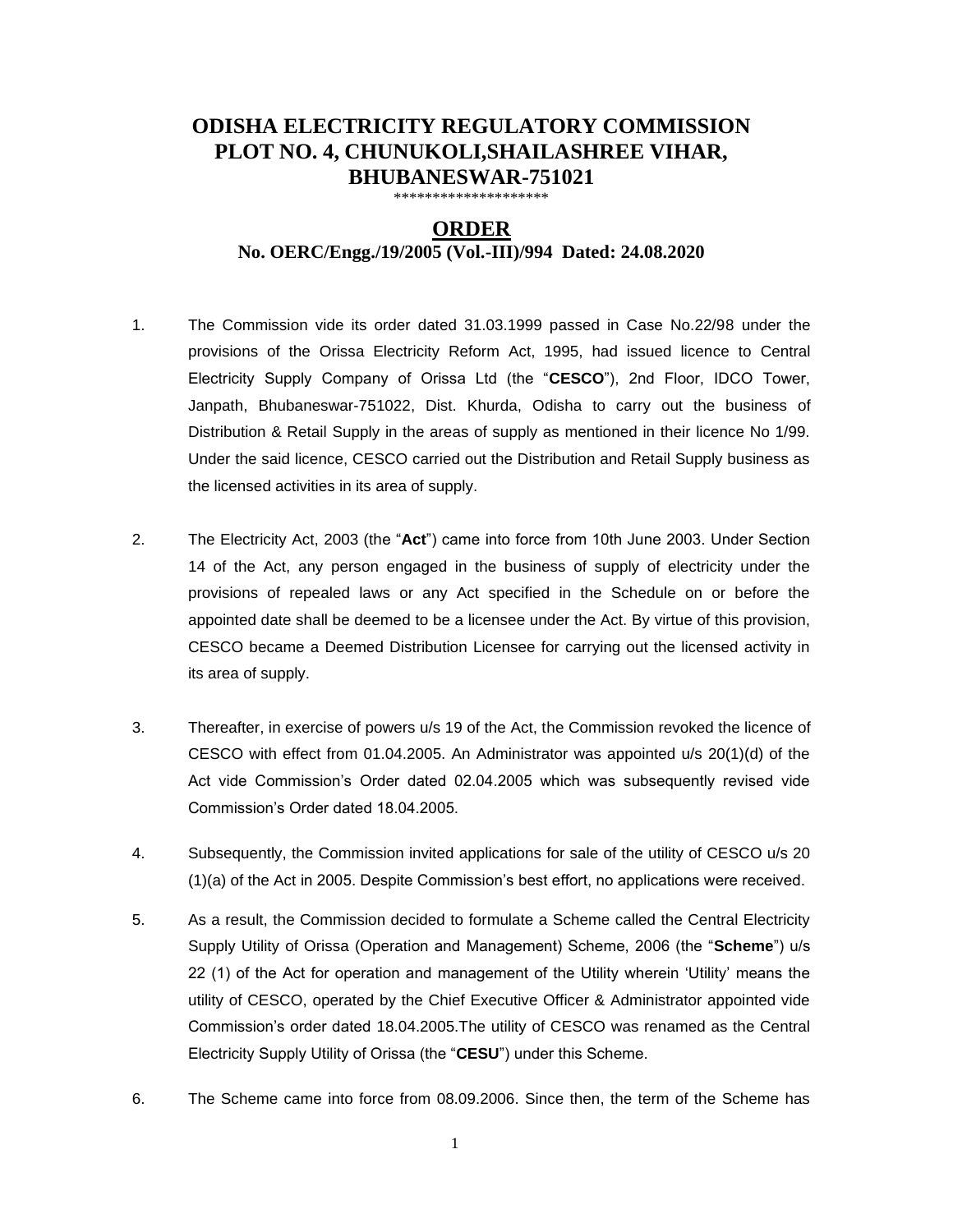been periodically extended with the latest extension being upto 22.09.2020.

- 7. Thereafter, the Commission prepared the draft for CESU and decided to finalise the same through a consultative public hearing. For this purpose, the Commission initiated a suomotu proceeding and a case was registered as case No. 21/2006. The Commission, vide order dated 27.10.2006, finalized the licence conditions for CESU which became applicable with effect from 01.11.2006.
- 8. In 2016, the Commission invited applications for sale of utility of CESU u/s 20(1)(a) of the Act. Only a single bid was received which was returned un-opened. Thereafter, post meetings with investors, bids were again invited as per the terms of a Request for Proposal dated 24.11.2017 (the "**RFP**") issued by the Commission.
- 9. After evaluation of bids as per the terms of RFP, the bid of The Tata Power Company Limited (the "**TPCL**") submitted on 14.09.2018 (the "**Bid**") which was accepted by the Commission. The Commission issued Letter of Intent vide letter no. RA/CESU-17/2015/1973 dated 20.12.2019 (the "**LoI**") to TPCL for acceptance of the same. TPCL vide letter no. T&D/BD/DOM/FY20/OERC/CESU/034 dated 02.01.2020 communicated to the Commission its acceptance of the LoI. Further, the Commission communicated certain modifications to the terms of RFP. TPCL has provided its acceptance to all the conditions of RFP and subsequent modifications. Any reference to RFP in this order shall also include the conditions specified in the LoI and any other communication in this regard.
- 10. As per terms of the RFP, upon completion of sale, the utility of CESU shall vest in a special purpose vehicle **(**the **"SPV")** in which the successful bidder shall either hold 100% equity shares or the successful bidder shall hold 51% equity shares and the Government of Odisha (the "**GoO**") shall have the option to hold 49% equity shares either on its own or through any of its undertakings.
- 11. The GoO vide letter no. 10830/En., Bhubaneswar dt. 13-Dec-2019 ENG-RR-DISTCOM-0017-2018 conveyed its decision to exercise its option to hold 49% equity shares in the SPV. Further, the GoO vide letter no. 2131/En., Bhubaneswar dt. 17-Feb-2020 ENG-RR-DISTCOM-0017-2018, conveyed that GRIDCO Limited (the "**GRIDCO**") shall be the entity of the GoO which will hold the 49% equity shares in the SPV on behalf of the GoO.
- 12. The Commission then directed GRIDCO to incorporate the SPV to which the utility of CESU shall be vested and licence of CESU shall be transferred. On 06.04.2020,TP Central Odisha Distribution Limited (the "**TPCODL**") was incorporated as wholly owned subsidiary of GRIDCO with an authorized share capital of Rs. 1000 crores (Indian Rupee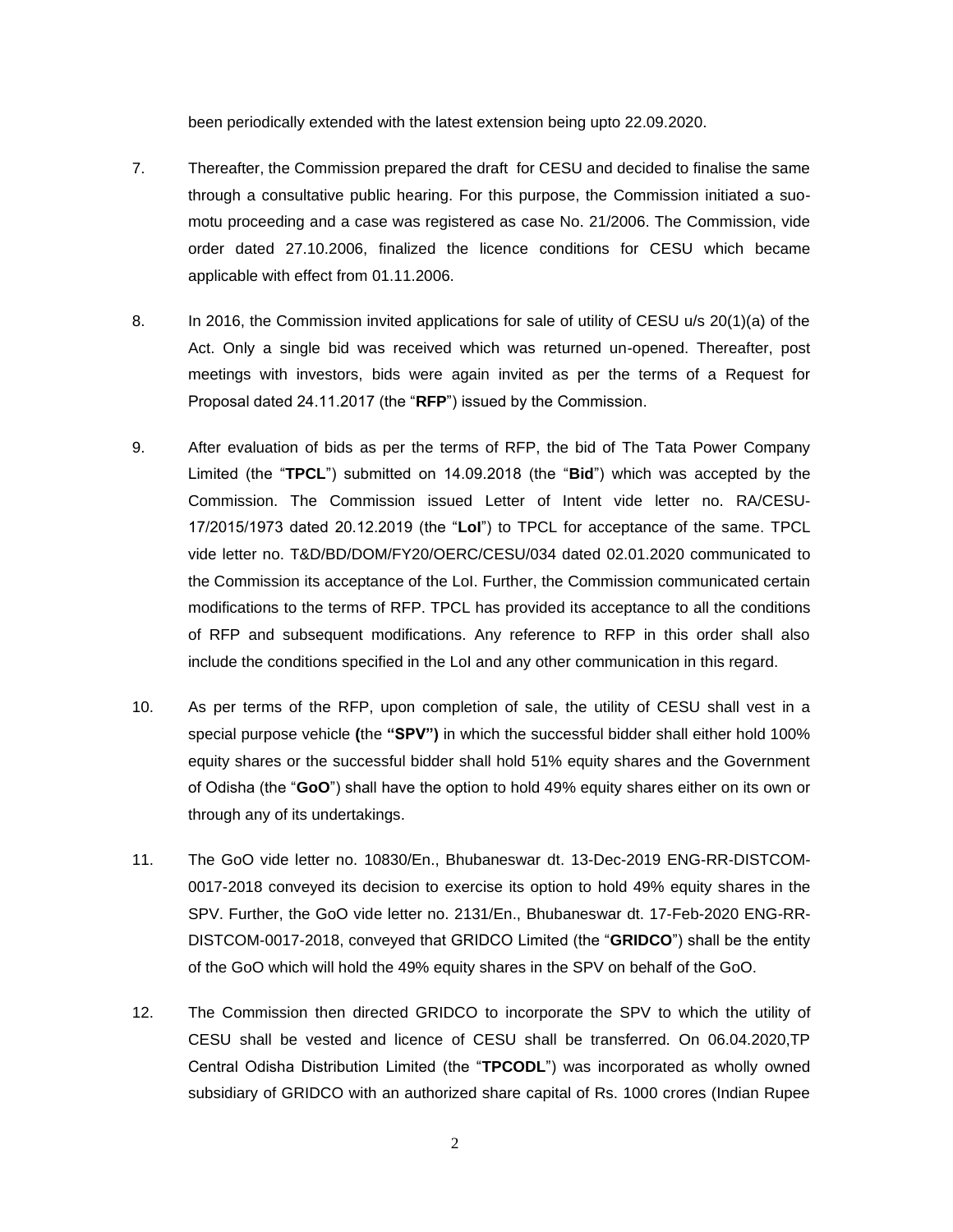One Thousand crores only) and paid-up capital of Rs. 5 lakhs (Indian Rupee Five lakh only). TPCODL shall be the SPV in which TPCL and GRIDCO shall hold 51% and 49% equity shares respectively after the completion of sale.

- 13. The Commission vide letter no. OERC/RA/CESU-17/2015 (Vol. VII)/332 dated 02.03.2020 provided the RFP Documents namely – Share Acquisition Agreement, Shareholders Agreement to be executed between TPCL and GRIDCO and Bulk Supply Agreement to be executed between TPCODL and GRIDCO. The Commission thereafter shared the Bulk Power Transmission and SLDC Agreement to be executed between TPCODL and OPTCL. These four agreements - Share Acquisition Agreement, Shareholders Agreement, Bulk Supply Agreement and Bulk Power Transmission and SLDC Agreement constitute the "**RFP Documents**" and form an integral part of the terms and conditions of the sale process which are to be complied with by the concerned parties.
- 14. The Commission initiated a suo-motu proceeding in Case No. 11/2020 to issue suitable directions with respect to sale of utility of CESU under Section 20 of the Act and for vesting of utility of CESU to the intending purchaser under Section 21 of the Act. The Commission decided to dispose of the petition through a hearing of the concerned parties namely CESU, TPCL, GRIDCO, OPTCL and the Government of Odisha. After hearing the parties including public intervenor, the Commission issued an order (the "**Vesting Order"**) on 26.05.2020 to the best interest of all the stakeholders.
- 15. The Vesting Order specified that the date of vesting of utility CESU to TPCODL would be 01.06.2020. In the said order, the Commission directed the parties to undertake the transaction in such a manner that all the activities proposed for execution of this transaction in their submissions filed in response to suo-motu petition must be completed on or before 01.06.2020. The sale process would then be considered to be complete.
- 16. The Vesting Order also stated that upon completion of sale, the rights, powers, authorities, duties and obligations of the CESU under its licence shall stand transferred to TPCODL as per Section 21(b) of the Act. Upon delivery of utility CESU to TPCODL w.e.f 01.06.2020, TPCODL shall be deemed to be the licensee. The Commission shall then issue an order amending licence conditions within 90 days of the Vesting Order. Till the time amended licence is granted, the provisions of the Vesting Order and the rights, powers, authorities, duties and obligations specified in the licence issued to CESU vide order dated 27.10.2006 shall apply to TPCODL.
- 17. CESU vide letter no. CEO/CESU/9810(7) dated 01.06.2020, communicated to the Commission that the modalities of transaction required to be completed on 01.06.2020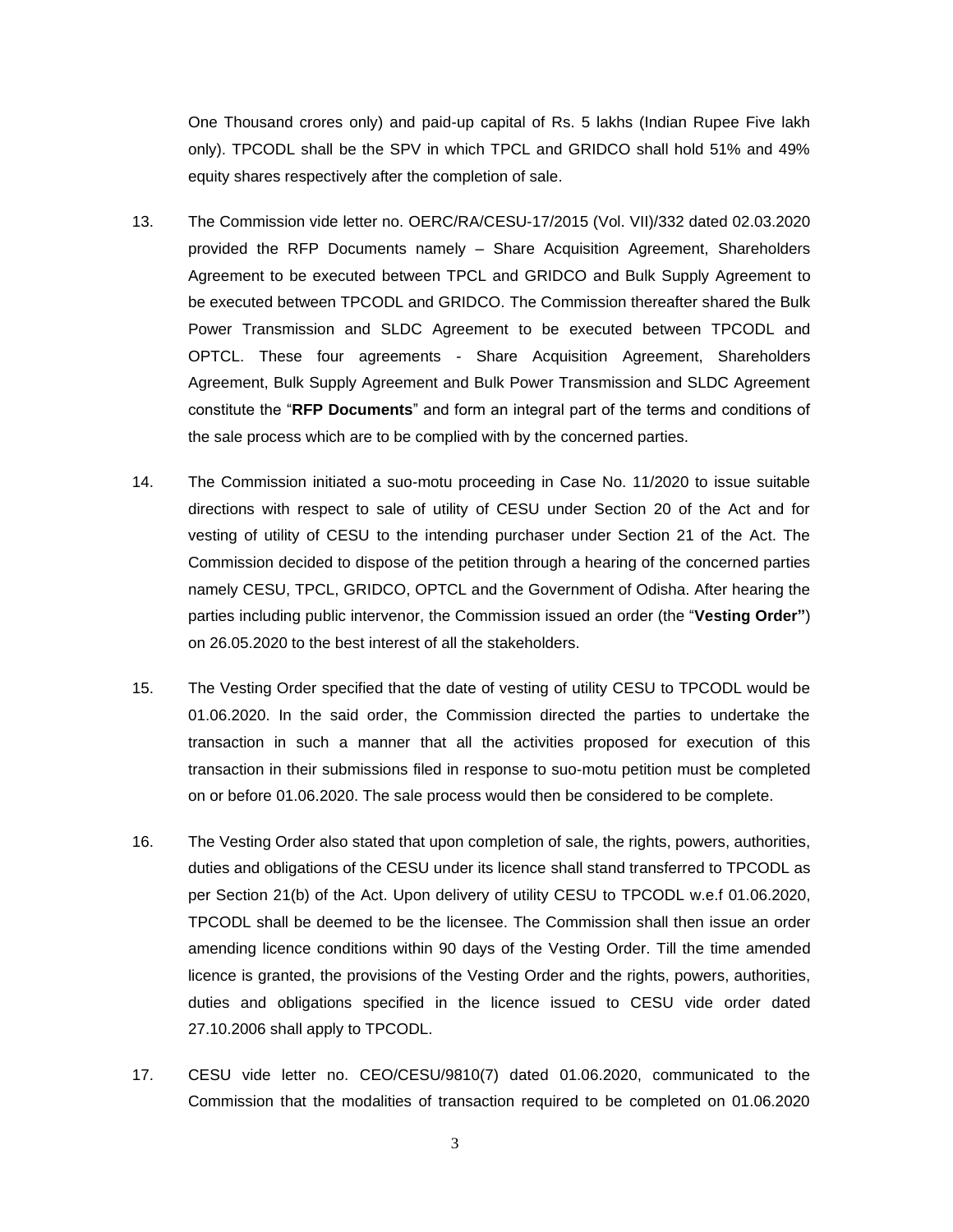have been completed as per the directions contained in the Vesting Order and in fulfillment of requirement under Section 20(3) of the Act, CESU delivered the utility to TPCODL w.e.f. 01.06.2020.

- 18. With the delivery of utility of CESU to TPCODL, the licence of CESU stood transferred to TPCODL w.e.f 01.06.2020 as per the Vesting Order. Now, to incorporate the terms of the RFP, the commitments made by TPCL in its Bid and provisions of Vesting Order an amendment to the licence conditions transferred to TPCODL is necessitated. The present order is pursuant to the Vesting Order which states that the Commission shall issue an order amending licence conditions within 90 days of the Vesting Order.
- 19. Under Condition 4.2 of licence issued to CESU vide order dated 27.10.2006, the licence conditions are subject to modification or amendment in accordance with the provisions of relevant Regulations and in accordance with the provisions of the Act. The Commission has issued the Vesting Order dated 26.05.2020 under Section 21 of the Act which empowers the Commission to specify conditions for the new licensee TPCODL in consonance with the said order and precludes further consultations. This is because any amendment to the existing licence conditions shall be done within the perimeter of the Vesting Order which has already been settled.
- 20. Moreover, the operational control of CESU has been transferred to TPCODL vide order dt.26.05.2020 in Case No.11/2020. Hence, the Commission is mandated under Regulation 9.3 of OERC (Conduct of Business) Regulation, 2004 to impose suitable conditions. Hence, it is necessary that the licence issued to CESU be amended considering the fresh conditions in the Commission's order dt.26.05.2020, so that TPCODL, the successor of CESU performs successfully its obligation as a licensee pursuant to its commitment.
- 21. Hence, in exercise of powers conferred under the OERC (Conduct of Business Regulations), 2004 and the Vesting Order, the Commission hereby amends certain conditions of the licence of CESU which has been transferred to TPCODL.
- 22. The licence conditions of CESU specified in order dated 27.10.2006 as amended vide this order shall be the licence conditions applicable to TPCODL. The licence shall remain in force for 25 years w.e.f 01.06.2020 unless revoked earlier as per Section 15(8) of the Act.
- 23. TPCODL is directed to keep the licence conditions in the website and make available the copy of the said licence conditions to the interested persons on payment of reasonable charge. Further, TPCODL is directed to publish a public notice in one English and two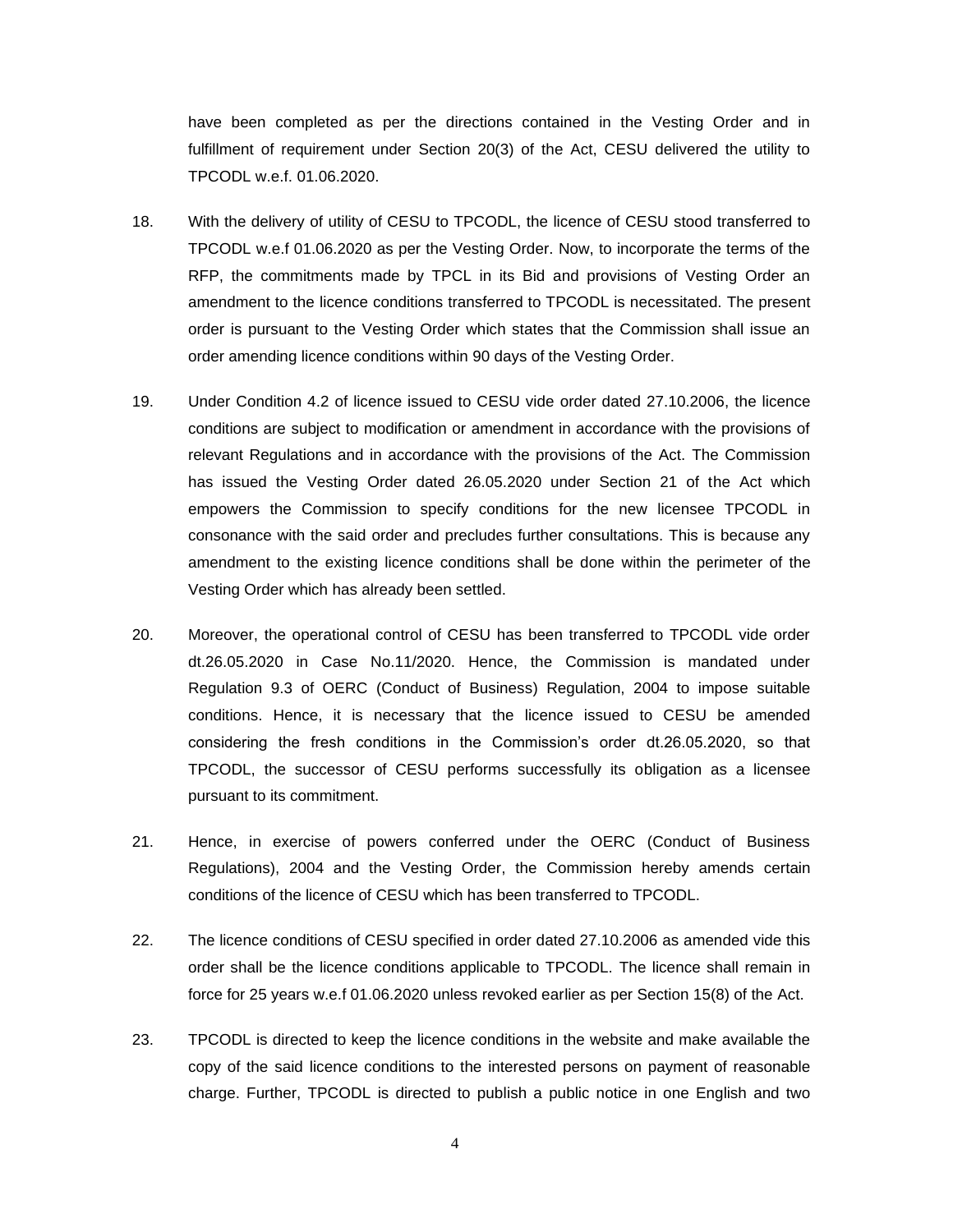Odia dailies having wide circulation in the State of Odisha for two consecutive days, informing the general public about the licence conditions approved by the Commission which is available in the licensee's website and copy of the same may be obtained from their Corporate office on payment of reasonable charges.

- 24. The copy of this order and the text of the licence conditions of TPCODL may be communicated to Department of Energy, Government of Odisha, Central Electrical Authority, Government of India by the Commission's Secretary.
- 25. In case of any conflict between the licence conditions attached to this order, the Vesting Order and the provisions of RFP or RFP Documents namely Share Acquisition Agreement, Shareholders Agreement, Bulk Supply Agreement and Bulk Power Transmission and SLDC Agreement, such matter shall be decided by the Commission and the decision of the Commission on such issues shall be final.

 **Sd/- Sd/- Sd/- Member (M) Member (P) Chairperson**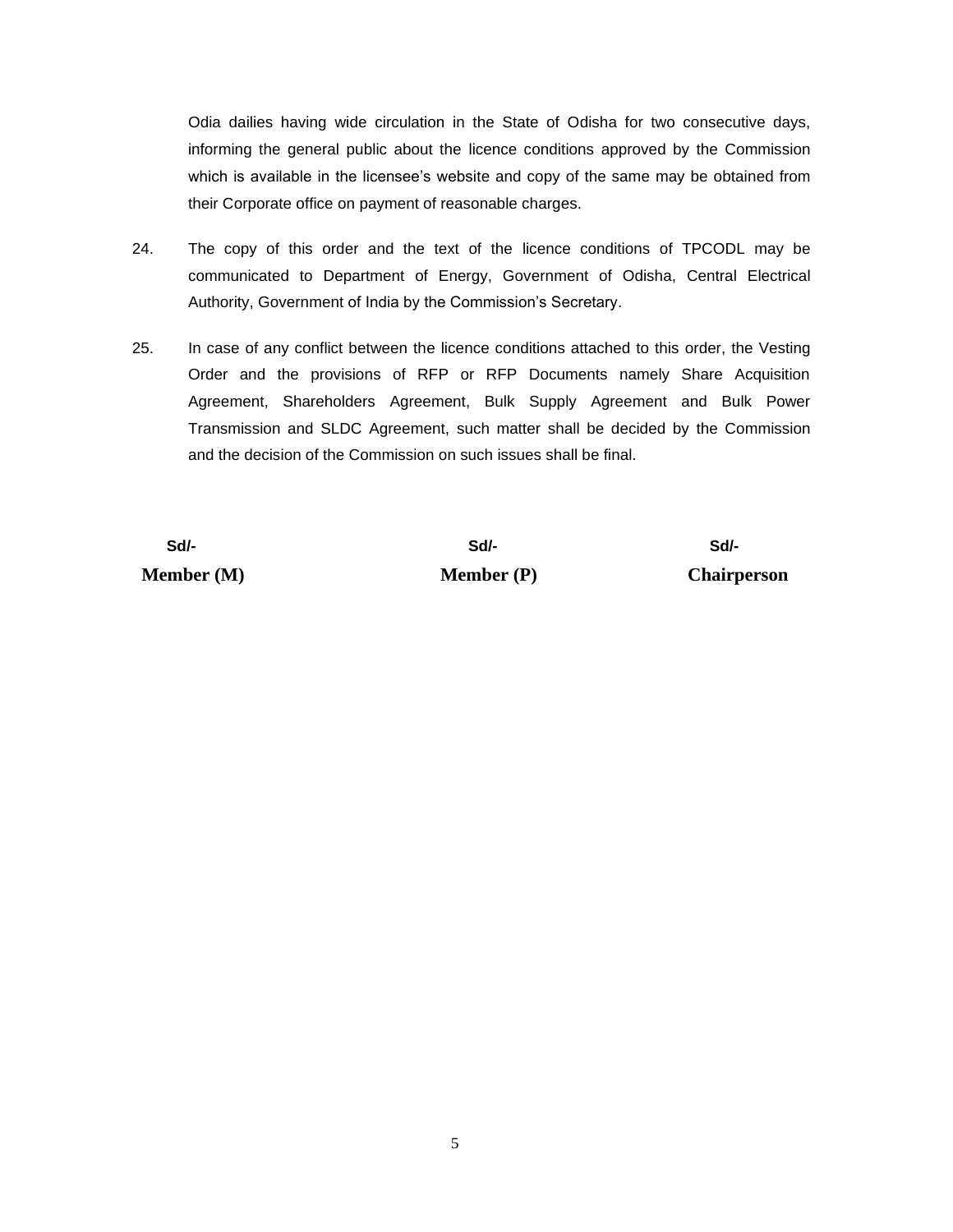# **LICENCE CONDITIONS**

**OF**

# **TP CENTRAL ODISHA DISTRIBUTION LIMITED (TPCODL)**

**Corporate Office: 2nd Floor, IDCO Tower, Janpath, Bhubaneswar – 751 022, Dist-Khurda, Odisha**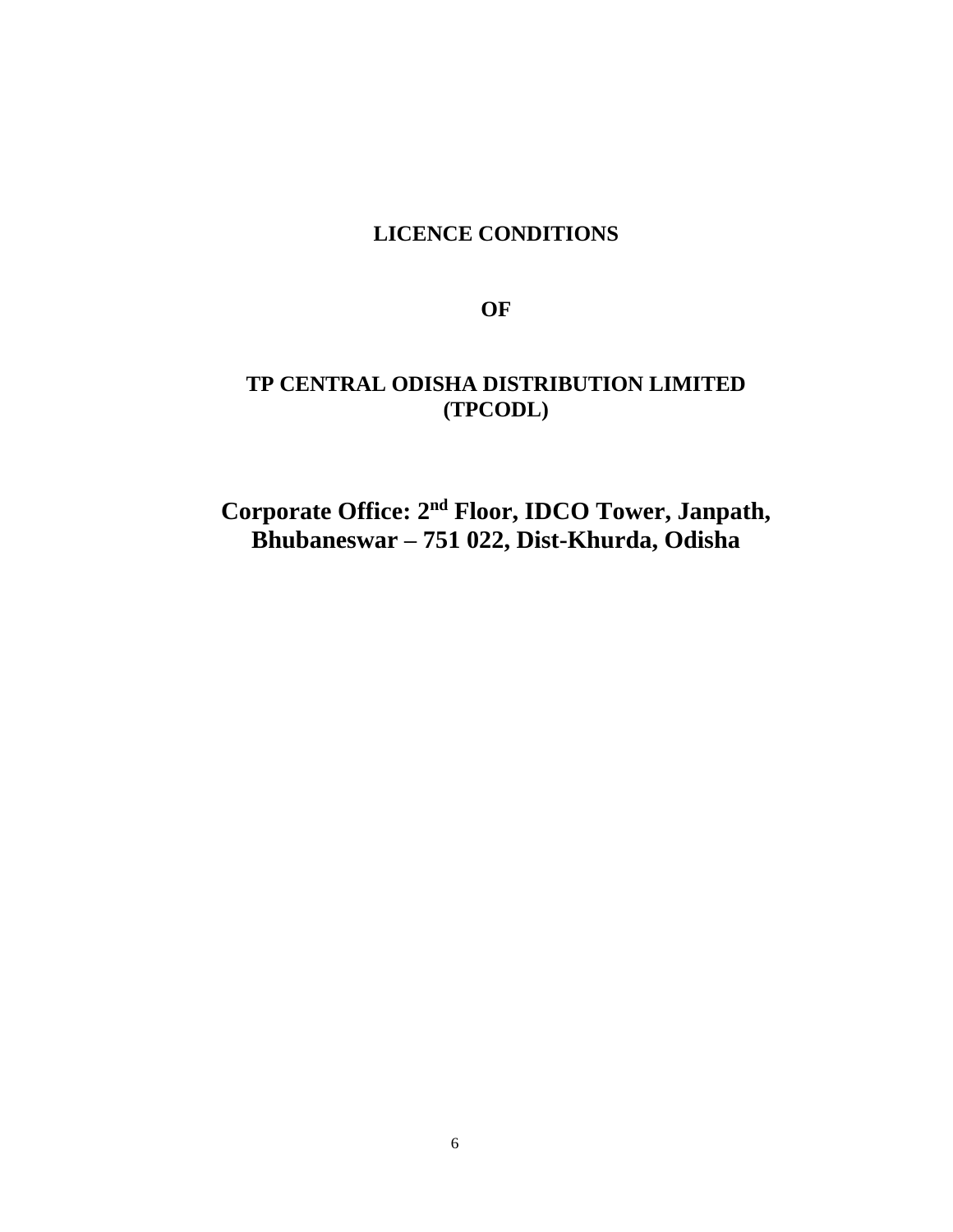#### **PART I: PRELIMINARY**

#### **1. SHORT TITLE**

1.1 These Licence conditions may be called "The Licence conditions of TP Central Odisha Distribution Limited (TPCODL)"which are applicable to the Licensee with effect from 1<sup>st</sup> June 2020.

#### **2. AREA OF OPERATION OF LICENSED ACTIVITY (AREA OF SUPPLY)**

The area of operation of licensed activity of the Licensee shall comprise the Electricity Distribution Circles of Bhubaneswar-I, Bhubaneswar-II, Cuttack, Dhenkanal and Paradeep existing as on date*,* excluding any cantonment, aerodrome, fortress, arsenal, dockyard or camp or any building or place in occupation of the Central Government for defence purposes.

### **3. DEFINITIONS**

- 3.1 Unless the context otherwise requires the words, terms and expressions used in these Licence Conditions shall have the same meaning as assigned by the Electricity Act, 2003 or in the Commission's order dated 26.05.2020 in Case No. 11/2020 (the "Vesting Order")
- 3.2 Words, terms and expressions used in these Licence Conditions which are not defined in these conditions or in the Electricity Act, 2003 or in the Vesting Order shall have the meaning as usually are understood in electrical industry.
- 3.3 In these, unless the context otherwise requires:
	- **(a) "Act"** means the Electricity Act, 2003 (36 of 2003)
	- **(b) "Additional Serviceable Liabilities"** shall have the meaning ascribed to it in the Vesting Order
	- **(c)** "**Affiliate"** means, in relation to the Licensee, any Holding Company or Subsidiary of the Licensee or any Subsidiary of a Holding Company of the Licensee;
	- **(d) "Annual Accounts"** means the accounts of the Distribution Licensee prepared in accordance with the Companies Act, 2013 and/or in such other manner as may be directed by the Commission in terms of the provisions of the Act;
	- **(e) "Area of Distribution" or "Area of Supply"** means the area of Distribution stated in Condition No.2 of these within which the Distribution Licensee is authorised to establish, operate and maintain the Distribution System and supply electricity;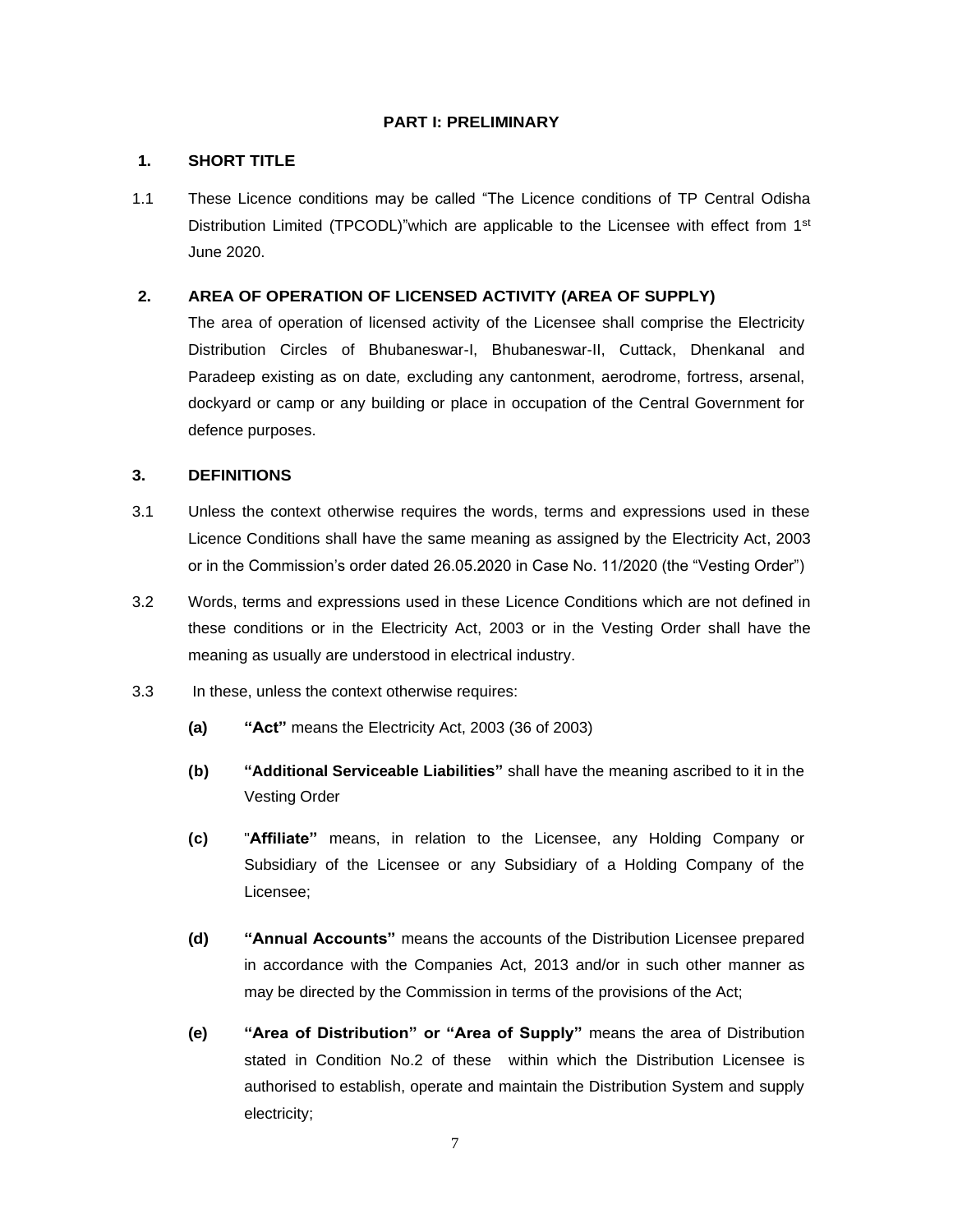- **(f) "Auditors"** means the Distribution Licensee's auditors holding office in accordance with the requirements of Sections 139 to 148 or any other Section as appropriate, of the Companies Act 2013 (18 of 2013);
- **(g) "Authorised",** in relation to any Person, business or activity, means authorised by licence granted under Section 14 of the Act or exemption granted under Section 13 of the Act and the regulations of the Commission;
- **(h) "Bid"** means the bid submitted by The Tata Power Company Limited in response to the RFP dated 24.11.2017 for sale of utility of CESU
- **(i) "Commission"** means the Odisha Electricity Regulatory Commission**;**
- **(j) "Distribution"** means the conveyance or wheeling of electricity by means of a Distribution System**;**
- **(k) "Distribution Business"** means authorised business of a Distribution Licensee to operate and maintain a Distribution System for supplying of electricity to the consumers in an Area of Supply**;**
- **(l) "Distribution Code"** means the Distribution (Planning and Operation) Code governing all material technical aspects relating to connections to and the operation and use of the Distribution System as approved by the Commission**;**
- **(m) "Distribution Licensee"** means the person authorised by the Distribution Licence under Section 14 of the Act.
- **(n) "Distribution System Operating Standards"** means the standards related to the Distribution Licensee's operation of the Distribution System as approved by the Commission pursuant to Condition 16 of these General **Conditions**
- **(o) "Distribution System Planning and Security Standards"** means the standards related to the adequacy of the Distribution Licensee's system planning and security of the Distribution System, as approved by the Commission pursuant to Condition 16 of these General Conditions.
- **(p) "Existing Distribution System Planning and Security Standards"** means the standards for system planning and security of the Distribution System existing in the Area of Distribution as on the date of the grant of Licence;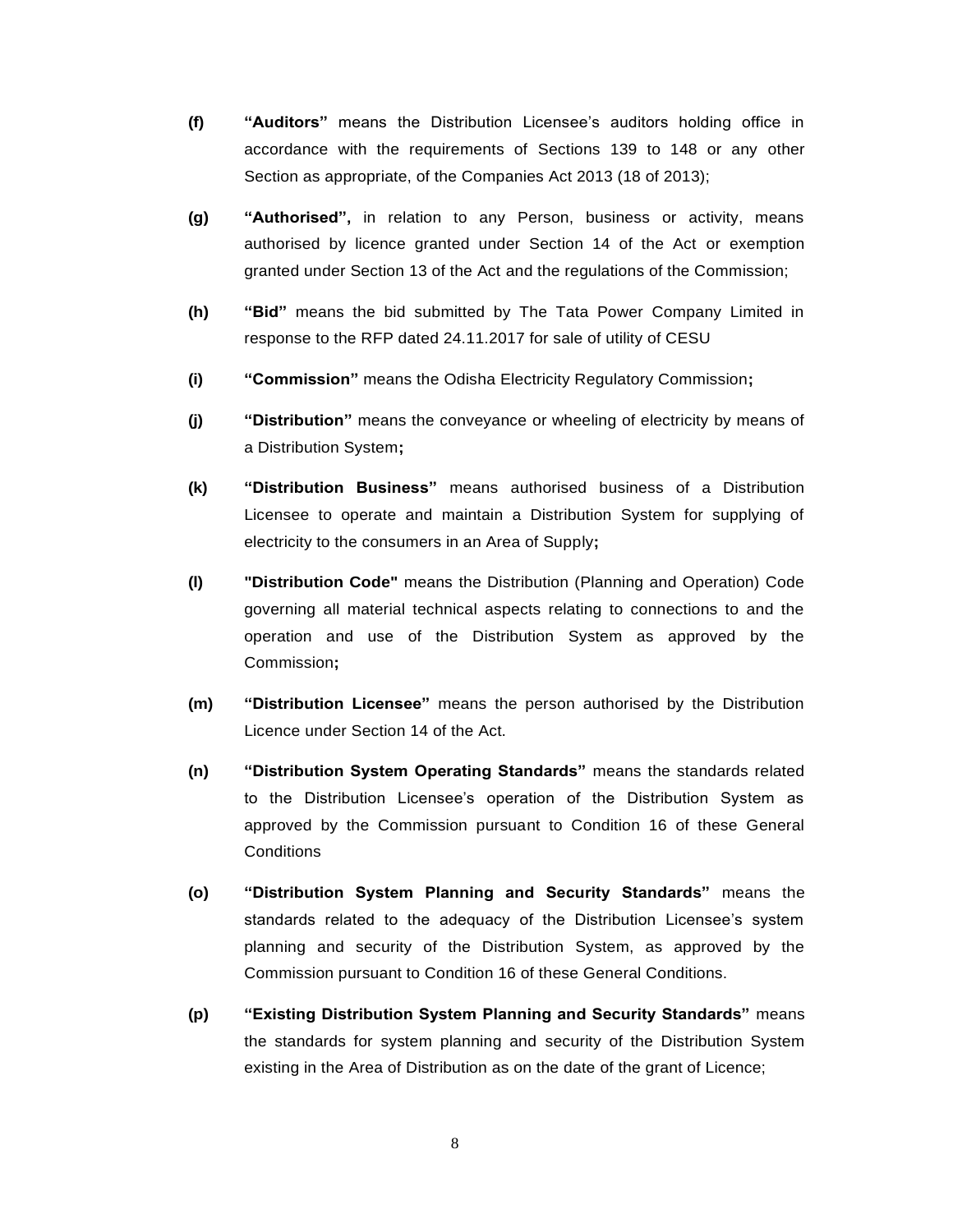- **(q) "Existing Distribution System Operating Standards"** means the standards for operating the Distribution System existing in the Area of Distribution as on the date of the grant of Licence;
- **(r) "Financial Statements"** means for each financial year, financial statements for the Licensed Business comprising a profit and loss account, a balance sheet and a statement of sources and application of funds, together with notes thereto as detailed under the Companies Act, 2013 (18 of 2013) and such other particulars and details in the manner as the Commission may direct from time to time. If the Distribution Licensee engages in any business or activity in addition to the Business, the financial statements shall comply with the regulations of the Commission dealing with the treatment of Other Business of Distribution Licensee and show separately the amounts of any revenue, cost, asset, liability, reserve or provision, which has been either:
	- charged from the Licensed Business to any Other Business or vice versa together with a description of the basis of that charge; or
	- determined by apportionment or allocation between the Licensed Business and any Other Business of the Distribution Licensee together with a description of the basis of the apportionment or allocation.
- **(s) "Force Majeure"** means events beyond the reasonable control of the Licensee, including, but not limited to earthquakes, cyclones, floods, storms, adverse weather conditions, war, terrorist attacks, civil commotion or other similar occurrences that leads to any act that would involve a breach of relevant laws or regulations concerned with electrical safety;
- **(t) "Generating Set"** means any plant or apparatus for the production of electricity and shall, where appropriate, include a generating station comprising of one or more than one generating unit;
- **(u) "Generator Interconnection Facilities"** means electrical lines, transformers, busbars, switch-gear, plant or apparatus utilised to enable access to a Transmission System or Distribution System by the Generating Set(s);
- **(v) "Holding Company"** shall have the same meaning as in Section 2(46) of the Companies Act 2013 (18 of 2013);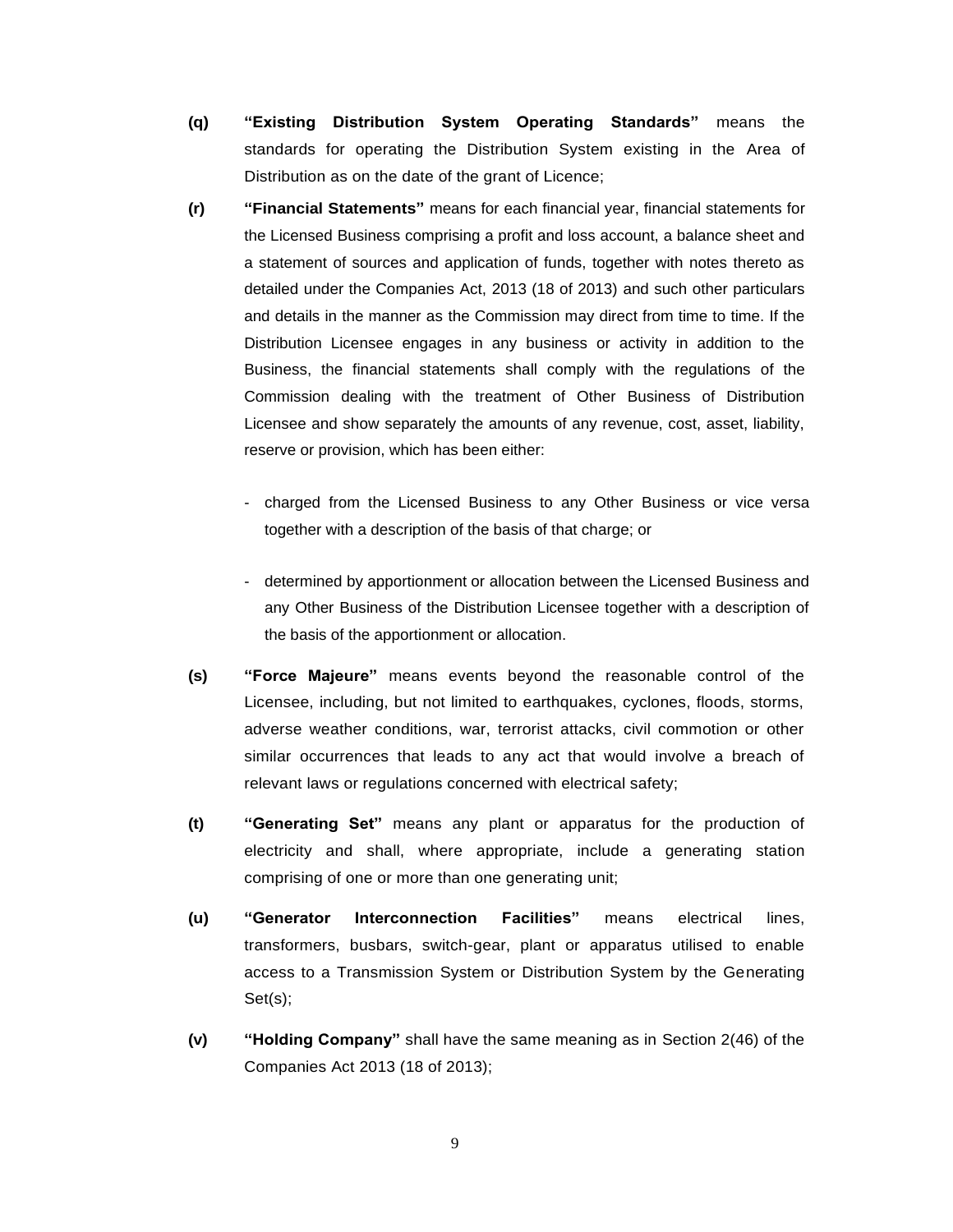- **(w) "Licence"** means Distribution Licence held by the Licensee under Section 14 of the Act;
- **(x) " Licensee"** refers to TP Central Odisha Distribution Limited (TPCODL)
- **(y) "Licensed Business"** means the business of Distribution and Supply of electricity as authorised under the Distribution Licence;
- **(z) "Major Incident"** means an incident associated with the Distribution of electricity, which results in a significant interruption of service, substantial damage to equipment, or loss of life or significant injury to human beings, or as otherwise decided by the Commission and shall also include any other incident which the Commission expressly declares to be a major incident;
- **(aa) "Non Core Activity"** means any activity of the Licensee or an Affiliate of the Licensee other than that carried out as a part of the Distribution Business.
- **(bb) "Operational Control"** means possessing the authority to make operational decisions such as commissioning and utilisation of units, service lines and equipment;
- **(cc) "Odisha Grid Code (OGC)**" means the Odisha Grid Code 2015, specified by the Commission under Section 86(1)(h) of the Act and as amended from time to time.
- **(dd)** "**Other Business**" means business of the Distribution Licensee other than the Licensed Business;
- **(ee)** "**Performance Standards**" means the standards as may be determined by the Commission pursuant to Section 57 of the Act;
- **(ff)** "**Person**" shall include any company or body corporate or association or body of individuals, whether incorporated or not, or artificial juridical person;
- **(gg)** "**Regulations**" means the regulations made by the Commission, under the provisions of the Act or the State Act;
- **(hh) "Specific Conditions**" means the conditions stipulated in these
- **(ii)** "**State**" means the State of Odisha.
- **(jj)** "**Standards of Performance**" refer to such standards of performance as may be specified by the Commission;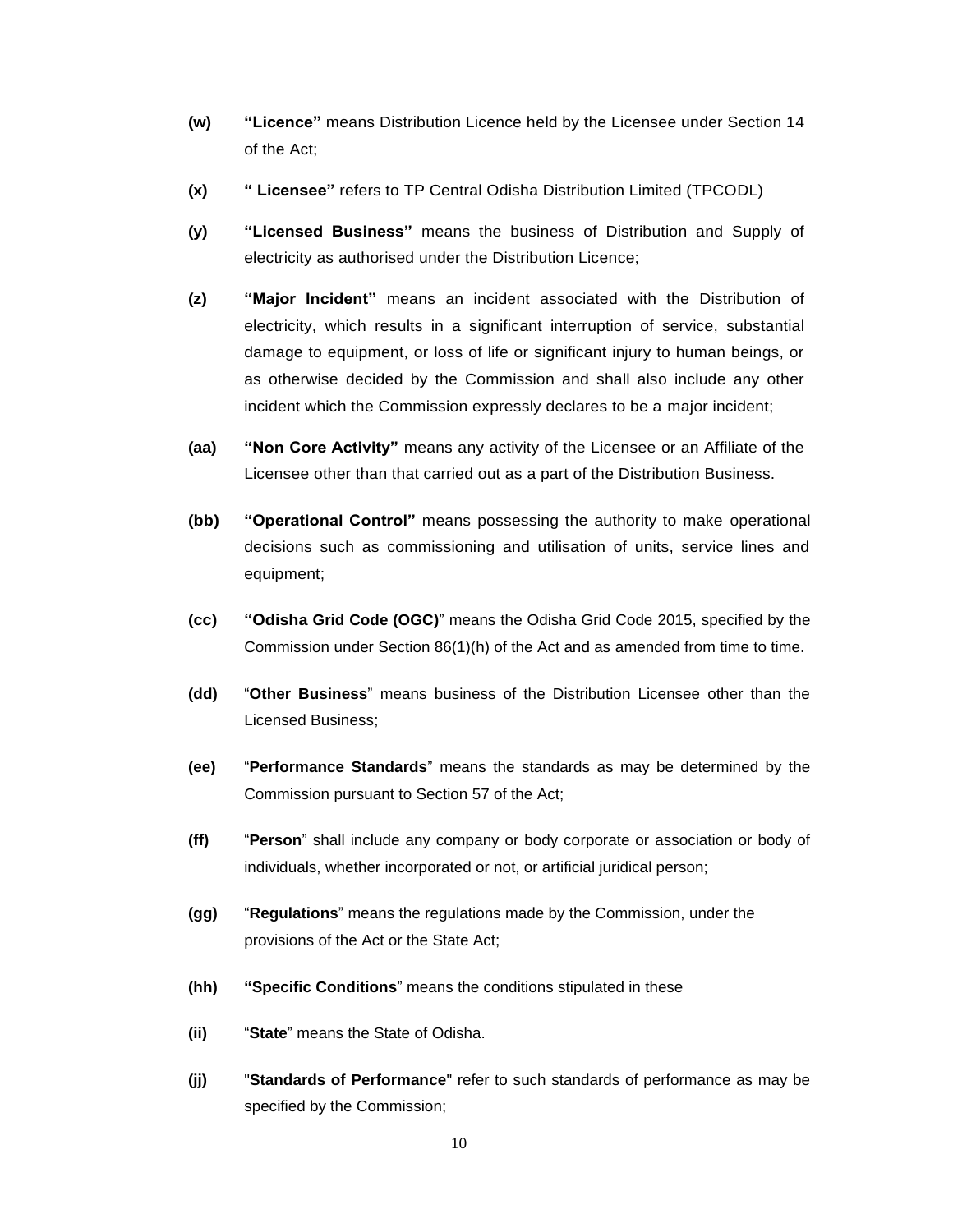- **(kk)** "**State Act**" means the Orissa Electricity Reform Act, 1995 to the extent the provisions of the said Act are not inconsistent with the Act;
- **(ll)** "**State Government**" means the Government of the State of Odisha;
- **(mm)** "**Subsidiary**" shall have the same meaning as in Section 2(87) of the Companies Act 2013(18 of 2013);
- **(nn)** "**Trading Business**" means the authorized business of an Electricity Trader in the area of operation allowed under the Trading Licence granted;
- **(oo)** "**Trading Licence**" means the Licence granted under Section 14 of the Act to undertake Trading in Electricity;
- **(pp)** "**Trading Licensee**" means an Electricity Trader who is so authorised under Section 14 of the Act;
- **(qq)** "**Transmission Business**" means the authorized business of transmission of electricity;
- **(rr)** "**Transmission System**" means the system consisting mainly of extra high voltage electric lines, owned or controlled by the Transmission Licensee, and used for the purposes of the conveyance of electricity from one power station to a sub-station or to another power station or between sub-stations, or to or from any external interconnection including 33 kV bays/equipment up to the interconnection with the Distribution System, and any plant, apparatus and meters owned or used in connection with the transmission, and such buildings or plants thereof as may be required to accommodate such plant apparatus, other works and operating staff thereof;
- **(ss)** "**Transmission Licensee**" means any person who is authorized to carry out Transmission;
- **(tt)** "**Transfer**" shall include the sale, exchange, gift, lease, licence, loan, Securitisation, mortgage, charge, pledge or grant of any other encumbrance or otherwise permitting of any encumbrance to subsist or parting with physical possession or any other disposition or dealing;
- **(uu) "Use of System"** means use of the Distribution System for the transportation or wheeling of electricity,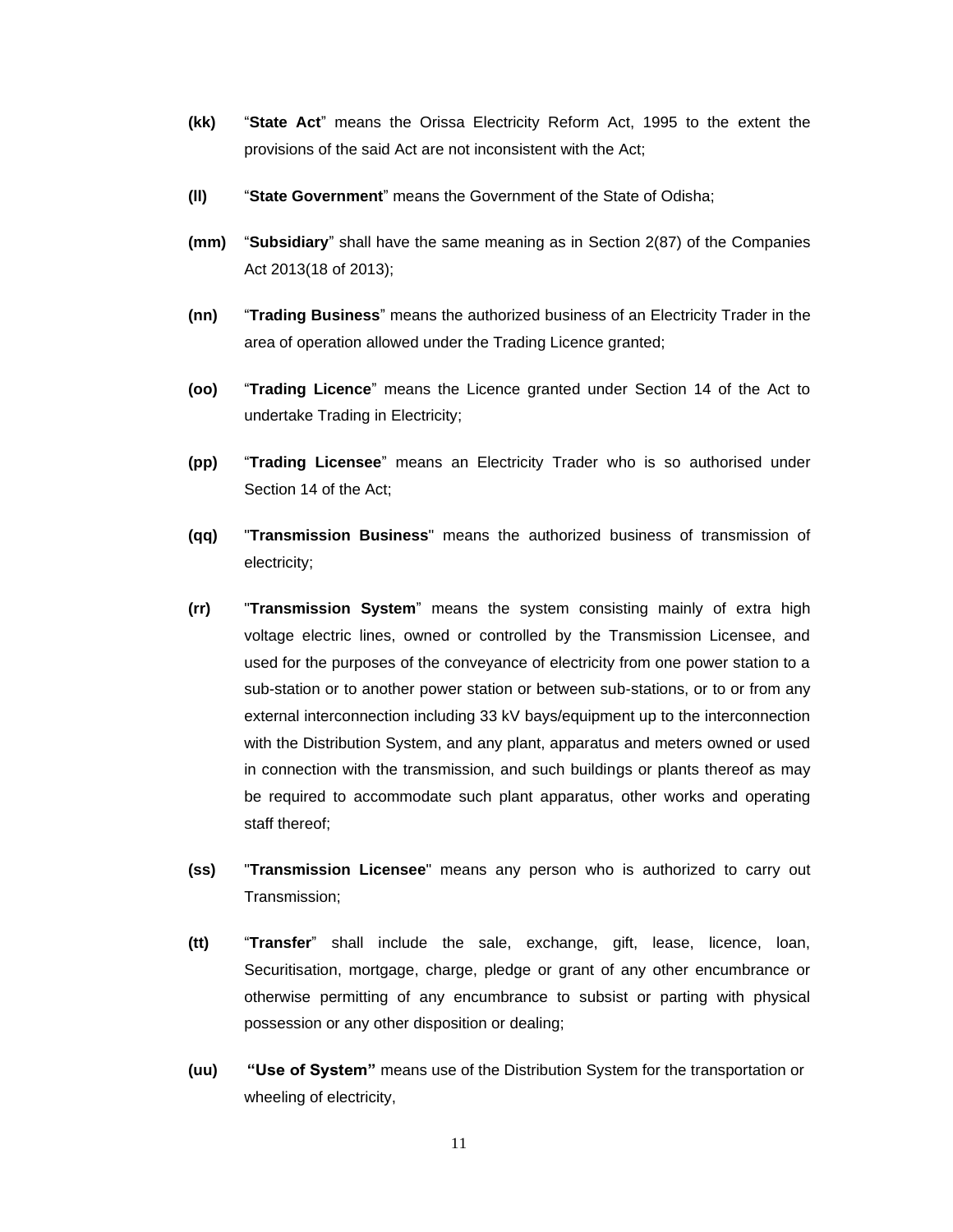- **(vv) "Users"** means anyone who uses the Distribution System.
- **(ww) "Vesting Order"** refers to the order dated 26.05.2020 issued by the Commission in case no. 11/2020 and any subsequent amendments thereof
- 3.4 References in these licence conditions to Paragraphs, Conditions, Parts and Schedules shall unless the context otherwise requires, be construed as references to conditions, paragraphs and parts of and schedules to these licence conditions.

## 4. **Terms of Licence**

- 4.1 Unless the Licence of the Licensee is revoked earlier, the Licensee will carry its licensed activity for a period of 25 years from 1stJune, 2020.
- 4.2 These Licence conditions are subject to modification or amendment in accordance with the provisions of relevant Regulations and in accordance with the provisions of the Act.
- 4.3 The Licensee shall not have the right of exclusivity in his Area of Supply by virtue of these Licence conditions (General or Specific). Under 6th proviso of Section 14 of the Act, the Commission may grant licence to any person(s) for distribution of electricity in the Licensee's Area of Supply.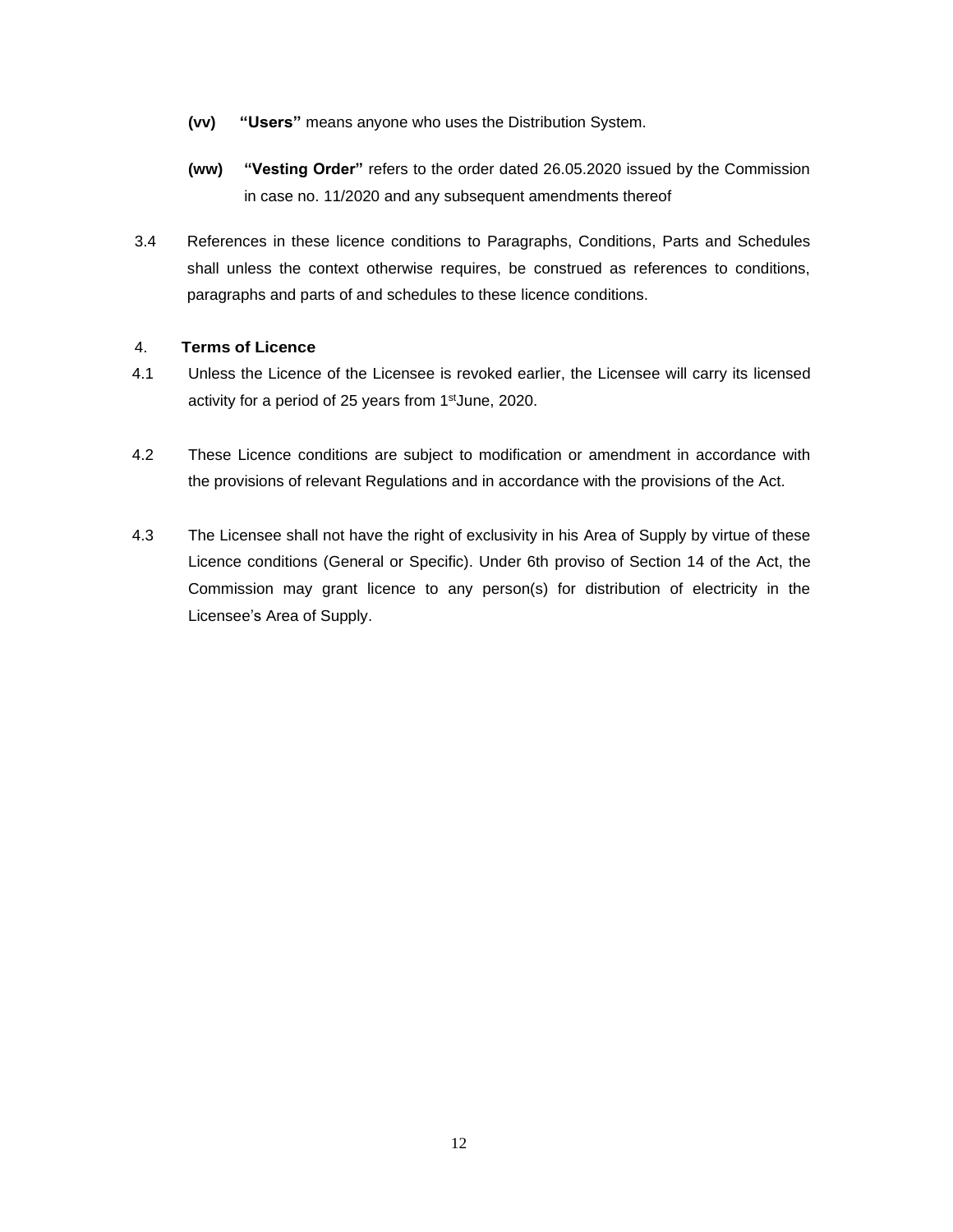#### **PART-II: GENERAL CONDITIONS**

5. The General Conditions for Distribution Licensees as specified by the Commission in Appendix 4A of the OERC (Conduct of Business) Regulations, 2004 after necessary modifications {In exercise of powers conferred under Clause 18(2)} shall be General Conditions as given below.

#### **6. COMPLIANCE WITH LAWS, RULES AND REGULATIONS**

- 6.1 The Licensee shall duly comply with the provisions of the Act, Rules, Regulations including Policies, Notifications, Circulars and Orders made there under and the provisions of all applicable laws and orders, directions issued by the Commission from time to time.
- 6.2 The Licensee shall act in accordance with these General Conditions except where the Licensee is exempted from any provisions of these General Conditions at the time of the grant of licence or otherwise specifically by an approval of the Commission to any deviation there from.
- 6.3 The Licensee shall duly comply with the order and directions of the National Load Despatch Centre, Regional Load Despatch Centre and the State Load Despatch Centre and other statutory authorities, issued in the discharge of their functions under the Act or the State Act.

#### **7. FUNCTIONS OF THE LICENSEE**

- 7.1 The Licensee shall develop and maintain an efficient, co-ordinated and economical Distribution System in the Area of Distribution and effect supply of electricity to consumers in such Area of Supply in accordance with the provisions of the Act, the State Act, Rules, Regulations, Orders and Directions of the Commission.
- 7.2 The Distribution Licensee shall be obligated to procure power from GRIDCO as per Condition 26 of these Licence conditions. The Licensee may:
	- (a) Subject to conditions specified in the Vesting Order, purchase, import or otherwise acquire electricity from generating companies, electricity trader(s) and from other persons with whom the Licensee has agreements or arrangements of power purchase or procurement of energy in accordance with the terms and conditions of such agreement as approved by the Commission;
	- (b) Subject to conditions specified in the Vesting Order, purchase or acquire electricity from any Person whose generating unit existing as on date of issue of these Licence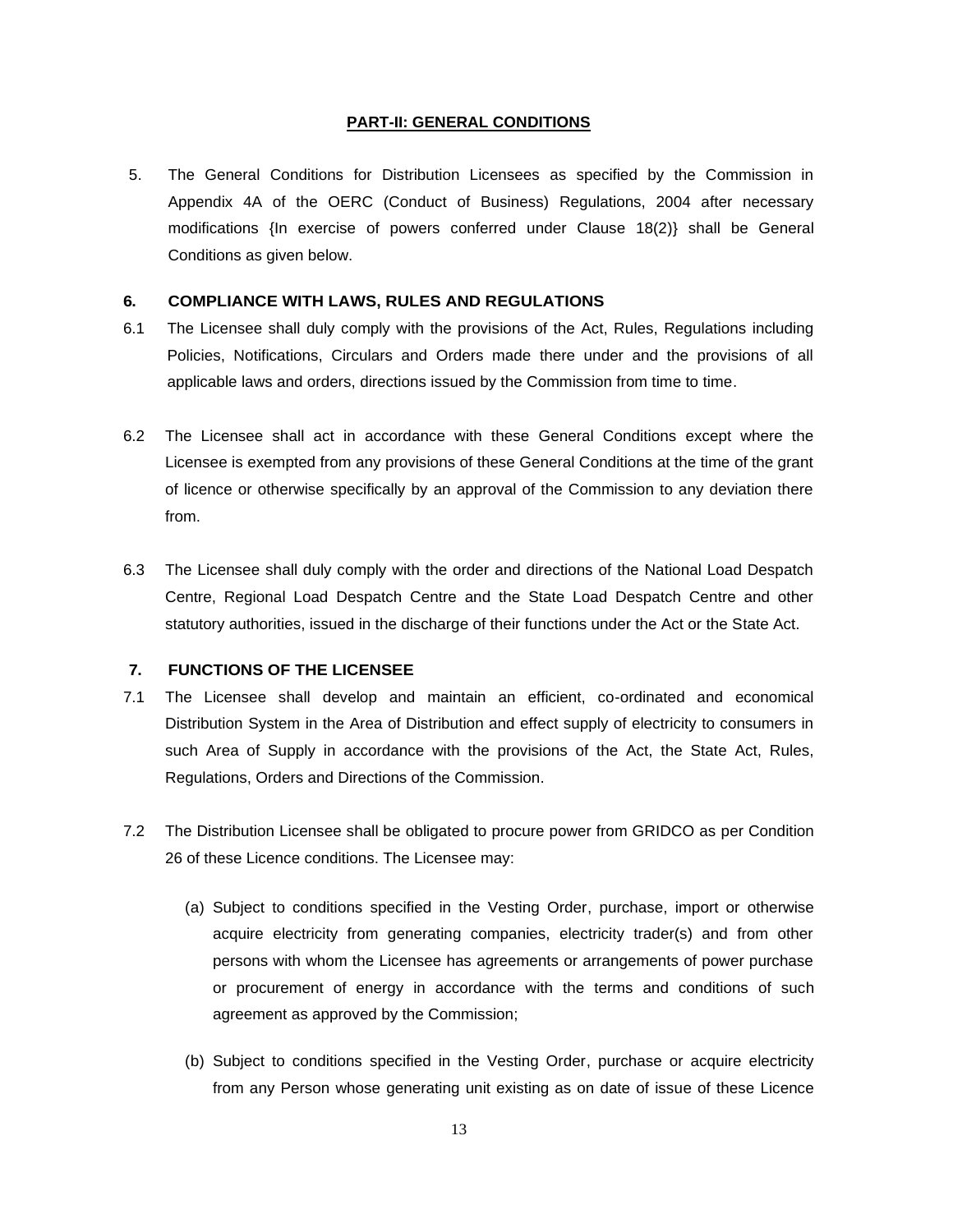conditions, is directly connected to and interfaced with the Distribution System of the Licensee, provided that the Licensee shall intimate the Commission of the existing arrangements for such purchase or acquisition of electrical energy and obtain the general or specific approval of the Commission;

- (c) Subject to conditions specified in the Vesting Order, purchase or otherwise acquire electricity from any person or licensee on the tariffs and terms and conditions as approved by the Commission;
- (d) Appoint Franchisees to distribute and/or supply of electricity for a specified area within the Area of Distribution of the Licensee without a separate licence to be taken by such franchisee provided that the Licensee shall be responsible for distribution of electricity in his Area of Supply;
- (e) Undertake Trading in electricity without the need for a separate Trading Licence;
- (f) Provide access to the Distribution System to any person for wheeling of electricity in accordance with regulations made by the Commission for the purpose;
- (g) Sell electricity or energy capacity contracted for such period and to the extent of electricity or capacity not required by the Licensee for the discharge of his obligations to supply electricity in the Area of Supply.
- 7.3 The Licensee shall sell, supply or otherwise dispose off electricity to any person, only in accordance with his Licence, on the tariffs and terms and conditions as approved by the Commission;
- 7.4 The Licensee shall purchase the energy required by the Licensee for meeting obligation under his Licence in an economical manner and under a transparent power purchase or procurement process and in accordance with the Regulations, guidelines, directions made by the Commission from time to time and conditions specified in the Vesting Order.
- 7.5 The Licensee shall engage in any Other Business only if consistent with the Regulations of the Commission issued under Section 51 of the Act
- 7.6 The Licensee shall seek approval of the Commission before making any loans to, or issuing any guarantee for any obligation of any Person, except when made or issued for the purposes of the Licensed Business. The loans to employees pursuant to their terms of service and trade advances in the ordinary course of business are excluded from the requirement to seek such approval.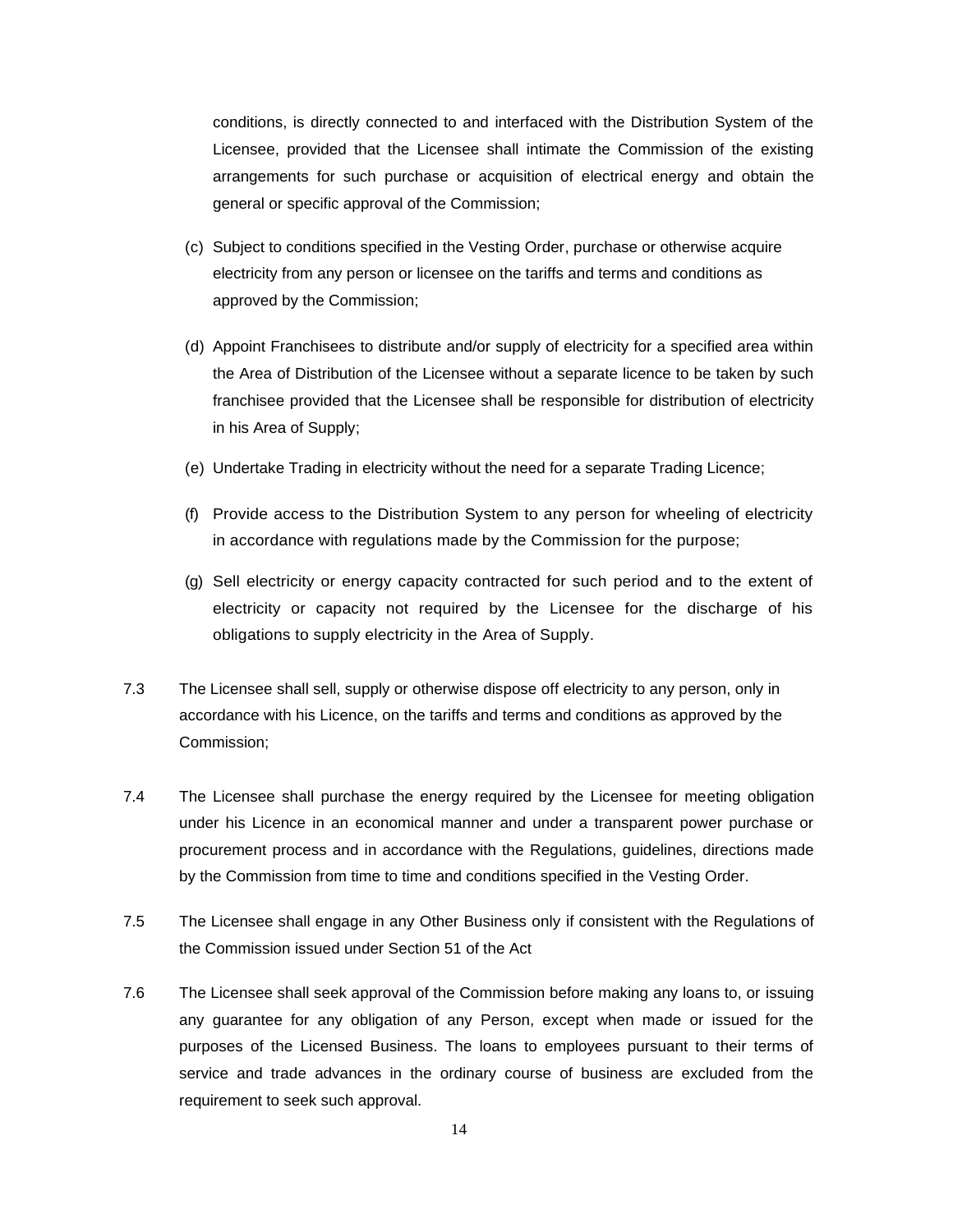- 7.7 The Licensee may engage any of the Subsidiaries or Holding Company or a Subsidiary of such Holding Company of the Licensee to provide any goods or services to the Licensee in connection with the Licensed Business, subject to the following conditions:
	- (a) that the transaction will be on an arms-length basis and at a value that is fair and reasonable in the circumstances;
	- (b) that the transaction will be consistent with any Regulations framed by the Commission relating to the provision of goods and services with respect to Licensed Business; and
	- (c) that the Licensee will give 15 days' notice with details of such arrangement, to the Commission prior to commencement of such arrangement.
- 7.8 The Licensee may establish Subsidiaries or associated companies or grant a Franchisee or enter into management contracts including appointment of billing agent to conduct or carry out any of the functions, which the Licensee is authorised to conduct or carry under his Licence provided that the Licensee shall be responsible for all actions of the Subsidiaries or associated companies or Franchisees or agents or contractors.
- 7.9 Except as provided in Condition 7.8 above the Licensee shall not transfer or assign his Licence or any of the functions under his Licence to any other person without the prior approval of the Commission.
- 7.10 The Licensee shall provide open access, as per Regulations in this regard, to the Distribution System for use of the other licensees, and Generating Companies including the Captive Generating Plant(s) and the Consumer subject to no operational constraints in the Distribution System and subject to payment by the user of all applicable tariffs and charges as determined or directed to be charged by any general or special order of the Commission.
- 7.11 The Licensee shall not, without the prior approval of the Commission in accordance with the provision of Section 17 of the Act:
	- (a) undertake any transaction to acquire by purchase or take over or otherwise, the utility of any other licensee;
	- (b) merge his utility with the utility of any other licensee;
	- (c) acquire any beneficial interest in any Generating Company or Generating Station; or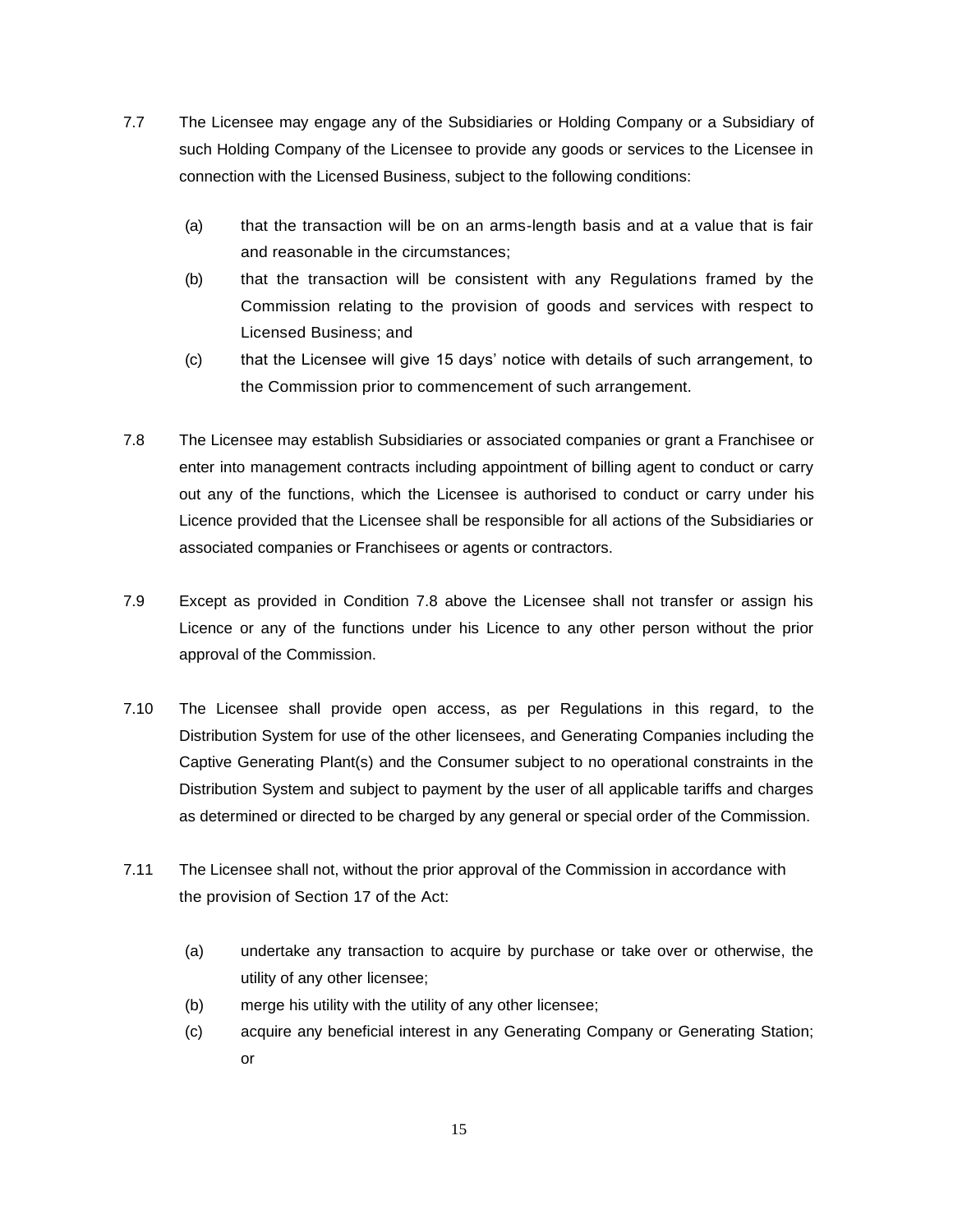- (d) transmit, distribute or supply electricity to any Person in the State, not under the Licensee;
- 7.12 The Licensee shall provide to the other licensees the intervening Distribution facilities to the extent of surplus capacity available, in his Distribution System and in the event of any dispute as to the availability of the surplus capacity the same shall be determined by the Commission. The charges, terms and conditions for the use of the intervening facilities may be mutually agreed between the licensees subject to any order made by the Commission for the purpose. In the event of any disagreement the same shall be decided by the Commission.

## **8. ACCOUNTS**

- 8.1 Unless otherwise permitted by the Commission the financial year of the Licensee for the purposes of these General Conditions and matters relating to the Licensed Business shall run from the first of April to the following thirty-first of March except for the financial year 2020-21 which shall be from June-2020 to March-2021
- 8.2 The Licensee shall maintain separate accounts for each such business undertaking to ensure that distribution business neither subsidizes in any way such business undertaking nor encumbers its distribution assets in any way to support such business.
- 8.3 The Licensee shall maintain a separate account of depreciation on the existing assets of CESU transferred to the Licensee vide the Vesting Order.
- 8.4 The Licensee shall, in respect of the Licensed Business and any Other Business:
	- (a) keep such accounting records as would be required to be kept in respect of each such business so that the revenues, costs, assets, liabilities, reserves and provisions of, or reasonably attributable to the Licensed Business are separately identifiable in the books of the Licensee, from those of Other Business in which the Distribution Licensee may be engaged;
	- (b) prepare on a consistent basis from such accounting records and deliver to the Commission the Financial Statements; namely
		- (i) in respect of the first six months of each financial year, a Half Yearly profit and loss account, cash flow statement and balance sheet together with such supporting documents and information as the Commission may direct from time to time;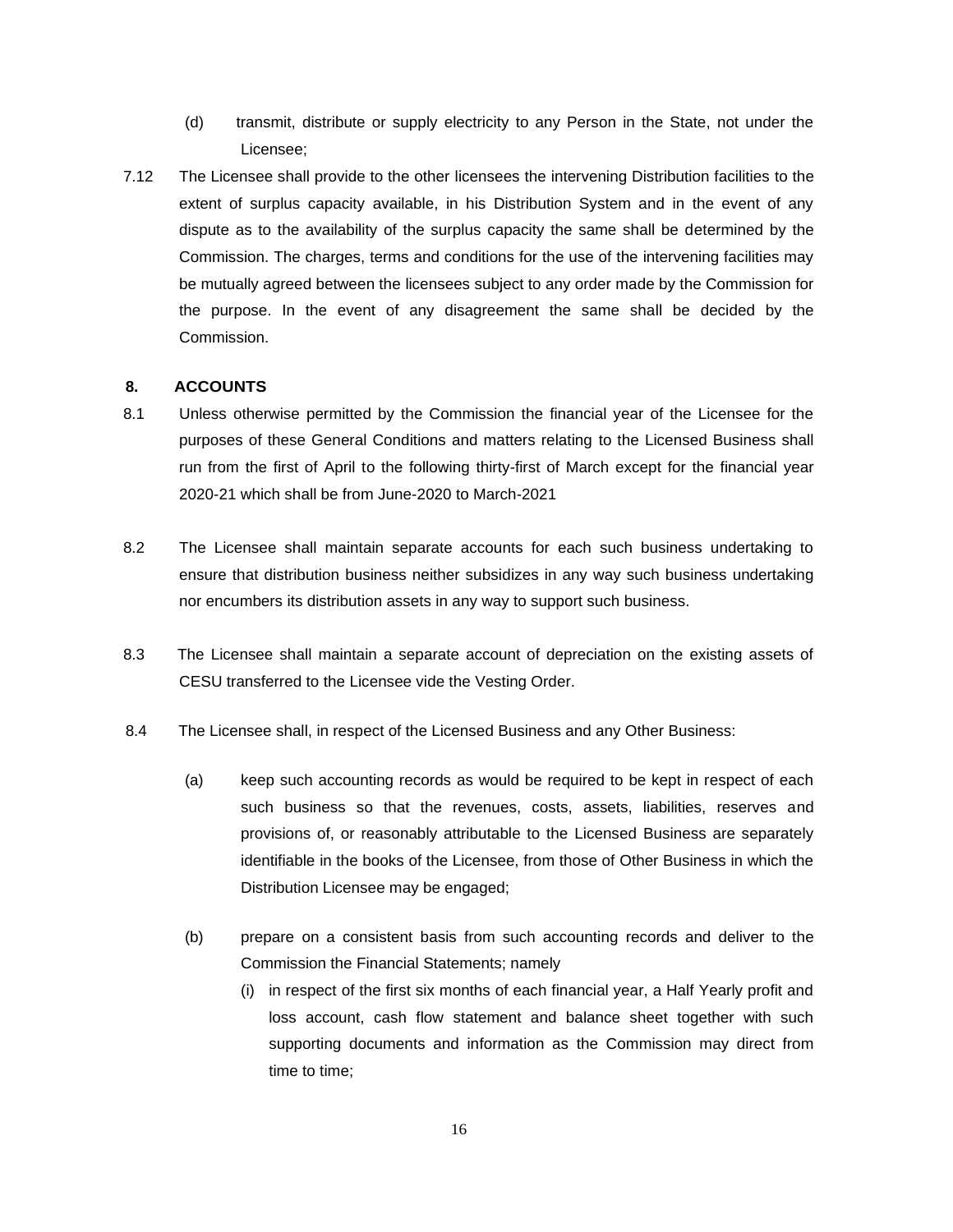- (ii) in respect of the Financial Statements prepared, an Auditor's report for each financial year, stating whether in their opinion the statements have been properly prepared and give a true and fair view of the revenues, costs, assets, liabilities, reserves and provisions of, or reasonably attributable to such businesses to which the statements relate; and
- (iii) a copy of each Half Yearly profit and loss account not later than three months after the end of the period to which it relates, and copies of the Financial Statements and Auditor's report not later than six months after the end of the financial year to which they relate.
- 8.5 The Licensee shall not normally change the basis of charge or apportionment or allocation of revenues or expenses in relation to the preparation of the Financial Statements in respect of a financial year from those applied in respect of the previous financial year, without prior intimation to the Commission. Any change, if proposed, in the basis of charge or apportionment of revenues or expenses shall be consistent with the provisions of the Companies Act, 2013, the Accounting Standards or Rules and any guidelines issued by the Commission in this regard.
- 8.6 Where, in relation to the Financial Statements in respect of a financial year, the Licensee has changed the basis of charge or apportionment or allocation from those adopted for the immediately preceding financial year, the Licensee shall, if directed by the Commission, prepare and deliver to the Commission such Financial Statements on the basis which it applied in respect of the immediately preceding financial year.
- 8.7 The Financial Statements under Condition 8.2. above shall, unless otherwise directed by the Commission:
	- (a) be prepared and published with the Annual Accounts of the Licensee, in the manner provided herein;
	- (b) be stated the accounting policies adopted;
	- (c) be prepared in accordance with the generally accepted accounting policies; and
	- (d) be prepared in the form as the Commission may stipulate from time to time;
- 8.8 The references to costs or liabilities of or reasonably attributable to Licensed Business or Other Business shall be construed as excluding taxation, and capital liabilities which do not relate principally to such business and interest thereon.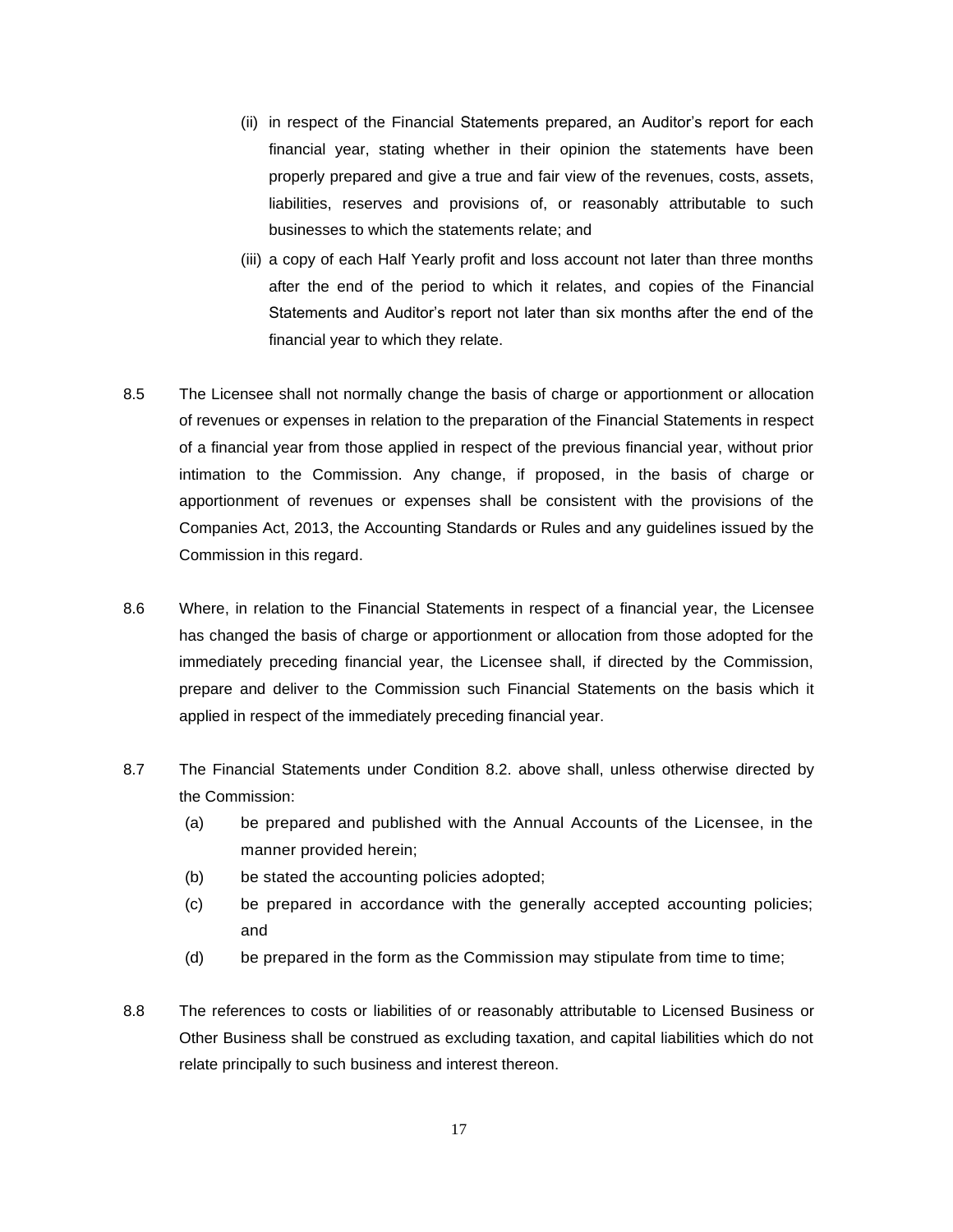8.9 The Licensee shall ensure that the Financial Statements in respect of each financial year prepared under Condition 8.2 and the Auditor's report in respect of each financial year are publicised in such manner as the Commission may direct and are made available to any Person requesting them at a price not exceeding the reasonable cost of duplicating them.

### **9. PROHIBITION OF UNDUE PREFERENCE**

The Licensee shall not show undue preference to any Person in the distribution and supply of Electricity or rendering of services in the Area of Supply. The Licensee shall not be held to have shown any such undue preference if any differentiation of the consumer occurs as a result of the implementation of any order of the Commission or of the order of the State Government in regard to subsidy payment under Section 65 of the Act.

#### **10**. **PROVISION OF INFORMATION TO THE COMMISSION**

- 10.1 The Licensee shall furnish to the Commission without delay such information, documents and details related to the Licensed Business or any Other Business of the Licensee, as the Commission may require from time to time for its own purposes or for the purposes specified in the Vesting Order or for the purposes of the Government of India, State Government, the Central Commission, the Central Electricity Authority, the State Transmission Utility and State Load Dispatch Centre.
- 10.2 The Licensee shall duly maintain the information as the Commission may direct under Section 128 of the Act.
- 10.3 The Licensee shall notify the Commission as soon as possible, the occurrence of any Major Incident affecting any part of its Distribution System and in any event, by not later than 48 hours of such occurrence. The Licensee shall:
	- (a) submit a report to the Commission within two months giving full details of the facts within the knowledge of the Licensee regarding the incident and its cause;
	- (b) in the event the report under sub-Condition (a) is likely to take more than two months from the date of such incident, the Licensee shall within one month from such date of the incident submit a preliminary report with such details which the Licensee can reasonably furnish and state reasons as to why the Licensee requires more than two months for giving full report of such incident; and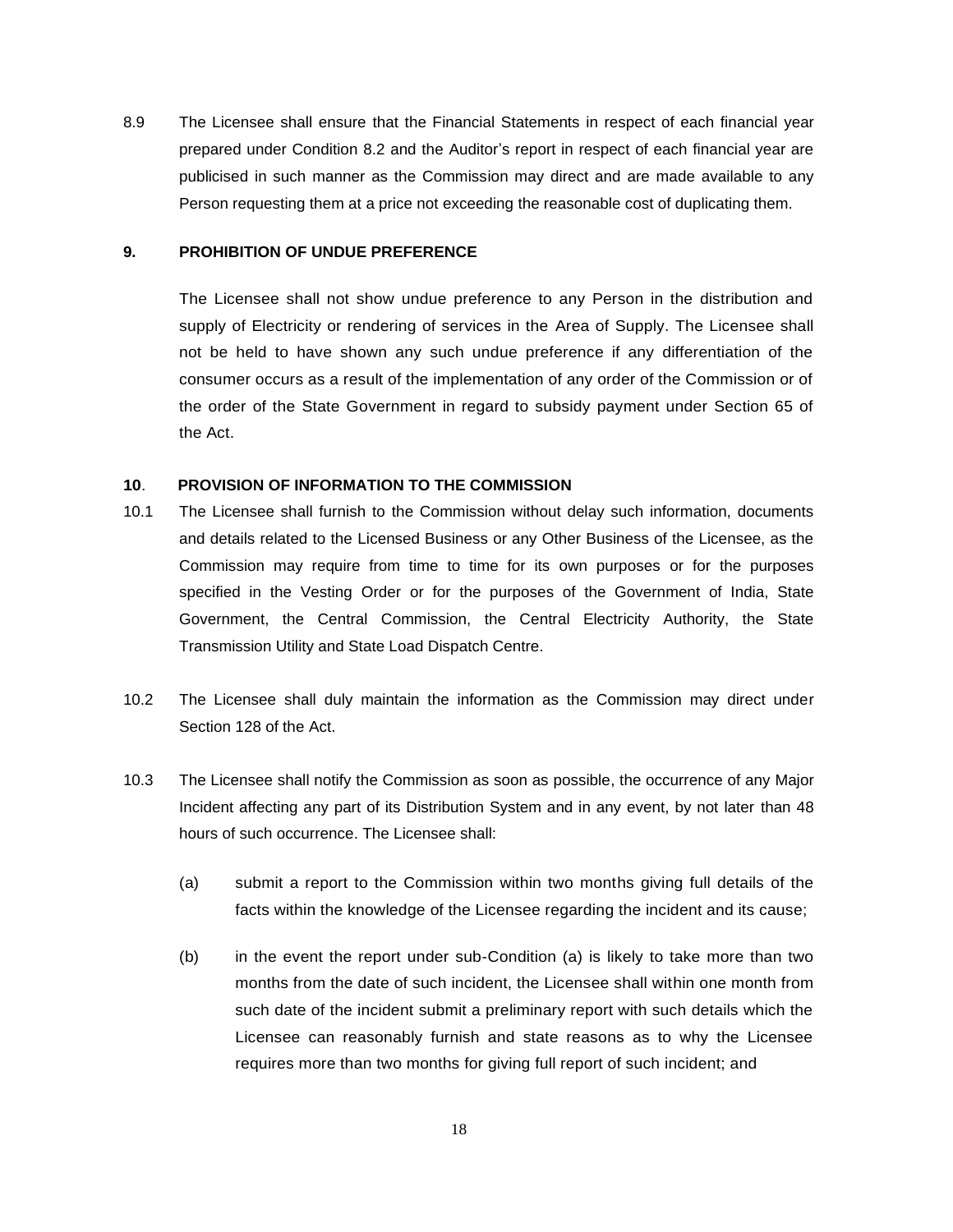- (c) give copies of the report to all parties concerned with the Major Incident and to such other Persons as the Commission may direct.
- 10.4 The decision of the Commission as to what is a Major Incident shall be final. The Commission may by order, after providing an opportunity of hearing, direct the Licensee to provide such amount of compensation as the Commission may direct to persons, who suffer substantial injury or to the heirs of those who lose their lives as a result of such Major Incident where the Major Incident has been caused by any act of commission, omission or negligence on the part of any of the employees or agents of the Licensee.
- 10.5 The Commission at its discretion may require the submission of a report on the Major Incident to be prepared by an independent person at the expense of the Licensee.
- 10.6 The Licensee shall also undertake such studies as the Commission may direct from time to time for the improvement of its Distribution System and any other matter concerning the Distribution Business that the Commission considers necessary to avoid the occurrence of any such Major Incident.
- 10.7 The Licensee shall duly inform the Commission about any incident restricting it from meeting obligations under these Licence conditions including any act of omission or commission by others and steps taken by the Licensee to mitigate the effect of such incident.
- 10.8 The Commission may at any time require the Licensee to comply with the provisions of Conditions 10.3 to 10.7 as to incidents which the Commission may specifically direct and the Licensee shall be obligated to comply with the same notwithstanding that such incidents are not Major Incidents; provided that the time limits specified shall commence from the date that the Commission notifies Licensee of such requirement.
- 10.9 The Licensee shall submit a business plan within three months of Licence Conditions coming into force for such period as the Commission may direct and shall update such plan annually. The business plan shall contain year wise load growth, year wise Distribution loss reduction proposal along with specific action plan, metering plan for metering interface points, investment plan as detailed in Condition 11 herein, treatment of previous losses, debt restructuring plan, cost reduction plan, projected profit and loss account, projected balance sheets, projected cash flow statements and projected important financial parameters.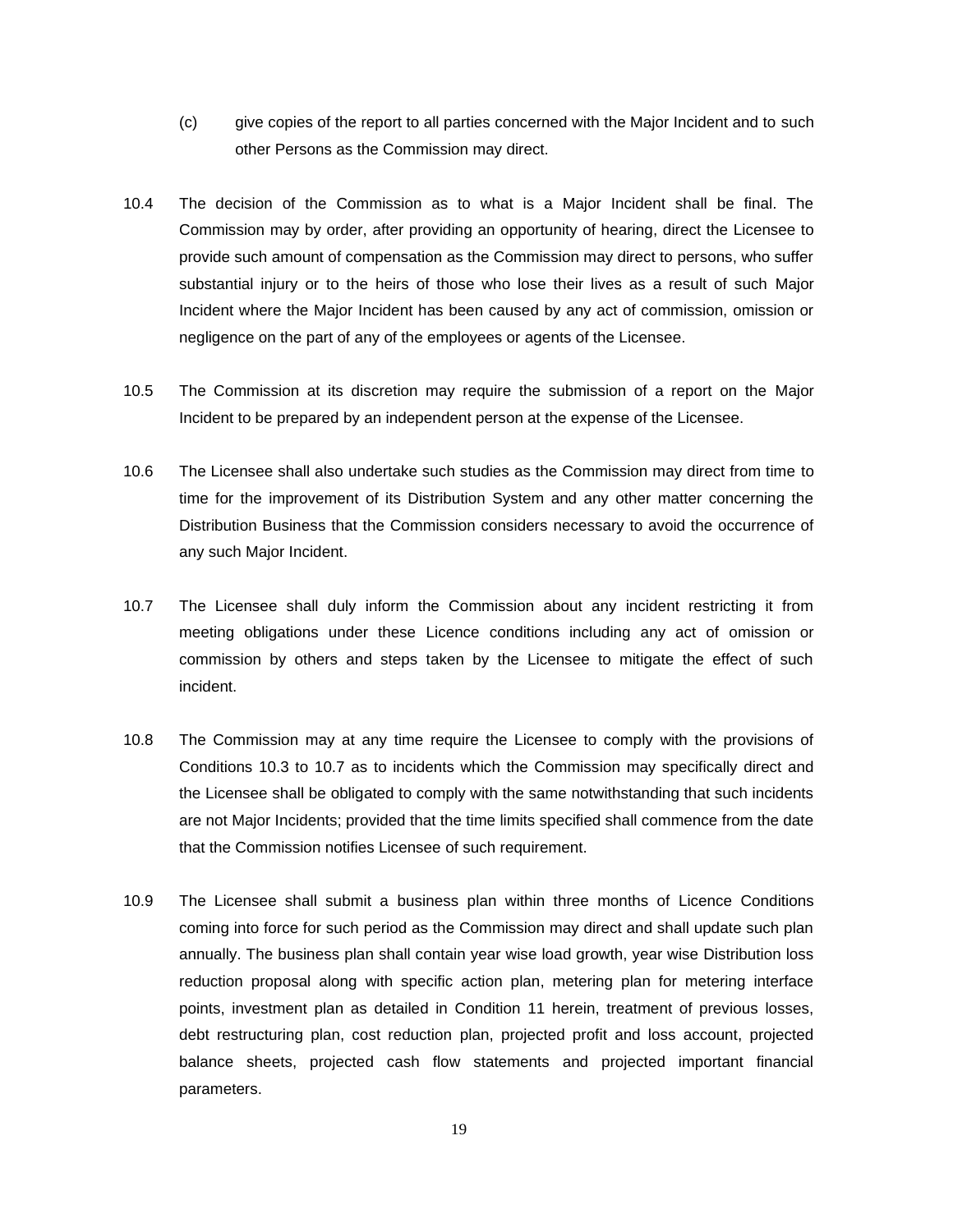10.10 The Commission may require the Licensee to intimate by the end of first quarter of each financial year the progress made in implementing the business plan of the previous financial year with the comparison of actual implementation vis-à-vis the plan as approved by the Commission and shall post it in its web-site.

#### 11. **INVESTMENTS**

- 11.1 Unless otherwise directed by the Commission, every licensee shall obtain prior approval of the Commission for making investment in the Licensed Business if such investment is above the limits laid down in Condition 32.
- 11.2 The Licensee shall duly comply with the Regulations, guidelines, directions and orders the Commission may issue from time to time in regard to the investments to be made in the Distribution Business.
- 11.3 The Licensee shall submit to the Commission investment plans as a part of the business plan under Condition 10.9 above giving details of investment schemes to be undertaken during the concerned period for the approval of the Commission. The Licensee shall demonstrate to the satisfaction of the Commission that:
	- (a) there is a need for such investments in the Distribution System;
	- (b) the Licensee has made techno-economic analysis and environmental aspects of all viable alternatives to the proposal for investing in or acquiring new Distribution System assets to meet such need.
	- (c) the investment plan is in conformance to the conditions for capital investment specified in the Vesting Order
- 11.4 In the application for investment approval, the Licensee shall furnish the following information or particulars:
	- (a) A detailed project report containing techno-economic analysis and environmental aspects of the investment together with the outline of the works to be undertaken, the salient features and particulars demonstrating the need for investment;
	- (b) The project cost together with the cost benefit analysis;
	- (c) Whether the investment is in a new project or for expansion or up-gradation of an existing system;
	- (d) Sanctions and statutory clearances required for execution of the project and status of such sanctions and statutory clearances;
	- (e) Phasing of investment over the financial years and commissioning schedule;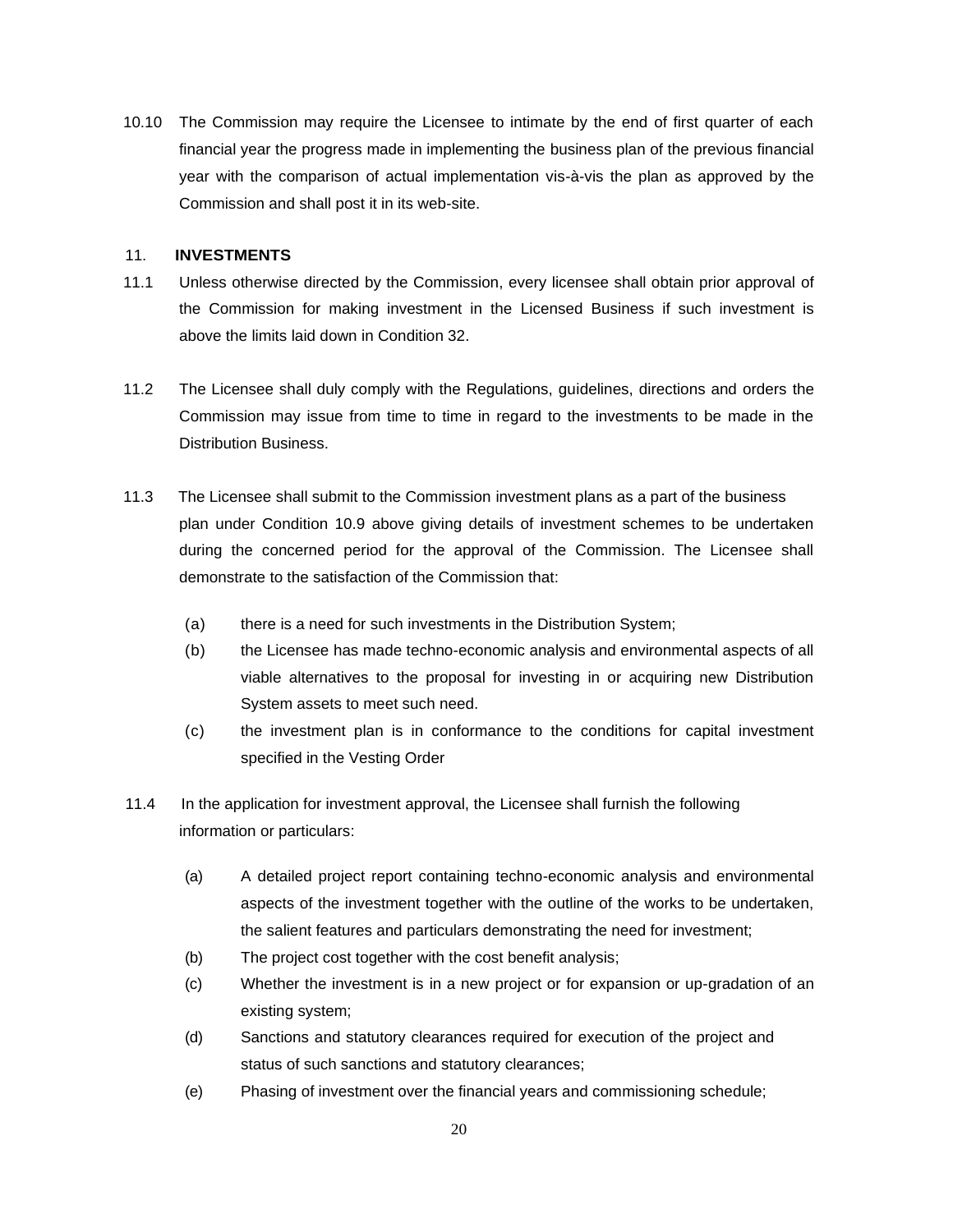- (f) The manner in which investments will be capitalised for the purposes of inclusion in the revenue requirements of the Licensee;
- (g) Constraints which the Licensee may face in making the investments or in implementing the project including constraints on information available;
- (h) Resource mobilisation and financial plans for meeting the investment;
- (i) Process for inviting and finalizing tenders for procurement of equipment, material and /or services relating to investment, in accordance with a transparent tendering procedure as may be approved by the Commission; and
- (j) Such other particulars as the Commission may from time to time direct.
- 11.5 The Licensee shall cooperate with the Commission's staff, consultants and experts to enable them to discharge their functions and to submit a report to the Commission on the outcome of their findings.
- 11.6 The Licensee shall intimate, by the end of the first quarter of each financial year
	- (a) the annual investment plan with details of investment schemes to be carried out during the financial year; and
	- (b) the progress made in implementing the annual investment plan of the previous financial year with the comparison of actual implementation vis-à-vis the plan as approved by the Commission for the concerned period.
- 11.7 The Licensee shall make the investments in a prudent manner being guided by the duty to build, maintain and operate an efficient, co-ordinated and economical Distribution System in its Area of Supply.
- 11.8 The Licensee shall not undertake schemes involving Major Investments, not covered under the investment plan approved by the Commission under Condition 11.3 above without the prior approval of the Commission, and for such approval the Licensee shall demonstrate to the satisfaction of the Commission the factors mentioned in Condition 11.3 above.
- 11.9 The Licensee shall invite and finalise tenders for procurement of equipment, material and/or services relating to Major Investment, in accordance with a transparent tendering procedure as may be directed by the Commission.
- 11.10 For the purposes of this Condition 11, the term "Major Investment" means any planned investment in or acquisition of Distribution facilities, the cost of which, when aggregated with all other investments or acquisitions (if any) forming part of the same overall transaction,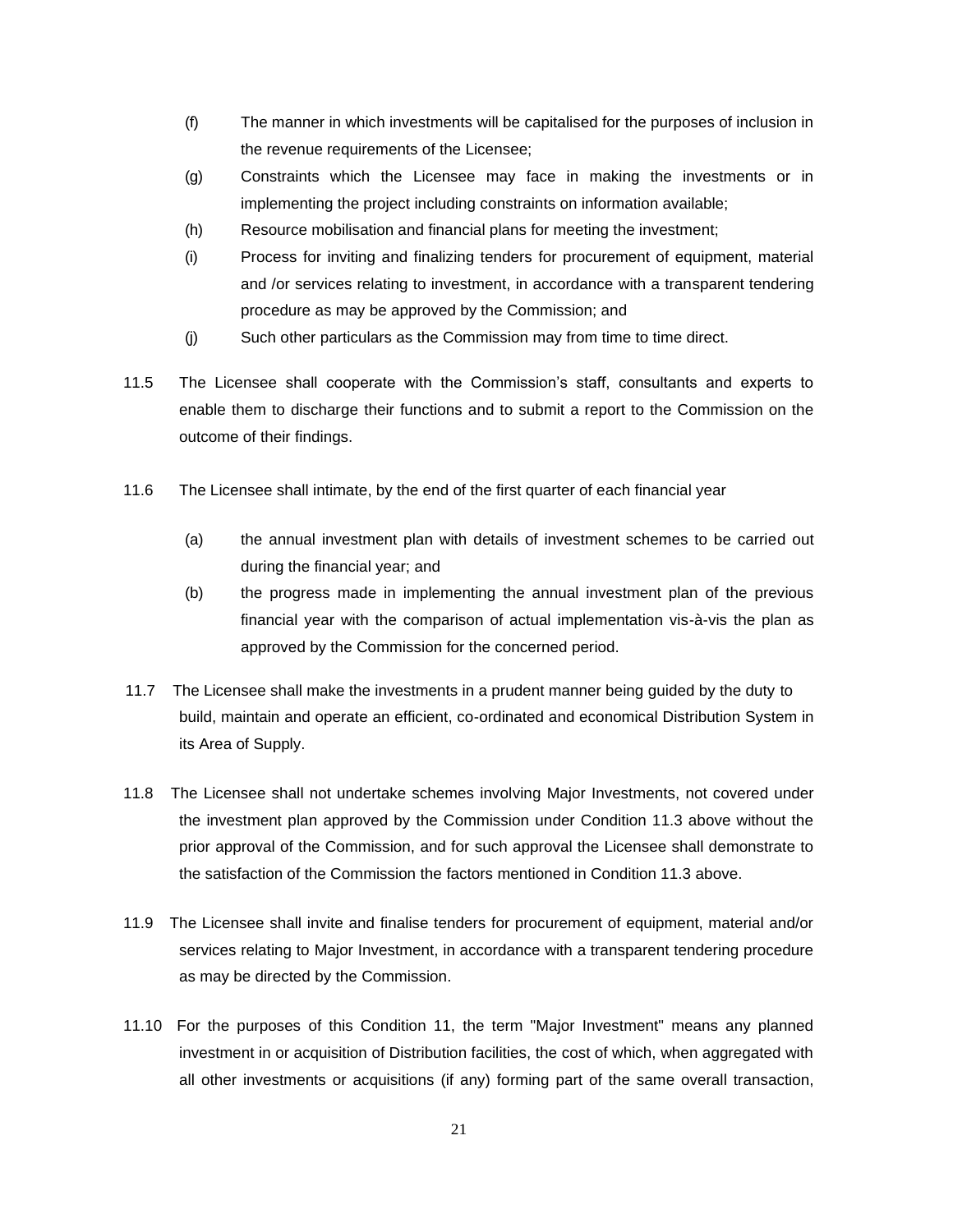equals or exceeds an amount contained in the Specific Conditions applicable to the Licensee or otherwise decided by the Commission from time to time by a general or special order (Refer Condition no. 32.1).

- 11.11 The Licensee shall be entitled to make investment in the Distribution Business other than those covered under Conditions 11.3 and 11.8 above but for the purposes of considering such investment while determining the tariff, the Licensee shall satisfy the Commission that the investment was required for the Distribution Business and such investment was made in an efficient, coordinated and economical manner.
- 11.12 The Licensee shall submit to the Commission along with the "Expected Revenue Calculations" filed under Section 62 of the Act, the highlights of the annual investment plan consisting of the schemes approved by the Commission, schemes submitted before the Commission for approval and all schemes not requiring prior approval of the Commission planned for the ensuing financial year and shall make investment in the said financial year in accordance with the said investment plan. The Commission shall take into consideration while determining the tariffs of the Licensee as per the Regulations framed by the Commission under Section 61 of the Act, the approval granted by the Commission to the Licensee for the investments under this Condition and the actions and inactions on the part of the Licensee in complying with the terms contained in this Condition.

Provided that if any unforeseen contingencies require reallocation of funds within the schemes listed in the annual investment plan, the Licensee may do so to the extent such reallocation up to a limit of 10 % of the overall investment plan and 25 % of the approved amount in respect of each item/work of the investment plan. The Licensee shall give due intimation of such relocation to the Commission within 7 days of making the investment.

Provided also that if on account of such circumstances the Distribution Licensee is required to make investment in a scheme, which does not find a place in the annual investment plan, the Distribution Licensee may do so if the same is not a Major Investment and subject to the conditions contained in Condition 11.12 above.

## 12. **TRANSFER OF ASSETS**

12.1 Save as provided in this Condition 12, the Licensee shall not transfer or relinquish Operational Control over any asset without prior approval of the Commission whose book value at the time of proposed transfer exceeds the amount decided by the Commission in the Specific Conditions applicable to the Licensee as outlined at Conditions 32.2 and 32.3.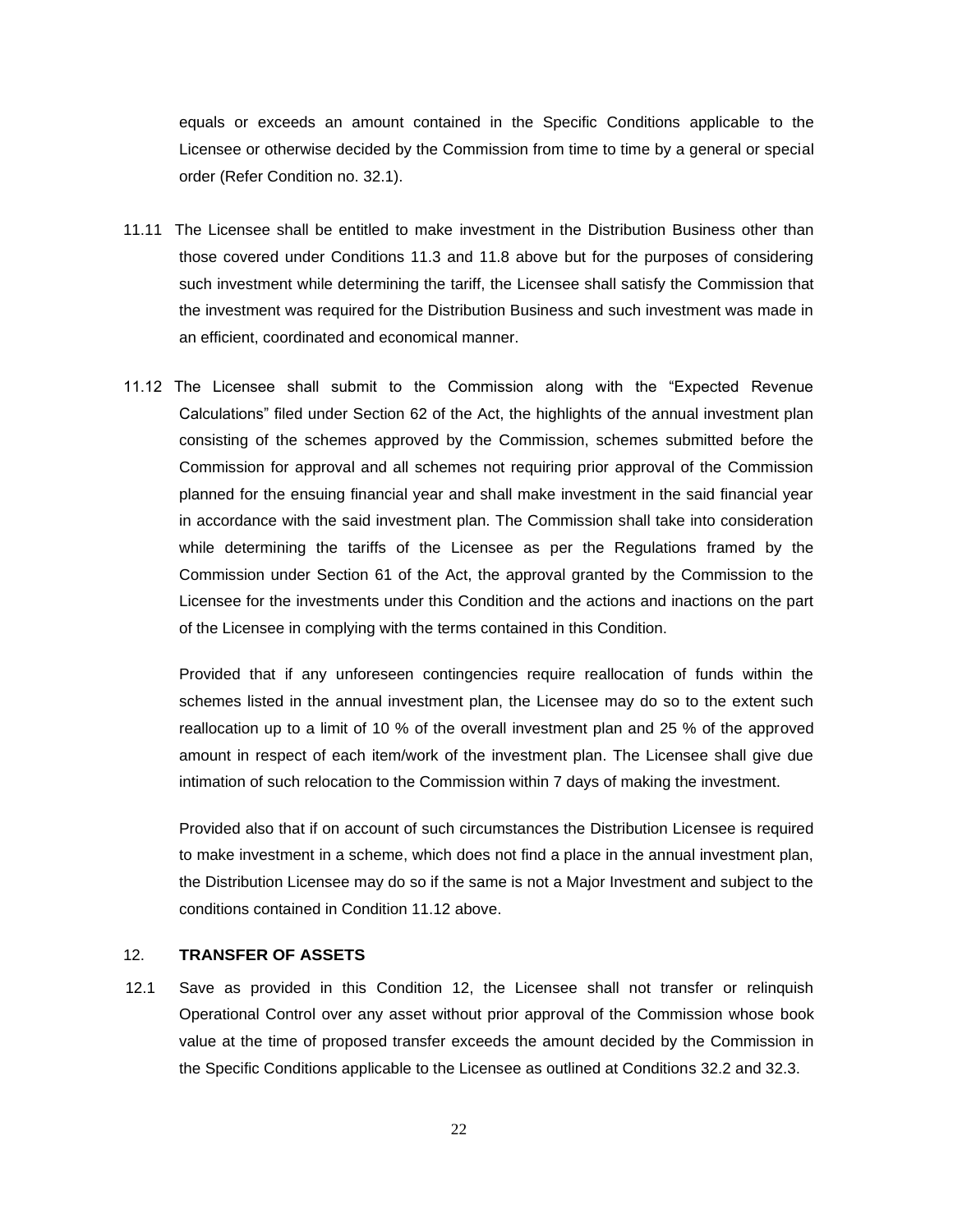- 12.2 The Licensee shall give to the Commission prior notice of its intention to transfer or relinquish Operational Control over any asset whose value exceeds the amount decided by the Commission as per Condition 12.1 above and the Licensee shall disclose all relevant facts in the communication to the Commission. The Commission may, within 30 days of the receipt of the notice, seek further information in support of the transaction and shall, generally within 30 days of such further information being submitted by the Licensee, and where no such further information is sought by the Commission as above, within 60 days of the filing of the application, approve the transfer arrangement subject to such terms and conditions or modifications as is considered appropriate or reject the same, for reasons to be recorded in the order issued by the Commission.
- 12.3 The Licensee may transfer or relinquish Operational Control over any asset as is detailed in any notice given under Condition 12.2 where:
	- (a) the Commission confirms in writing that it consents to such transfer or relinquishment of Operational Control subject to such conditions as the Commission may impose; or
	- (b) the Commission does not inform the Distribution Licensee in writing of any objection to such transfer or relinquishment of Operational Control within the notice period referred to in Condition 12.2 and the transfer is effected by transparent and competitive bidding procedures.
- 12.4 The Licensee may also transfer or relinquish Operational Control over any asset where:
	- (a) the Commission has issued directions for the purposes of this Condition 12 containing a general consent (whether or not subject to conditions) to:
		- (i) the transactions of a particular description, and/or
		- (ii) the transfer or relinquishment of Operational Control over assets of a particular description, and/or
		- (iii) the transfer or relinquishment of Operational Control in accordance with any conditions to which the consent is subject, or
	- (b) the transfer or relinquishment of Operational Control in question is mandated under any other law; or
	- (c) the asset in question was acquired and used by the Distribution Licensee exclusively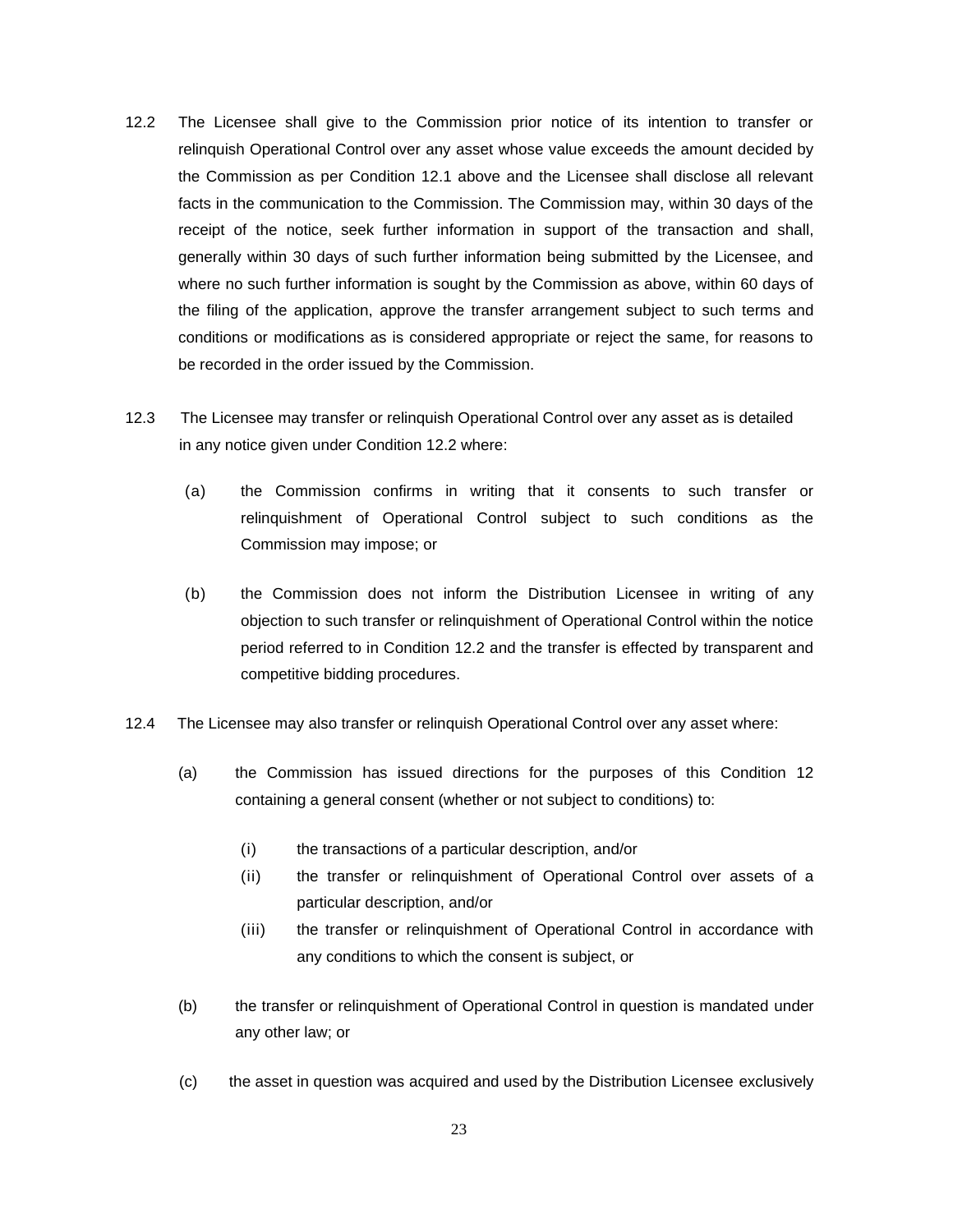or primarily in connection with any Other Business and does not constitute a legal or beneficial interest in land, or otherwise form part of the Distribution System or is not otherwise an asset required for the Licensed Business.

12.5 Without the prior approval of the Commission, the Licensee shall not create any charge over any of the assets of the Licensee including but not limited to receivables of the Licensee as a means of facilitating its financing requirements for the Licensed Business.

#### **13**. **PAYMENT OF LICENCE FEES**

- 13.1 Within such period as the Commission may direct, the Licensee shall pay to the Commission the annual Licence fees, mentioned in the Specific Condition 31 in such manner as has been directed under the said Specific Condition.
- 13.2 Where the Licensee fails to pay to the Commission any of the fees due under Condition 13.1 by the due dates:
	- (a) without prejudice to other obligations, the Licensee shall be liable to pay interest on the outstanding amount at a simple interest rate of 1.5 percent per month, the interest being payable for the period beginning on the day after which the amount became due, and ending on the day on which the payment is made to the Commission; and
	- (b) in the event of continued default by the Licensee, the Commission may revoke the Licence.
- 13.3 The Licensee shall be entitled to take into account any fee paid by it under this Condition13 excluding the interest for delayed payment as an expense and payment of penalty, fines and charges paid by the Licensee in the determination of aggregate revenues to be charged to the tariffs.

## **14**. **SUSPENSION / REVOCATION OF LICENCE**

#### 14.1 SUSPENSION

- (1) During the continuance of the Licence period, the Commission at any time by recording the reasons in writing, and for the grounds mentioned in sub-sections (1) (a),(b),(c), (d)of Section 24 of the Act, may suspend the Licence of the Licensee.
- (2) For the purpose of suspension of Licence, the Commission will follow the procedure as laid down in Section 24 of the Act.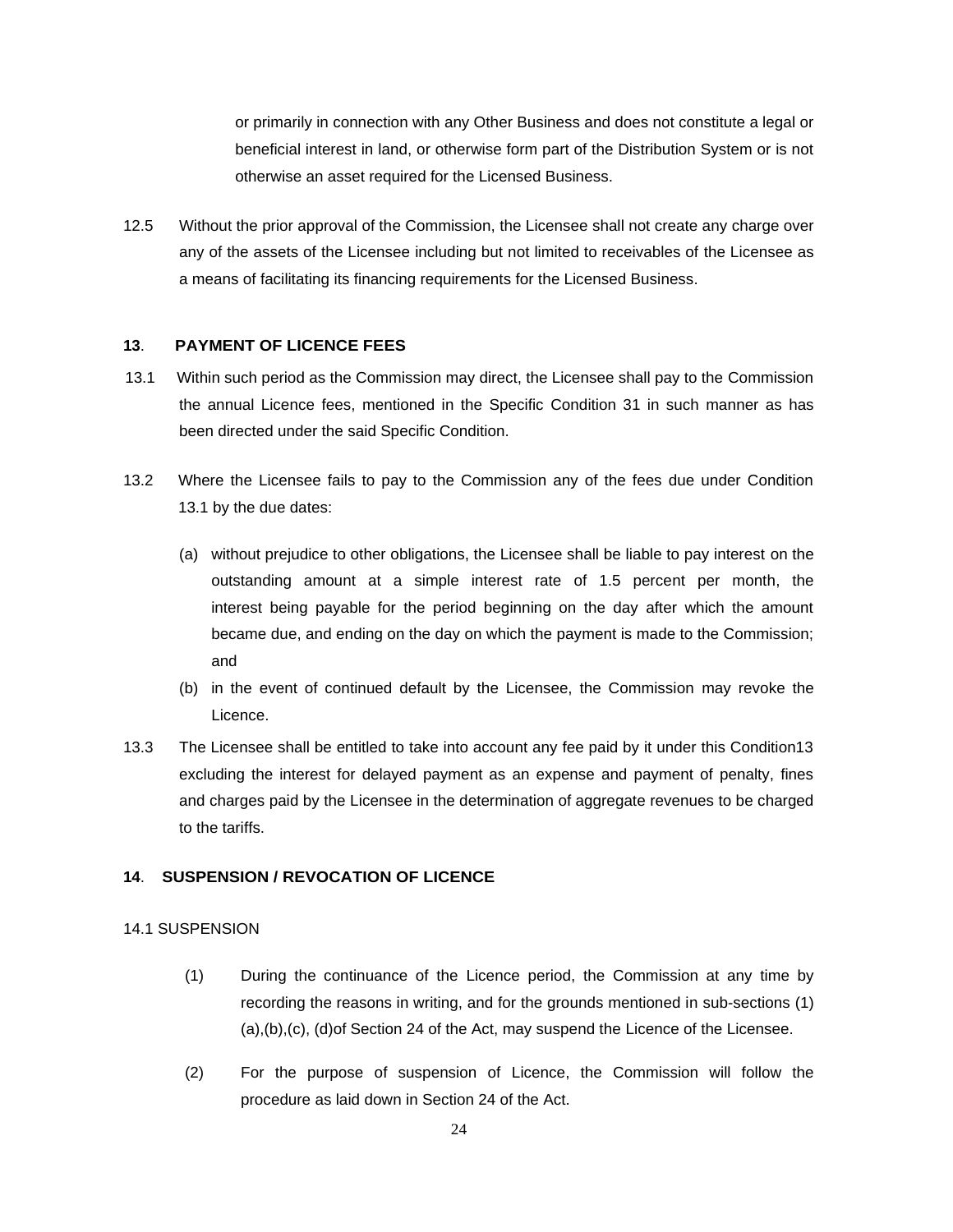#### 14.2 REVOCATION

- (1) During the continuance of the Licence period, the Commission after making an enquiry, and for the public interest may revoke the Licence of the Licensee for the grounds mentioned in sub-sections (1) (a),(b),(c),(d) and Sub-section (2) of Section 19 of the Act.
- (2) The Commission may also revoke the Licence of the Licensee for the breach of the following Licence conditions.
	- (a) Where the Licensee fails to pay the Commission any of the fees due under condition 13 of these Licence conditions.
	- (b) Where the Licensee fails to implement its business plan submitted under condition 10.9 of these conditions.
	- (c) Where the Licensee fails to comply with the provisions of condition 11.2 of these Licence conditions with regard to investment to be made in the Distribution Business
- (3) The Commission may revoke Licence pursuant to the following conditions specified in the Vesting Order:
	- (a) Change in legal standing of Licensee by way of merger/acquisition/sale/ divestment/demerger unless duly approved by the Commission
	- (b) Any alteration in equity shareholding, as specified in para 28 of the Vesting Order, by the Licensee without the explicit and prior written approval of the **Commission**
	- (c) Failure to make payment of Bulk Supply Price, transmission charges and SLDC charges in terms of the Bulk Supply Agreement executed between the Licensee and GRIDCO and the Bulk Power Transmission and SLDC Agreement executed between the Licensee and OPTCL

## **15**. **AMENDMENT OF LICENCE CONDITION**

These conditions of Licence may be altered or amended by the Commission under Section 18 of the Act at any time if it is in public interest on the request of the Licensee or otherwise during the period of the Licence. For any such alteration or amendment, the following provisions shall have effect: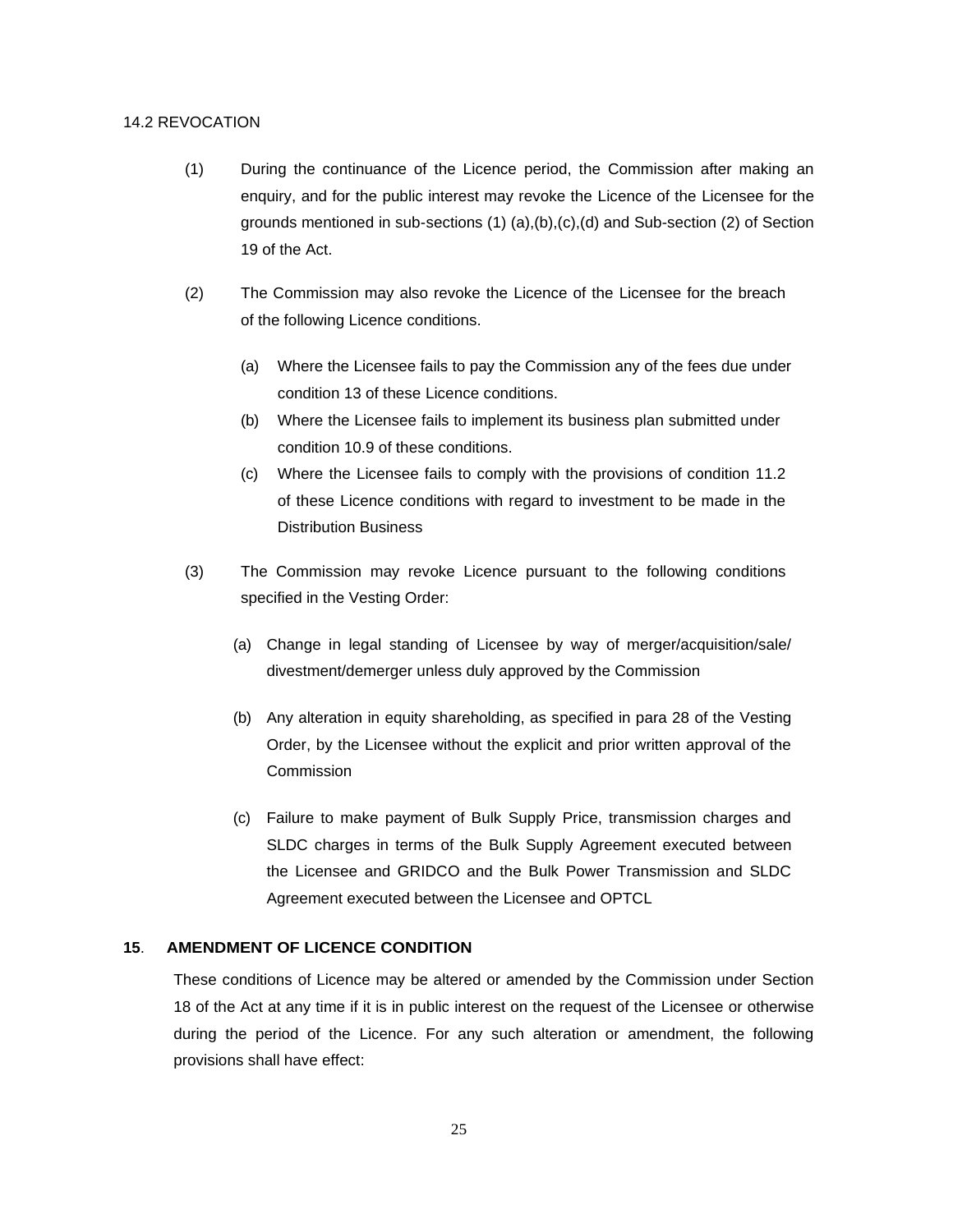- (a) where the Licensee has made an application under Sub-Section (1) of Section 18 of the Act proposing any alteration or amendment in the conditions of Licence, the Licensee shall publish a notice of such application with such particulars and in such manner as may be directed by the Commission;
- (b) in the case of an application proposing alteration or modification in the Area of Supply comprising the whole or any part of any cantonment, aerodrome, fortress, arsenal, dockyard or camp or of any building or place in the occupation of the Government for defence purposes, the alteration or modification shall be made only with the consent of the Central Government.
- (c) where any alteration or amendment in the Licence is proposed to be made otherwise than on the application of the Licensee, the Commission shall publish the proposed alteration or amendment with such particulars and in such manner as the Commission may consider to be appropriate;
- (d) The Commission may give reasonable opportunity of hearing to the Licensee and other affected persons on such proposed amendments/modifications.
- (e) the Commission shall not make any alteration or amendment unless all suggestions or objections received within thirty days from the date of the first publication of the notice have been considered by the Commission.

## **16**. **DISPUTE RESOLUTION**

- 16.1 The Commission shall be entitled to act as arbitrator or nominate person(s) as arbitrator(s) to adjudicate and settle disputes between the Licensee and any other licensee or between the Licensee and a Generating Company in pursuance of Clause (f) of Sub-Section (1) of Section 86 read with Section 158 of the Act and Regulations of the Commission.
- 16.2 The arbitration proceedings for disputes may be conducted by the Commission or as the case may be, in accordance with Chapter III of the Conduct of Business Regulations specified by the Commission.

#### **17. COMPLIANCE WITH THE ODISHA GRID CODE**

- 17.1 The Licensee shall comply with the provisions of the Odisha Grid Code in so far as it is applicable to the operation of the Distribution System or otherwise to any of the activities of the Licensee.
- 17.2 The Commission may, after consultation with any affected Generating Companies,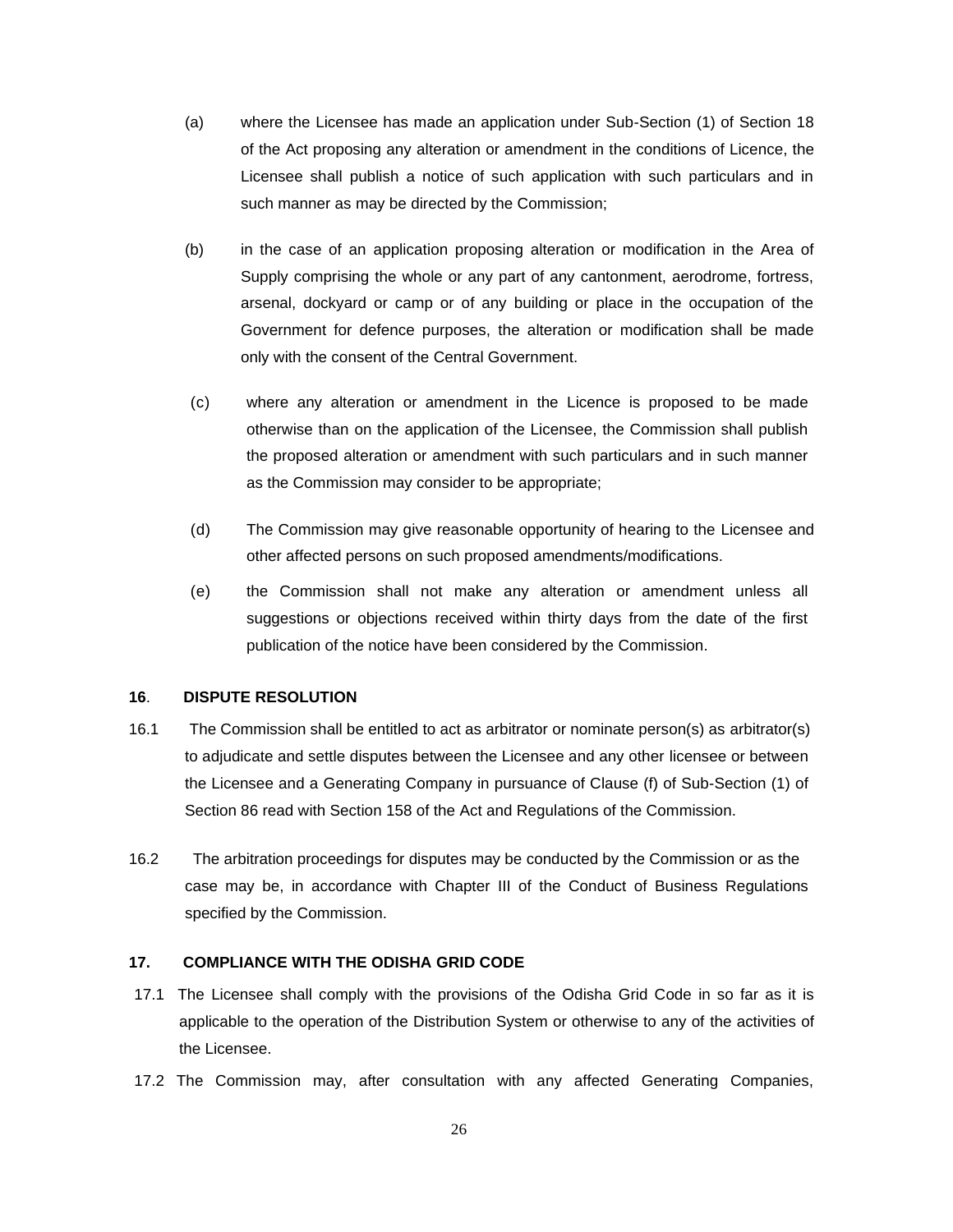the Transmission Licensee, the State Transmission Utility, the State Load Despatch Centre and Electricity Traders, issue directions relieving the Licensee of obligation under Condition 17.1 in respect of such parts of the Odisha Grid Code and to such extent as may be ordered by the Commission.

## **18. DISTRIBUTION (CONDITIONS OF SUPPLY) CODE & DISTRIBUTION (PLANNING & OPERATION) CODE**

- 18.1 The Licensee shall abide by the Distribution (Conditions of Supply) Code and Distribution (Planning and Operation) Code.
- 18.2 (a) The Distribution (Conditions of Supply) Code may amongst others provide for recovery of electricity charges, intervals for billing of electricity charges, disconnection of supply for nonpayment thereof, restoration of supply of electricity, tampering, distress or damage to electrical plant, electric lines or meter, entry of Licensee to any person acting on his behalf for disconnecting supply and removing the meter, entry for replacing, altering or maintaining electric lines or electrical plant or meter.
	- (b) The Commission may, at the request of the Licensee, issue directions relieving the Licensee of its obligations under the Distribution (Conditions of Supply) Code in respect of such parts of the Licensee's Distribution System and to such extent as may be directed by the Commission.
- 18.3 In addition to the Distribution (Conditions of Supply) Code, the Commission may from time to time approve at the request of the Licensee other conditions applicable for supply of electricity by the Licensee in the Area of Distribution.
- 18.4 The Distribution (Planning & Operation) Code may, amongst others, cover all material technical aspects relating to connections, and the operation and use of the Distribution System including the operation of the electrical lines and electrical plant and apparatus connected to the Distribution System as relevant to the operation and use of the Distribution System and shall include, but not be limited to, the Distribution Planning and connection code containing:
	- (a) planning code describing the plan for laying the Distribution lines and the service lines in the Area of Supply, the technical and design criteria and procedures to be applied by the Licensee in the planning and development of the Licensee's Distribution System; and
	- (b) connection conditions describing the technical, design and operational criteria to be complied with by any Person connected or seeking connection with the Licensee's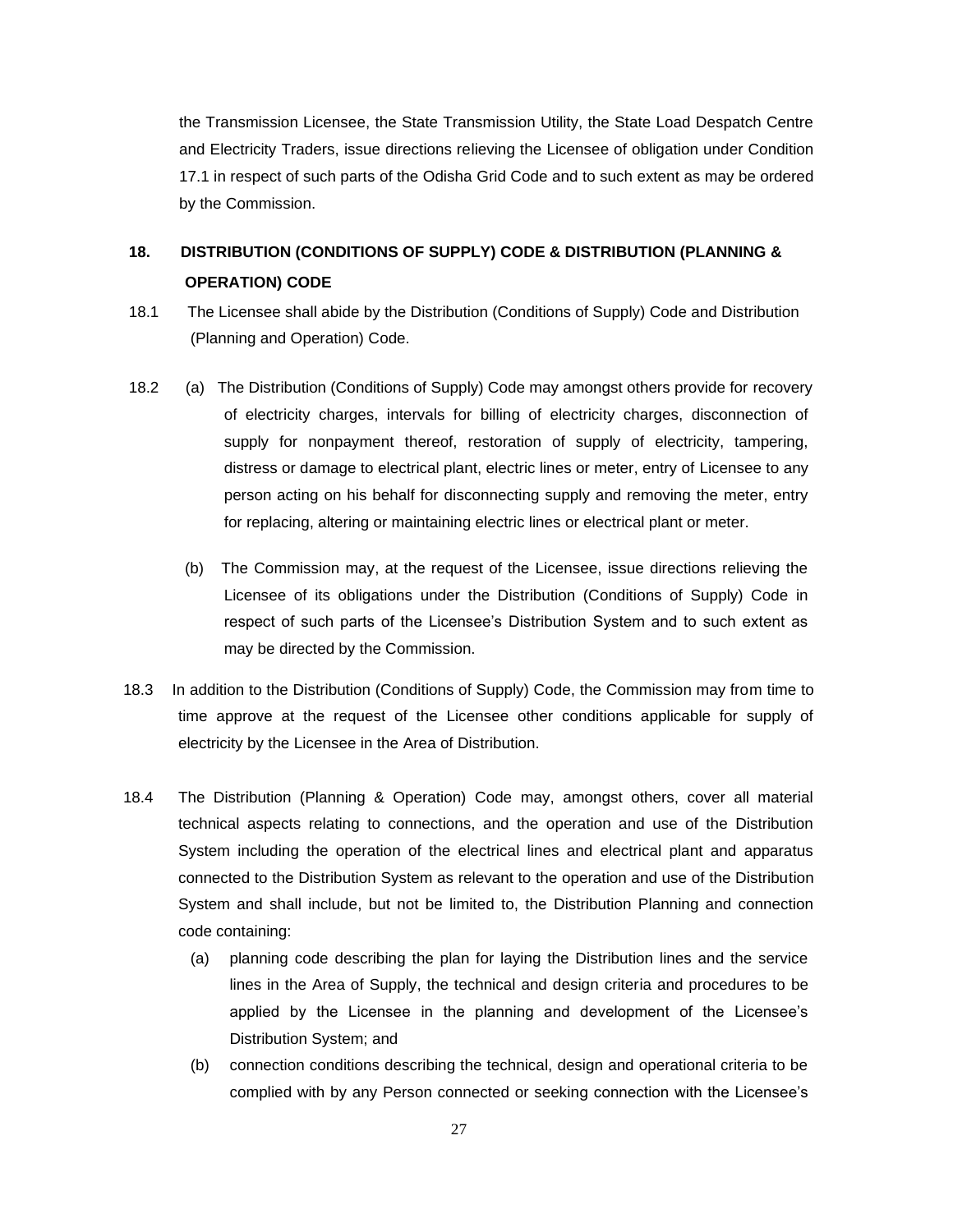Distribution System; and the Distribution operating code specifying the conditions under which the Licensee shall operate the Licensee's Distribution System and under which Persons shall operate their plant and/or Distribution System in relation to the Licensee's Distribution System, in so far as necessary to protect the security and quality of supply and safe operation of the Licensee's Distribution System under both normal and abnormal operating conditions.

- 18.5 The Distribution (Planning and Operation) Code shall be designed so as to permit the development, maintenance and operation of an efficient, co-ordinated and economical Distribution System.
- 18.6 The Licensee shall from time to time, as appropriate, review the Distribution (Planning & Operation) Code and its implementation in consultation with the Transmission Licensee, Trading Licensee, Generating Companies and such other Persons as the Commission may order. The Licensee shall also undertake such review as and when directed to do so by the Commission. Following any such review, the Licensee shall send to the Commission:
	- (a) a report on the outcome of such review;
	- (b) any proposed revisions to the Distribution (Planning & Operation) Code as the Licensee (having regard to the outcome of such review) reasonably thinks fit for the achievement of the objectives of the Distribution (Planning & Operation) Code and these Licence conditions; and
	- (c) all written representations or objections received during such review.
	- 18.7 All revisions to the Distribution (Planning & Operation) Code shall require approval from the Commission.
	- 18.8 The Licensee shall make available to any Person requesting for it, copies of the Distribution Code and Distribution (Conditions of Supply) Code and practices thereto in force at the relevant time, at a price not exceeding the reasonable cost of duplicating it.
	- 18.9 A compliance of the existing codes and practices relating to construction of the Licensee's Distribution System and its Distribution facilities shall be filed with the Commission by the Licensee within 90 days of issue of these Licence conditions. The Licensee shall follow the existing codes and practices with such modification as the Commission may direct from time to time. The construction practices shall be reviewed and upgraded by the Licensee from time to time, as appropriate, based on relevant technological improvements and changes.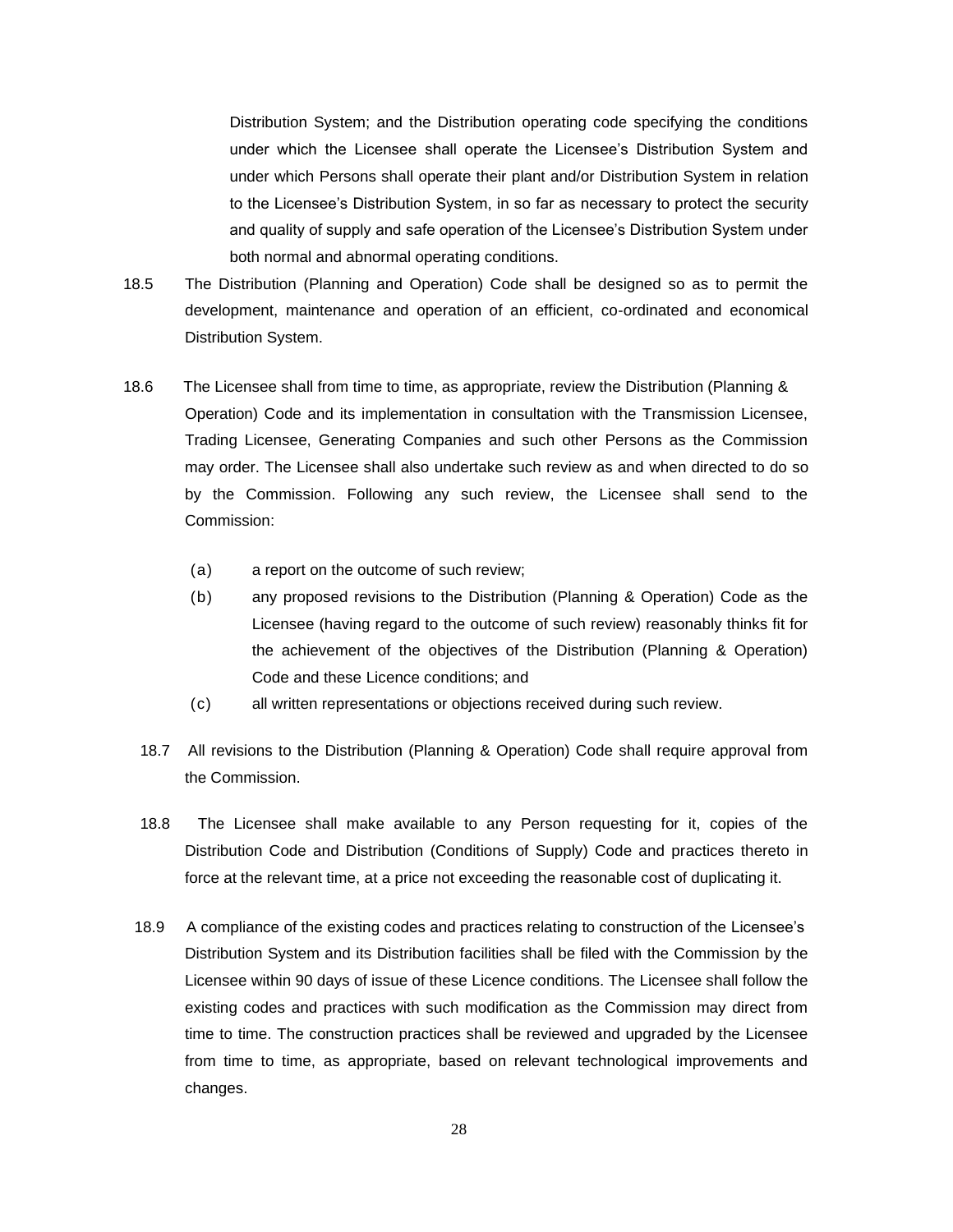#### **19. CONSUMER SERVICE**

The Licensee shall duly comply with the following:

#### 19.1 **Code of Practice on Payment of Bills**

- (a) The Licensee shall, within reasonable time, as directed by the Commission, after these Licence conditions have become effective, prepare and submit to the Commission, for its approval, a code of practice concerning the payment of electricity bills by consumers including appropriate guide lines for the assistance of such consumers who may have difficulty in paying such bills, and procedures for disconnection in the event of non-payment by the consumer. In granting the approval, the Commission may make such modifications to the code, as it may consider necessary.
- (b) The Commission may, upon receiving a representation or otherwise, require the Licensee to review, the code of practice and the manner in which it has been implemented with a view to determine whether any modification should be made to it or to the manner of its implementation. Licensee shall, in consultation with such other Persons as the Commission may direct, review and submit any revision to the code of practice that it wishes to make, to the Commission for its approval, including any representation received by the Licensee and not accepted by it. The Commission may modify the code of practice concerning payment of bills as it considers necessary.
- (c) The Licensee shall:
	- (i) draw to the attention of consumers, in such manner as the Commission may direct, the existence of the code of practice and each substantive revision of it and how they may inspect or obtain a copy of the code of practice in its latest form;
	- (ii) make a copy of the code of practice, revised from time to time, available for inspection by members of the public during normal working hours; and provide an updated copy of the code of practice revised from time to time to each new consumer and to any other Person who requests for it at a price not exceeding the reasonable cost of duplicating it.
- (d) The Licensee shall comply with the existing practice and procedures with respect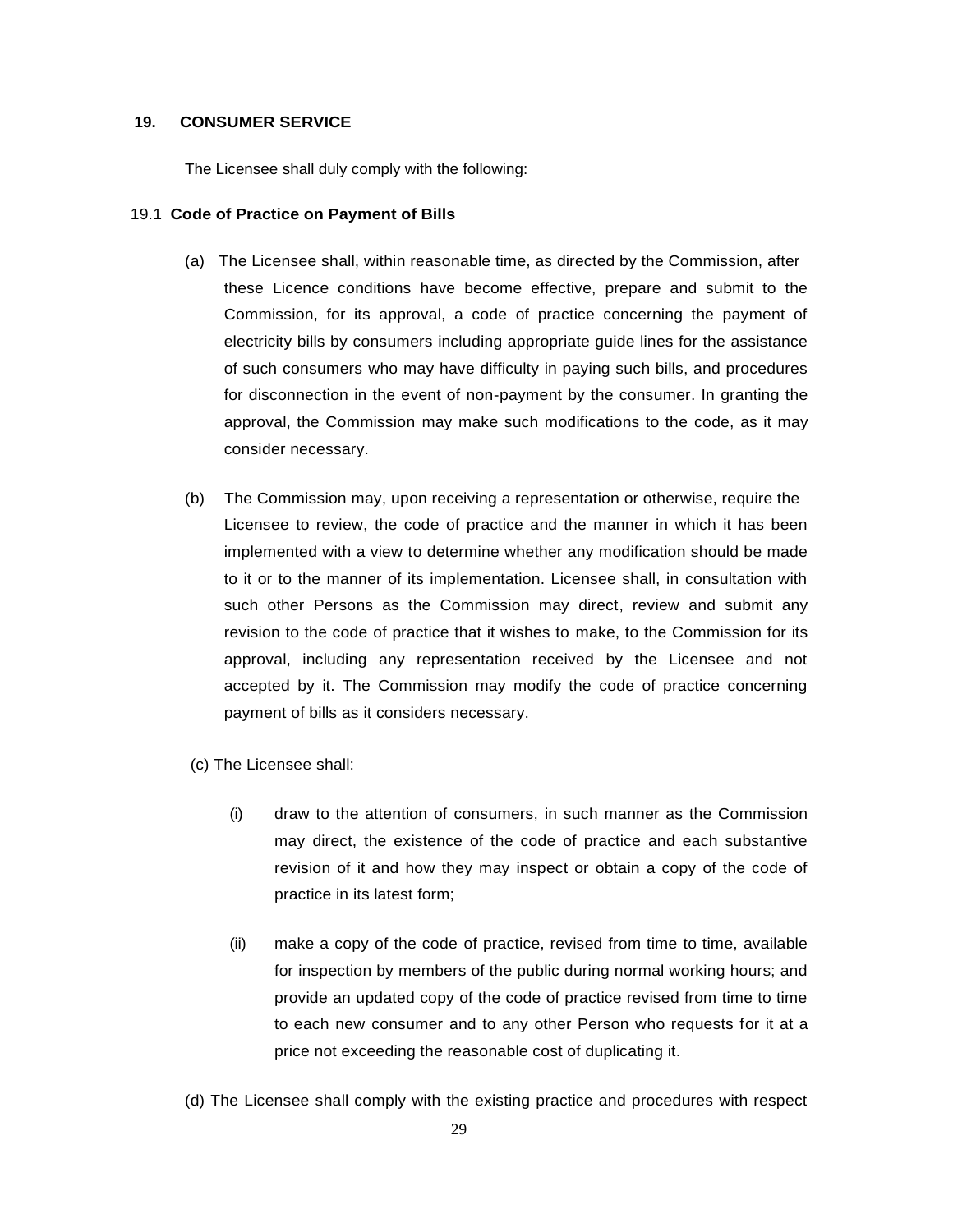to the payment of electricity bills by consumers with such modifications as the Commission may direct, until the code of practice on payment of bills by consumers, as mentioned in this paragraph is adopted with the approval of the Commission.

#### 19.2 **Complaint Handling Procedure**:

- (a) The Licensee shall establish a forum for redressal of grievances of the consumers in accordance with the guidelines issued by the Commission under Section 42 of the Act.
- (b) The Licensee shall within reasonable time, as directed by the Commission, after these Licence Conditions have become effective and with approval of the Commission, notify a procedure for handling complaints from consumers of the Licensee in addition to the forum for redressal of grievances. The Commission may on consultation with the State Advisory Committee or a Person or body of Persons, who the Commission considers as representing the interest of the consumers likely to be affected make such modifications of the procedure, as it deems necessary before granting approval to the consumer complaints.
- (c) The Commission may, upon receiving a representation, or otherwise, require the Licensee to review the complaint handling procedure prepared and the manner in which it has been implemented, with a view to determine whether any modification should be made to it or to the manner of its implementation.
- (d) Any procedure so established, including any revisions to it, shall notify the periods within which it is intended that different kinds of complaint should be processed and resolved.

The Licensee shall submit to the Commission for its approval any revision proposed to be made to the procedure established.

- (e) The Licensee shall:
	- (i) draw to the attention of consumers, in such manner as the Commission may direct, the existence of the complaint handling procedure and each substantive revision of it and how the consumers may inspect or obtain copies of such procedure in its latest form.
	- (ii) make a copy of its complaint handling procedure, revised from time to time, available for inspection by members of the public at the relevant offices of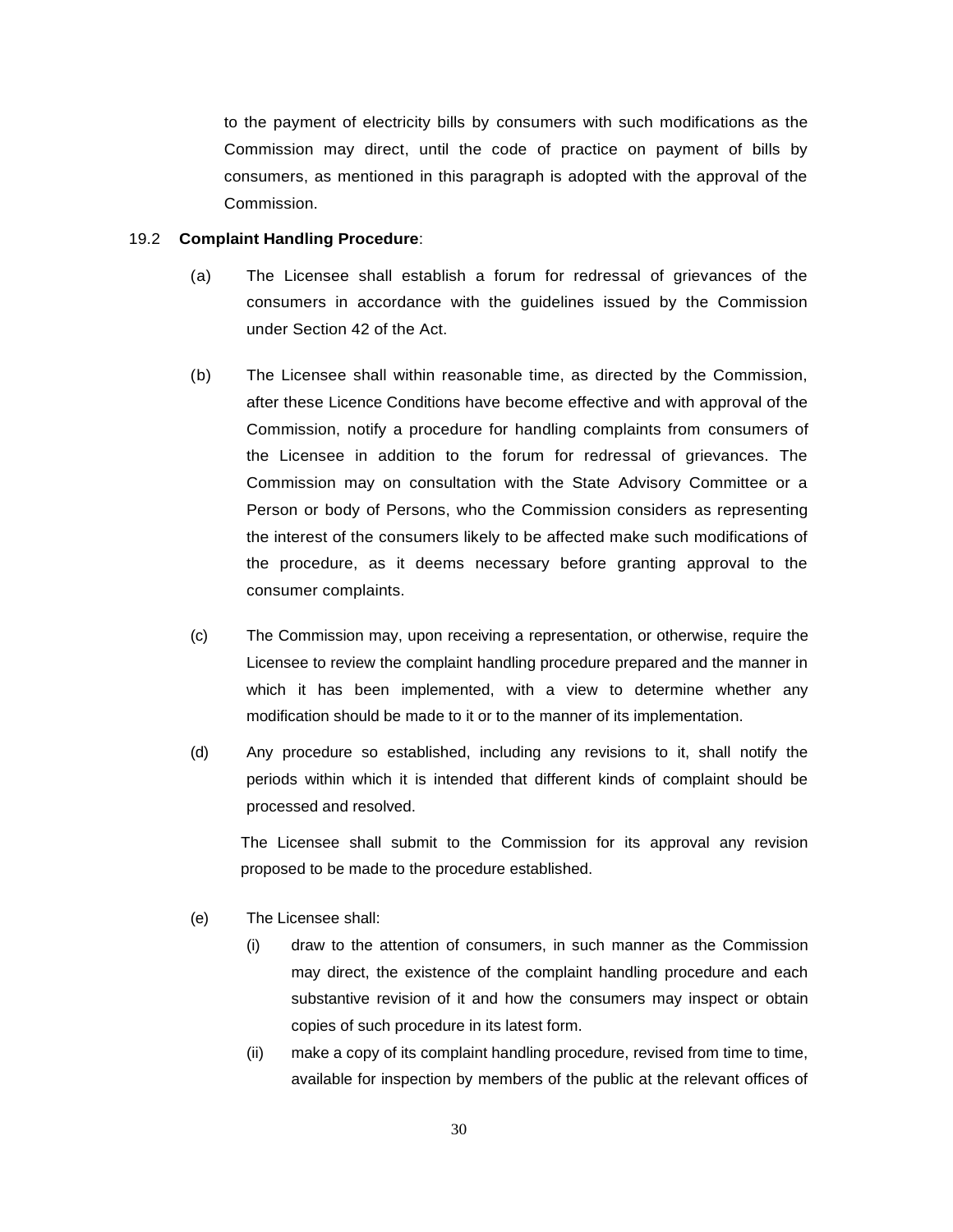the Licensee during normal working hours; and provide a copy of the complaint handling procedure revised from time to time to each new consumer, and to any other Person who requests for it at a price not exceeding the reasonable cost of duplicating it.

#### 19.3 **Consumer Rights Statement**

- (a) The Licensee shall, within a reasonable period of time as directed by the Commission after these Licence Conditions have become effective or such other time as the Commission may allow, prepare and submit to the Commission for approval, a consumer rights statement, explaining to consumers their rights. The Commission may, upon holding such consultation with the State Advisory Committee, and such other Persons or bodies of Persons who the Commission considers as representing the interests of consumers likely to be affected by it, and may make such modification of the statement, as it considers necessary in public interest.
- (b) The Commission may, upon receiving a representation or otherwise, require the Licensee to review the consumer rights statement prepared and the manner in which it has been implemented with a view to determine whether any modification should be made to it or to the manner of its implementation. The Licensee shall submit any revision to the consumer rights statement that it wishes to make to the Commission for its approval, including any representation received by the Licensee and not accepted by it. The Commission may modify the existing consumer rights statement, as it considers necessary.
- (c) The Licensee shall:
	- a. draw to the attention of consumers, in such manner as the Commission may direct, the existence of its consumer rights statement and each substantive revision of it and how they may inspect or obtain a copy of such consumer rights statement in its latest form.
	- b. make a copy of its consumer rights statement, revised from time to time, available for inspection by members of the public at its offices during normal working hours; and provide a copy of the consumer rights statement, revised from time to time, to all new consumers to be served by it, and to any other Person who requests for it at a price not exceeding the reasonable cost of duplicating it.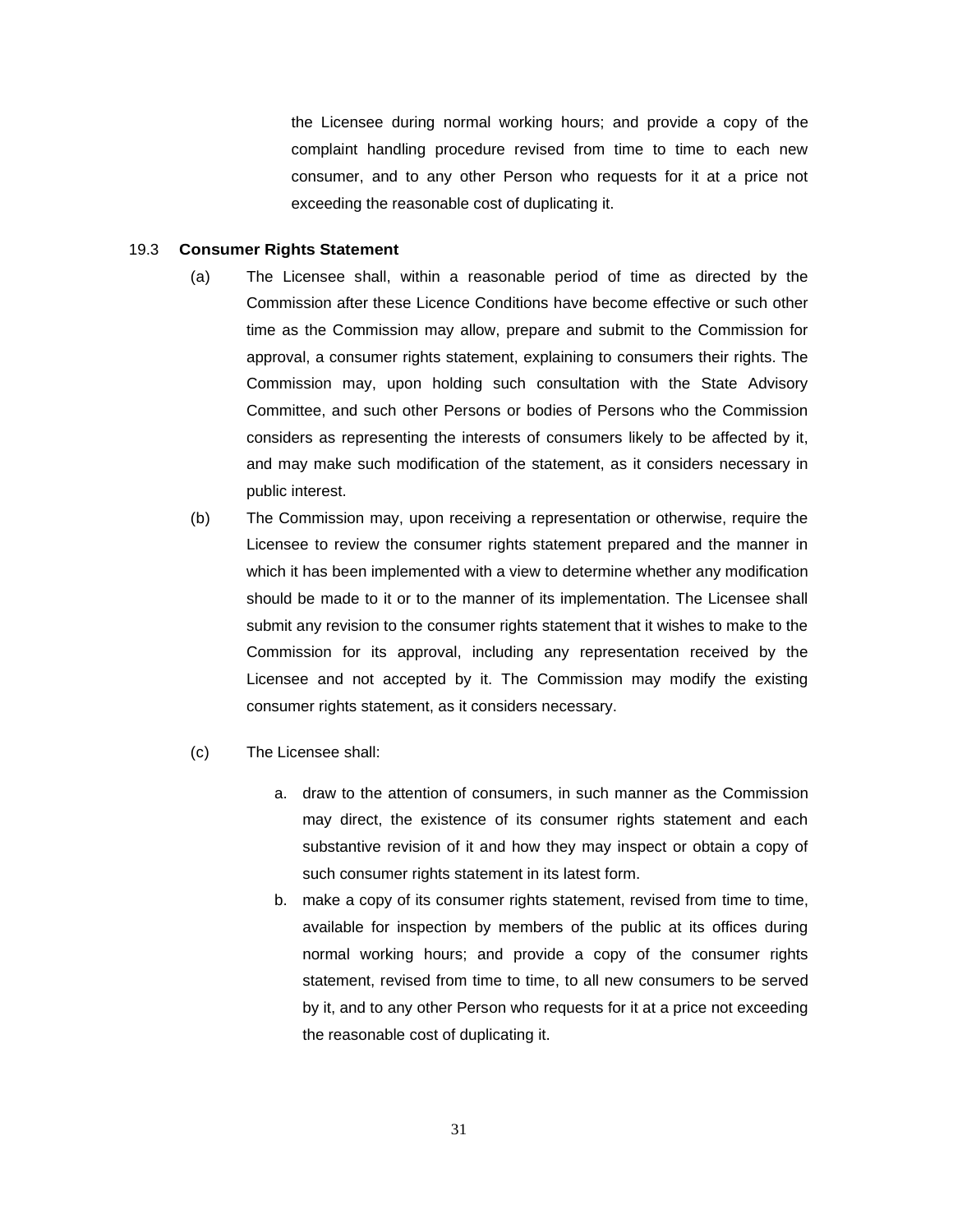#### 19.4 **GRF & OMBUDSMAN**

The Licensee shall abide by the provisions of the OERC (Grievance Redressal Forum & Ombudsman) Regulations, 2004 as amended from time to time.

## 20. **DISTRIBUTION SYSTEM PLANNING AND SECURITY STANDARDS, DISTRIBUTION SYSTEM OPERATING STANDARDS, OVERALL PERFORMANCE STANDARDS**

- 20.1 The Licensee shall comply with the Existing Distribution System Planning, Security Standards and the Existing Distribution System Operating Standards, with such modifications as the Commission may direct, until the Distribution System Planning, Security Standards and Distribution System Operating Standards proposed by the Licensee are approved by the Commission.
- 20.2 The Licensee shall plan, develop and operate its Distribution System in accordance with the Distribution System Planning and Security Standards together with the Distribution Code as approved by the Commission;
- 20.3 (a) The Licensee shall, within such time as the Commission may direct in the Specific Conditions or otherwise submit to the Commission the existing planning and Security standards and the operating standards for its Distribution System and the existing planning and Security standards and operating standards relating to generation capacity connected to its Distribution System being followed by the Licensee. Such existing standards, with such modification as the Commission may direct, shall continue to remain in effect until the new standards approved by the Commission.
	- (b) The Licensee shall, within such time as the Commission may direct in the Specific Conditions or otherwise, prepare, in consultation with the suppliers, Generating Companies, Central Transmission Utility, State Transmission Utility, Regional Power Committee and such other person as the Commission may direct, and submit to the Commission for approval the Licensee's proposal for Distribution Planning and Security Standards and Distribution Operating Standards in accordance with these General Conditions
	- (c) The Distribution Planning and Security Standards and Distribution Operating Standards, and the Operating Standards submitted by the Licensee pursuant to this Condition 20.3(a), with such modifications as the Commission may require, shall take effect from such dates as the Commission may direct.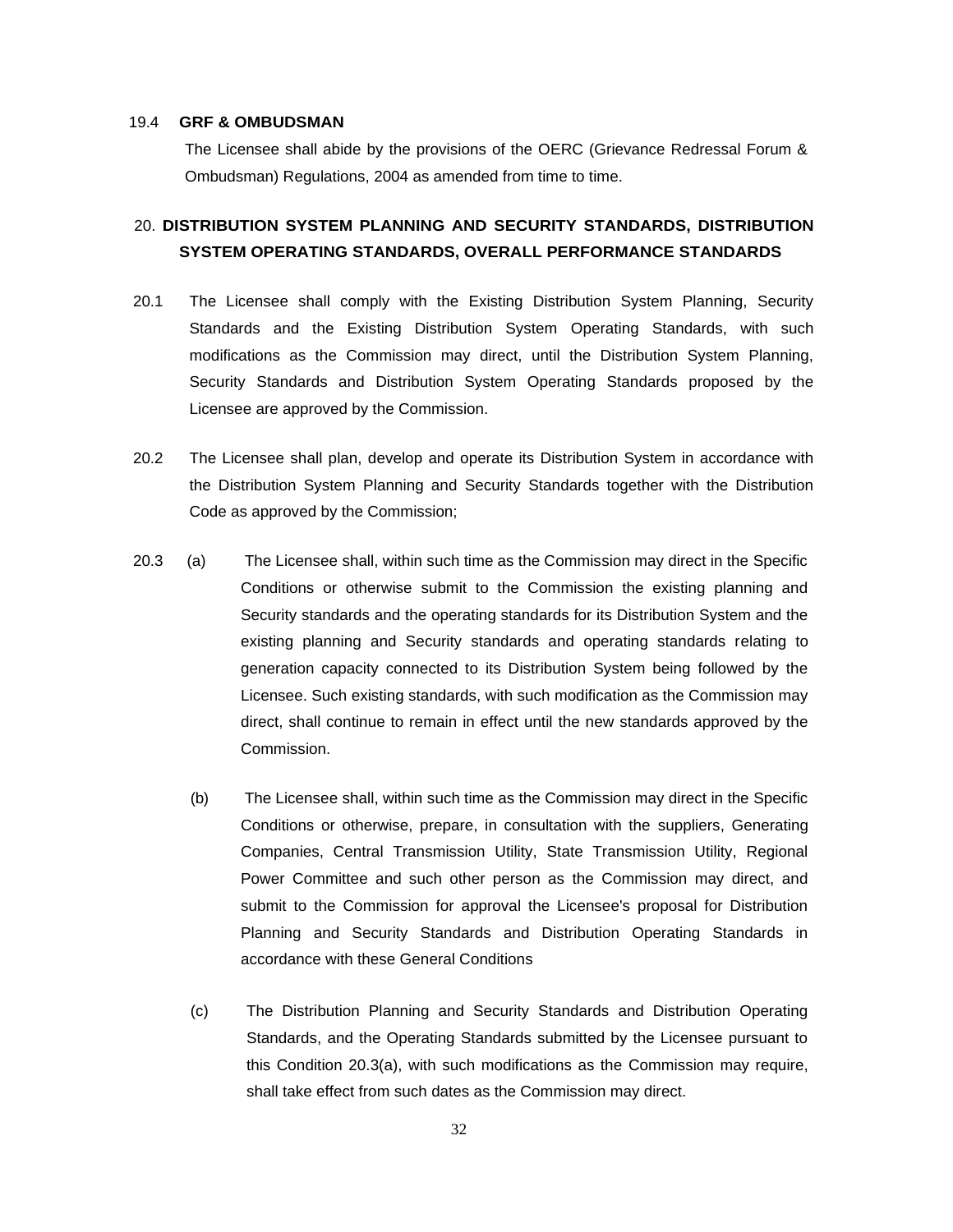- 20.4 The Licensee shall not be in breach of its obligations if the failure to meet the Distribution Planning and Security Standards or the Distribution Operating Standards is due to Force Majeure, provided that, the Licensee has used its reasonable efforts, to comply with the Distribution Planning and Security Standards or the Distribution Operating Standards, as the case may be.
- 20.5 The Licensee shall, in consultation with suppliers, the Generating Companies, the Central Transmission Utility, the State Transmission Utility, the Regional Power committee and such other persons as the Commission may order, review the standards and their implementation. Following any such review, the Licensee shall send to the Commission:
	- (a) a report on the outcome of such review; and
	- (b) any revision which the Licensee proposes to make to such documents from time to time (having regard to the outcome of such review); and
	- (c) any written representations or objections (including those not accepted by the Licensee) from suppliers, the Generating Companies, the Central Transmission Utility, the State Transmission Utility, the Regional Power committee and such other persons as the Commission may order arising during the consultation process
- 20.6. The Commission may, having regard to any written representations and objections received and following such further consultation as the Commission may consider appropriate, issue directions requiring the Licensee to revise the standards in such manner as may be given in the directions. The Licensee shall duly carry out the revisions directed by the Commission
	- 20.7 The Licensee shall, within 3 months of the end of each financial year, submit to the Commission a report indicating the performance of the Licensee's Distribution System during the previous financial year. The Licensee's compliance with the Standards of Performance may be measured, in part, by the Licensee's adherence to the Distribution Code, Distribution (Conditions of Supply) Code and other codes and Regulations set forth by the Commission. The Licensee shall, if required by the Commission, publish a summary of the report in a manner approved by the Commission.
	- 20.8 The Licensee shall conduct its Licensed Business in the manner which it reasonably considers to be the best to achieve the Performance Standards in connection with provision of supply services and the promotion of the efficient use of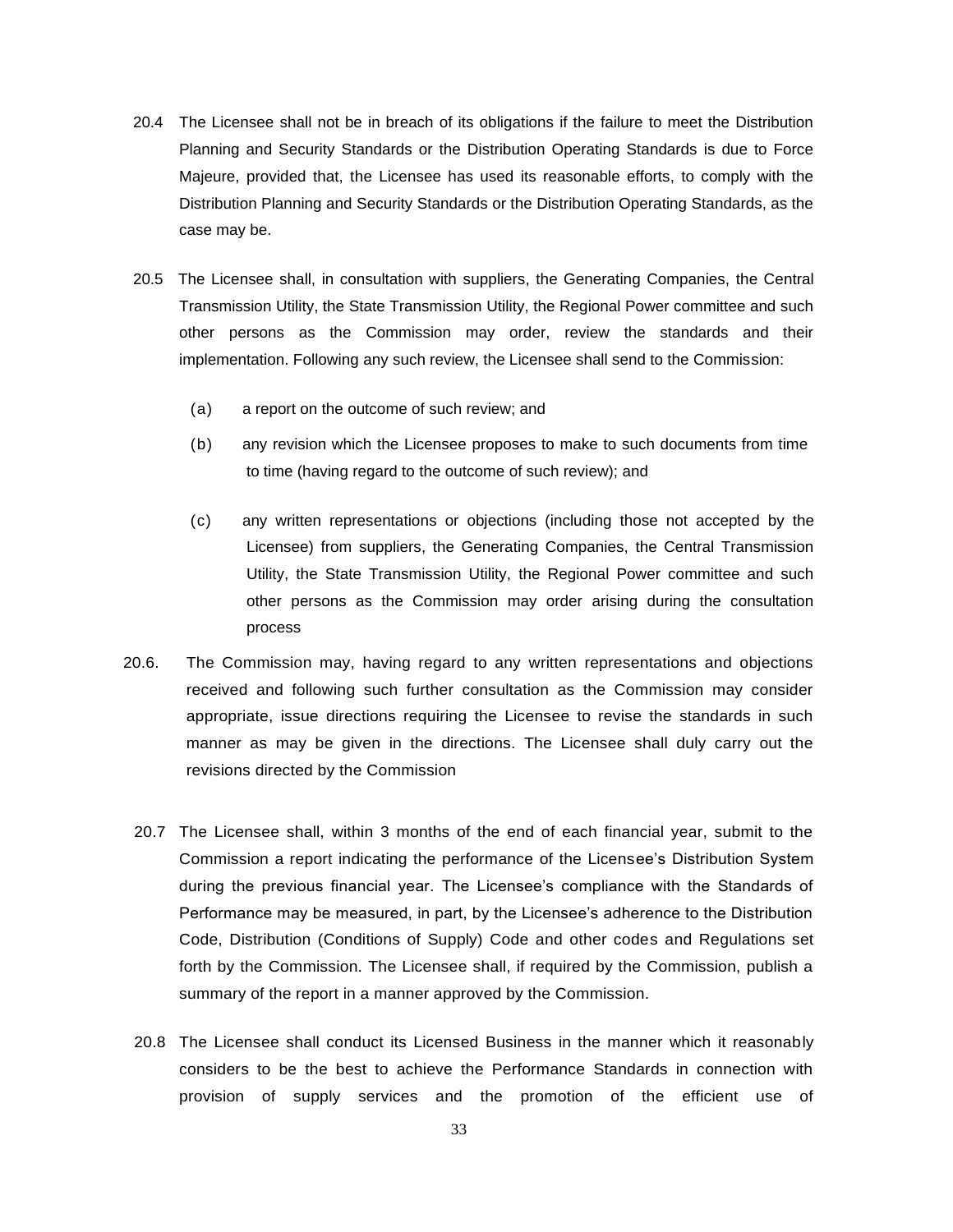electricity by consumers, as may be directed by the Commission by a general or special order.

- 20.9 The Licensee shall provide annually, information to the Commission as to the means by which it proposes to achieve the Performance Standards and other standards applicable to the Licensee.
- 20.10 The Licensee shall duly comply with the Standards as the Commission may direct from time to time, for the performance of the duties of the Distribution Licensees under the Act or the State Act.

#### **21. OBLIGATION TO CONNECT CONSUMERS AND PUBLIC LAMPS**

- 21.1 Subject to the other provisions of these conditions, the Licensee shall on the application of the owner or occupier of any premises within the Area of Supply, give connection to the Licensee's Distribution System for the purposes of providing supply of electricity to such premises, in accordance with the applicable regulations, directions and orders of the Commission.
- 21.2 The Licensee shall abide by the rules made by the State Government in terms of laying down or placing electric supply lines. The rules framed by the State Government will prescribe the cases and circumstances in which consent in writing is required from the Appropriate Government, local authority, owner or occupier, as the case may be, for carrying out the works, the nature and period of notice to be given by the Licensee before carrying out works, procedures and manner of consideration of objections and suggestions, determination and payment of compensation and all such activities in accordance with Section 67 of the Act.
- 21.3 Where, after Distribution mains have been laid down under the provisions of Condition 20.1 and the supply of energy through those mains or any of them has commenced, a requisition is made by the State Government or by a local authority requiring the Licensee to supply for a period of not less than two years, energy for any public lamps within the Area of Supply, the Licensee shall supply, and save in so far as it is prevented from doing so by Force Majeure and operational/constraints, continue to supply energy for such lamps in such quantities as the State Government or the local authority, as the case may be, may require. The State Government or the relevant local authority, as the case may be, may require the Licensee:
	- (a) to provide the mains and other equipment for public lamps; and
	- (b) to use for that purpose supports, if any, previously erected or set up by it for supply of energy.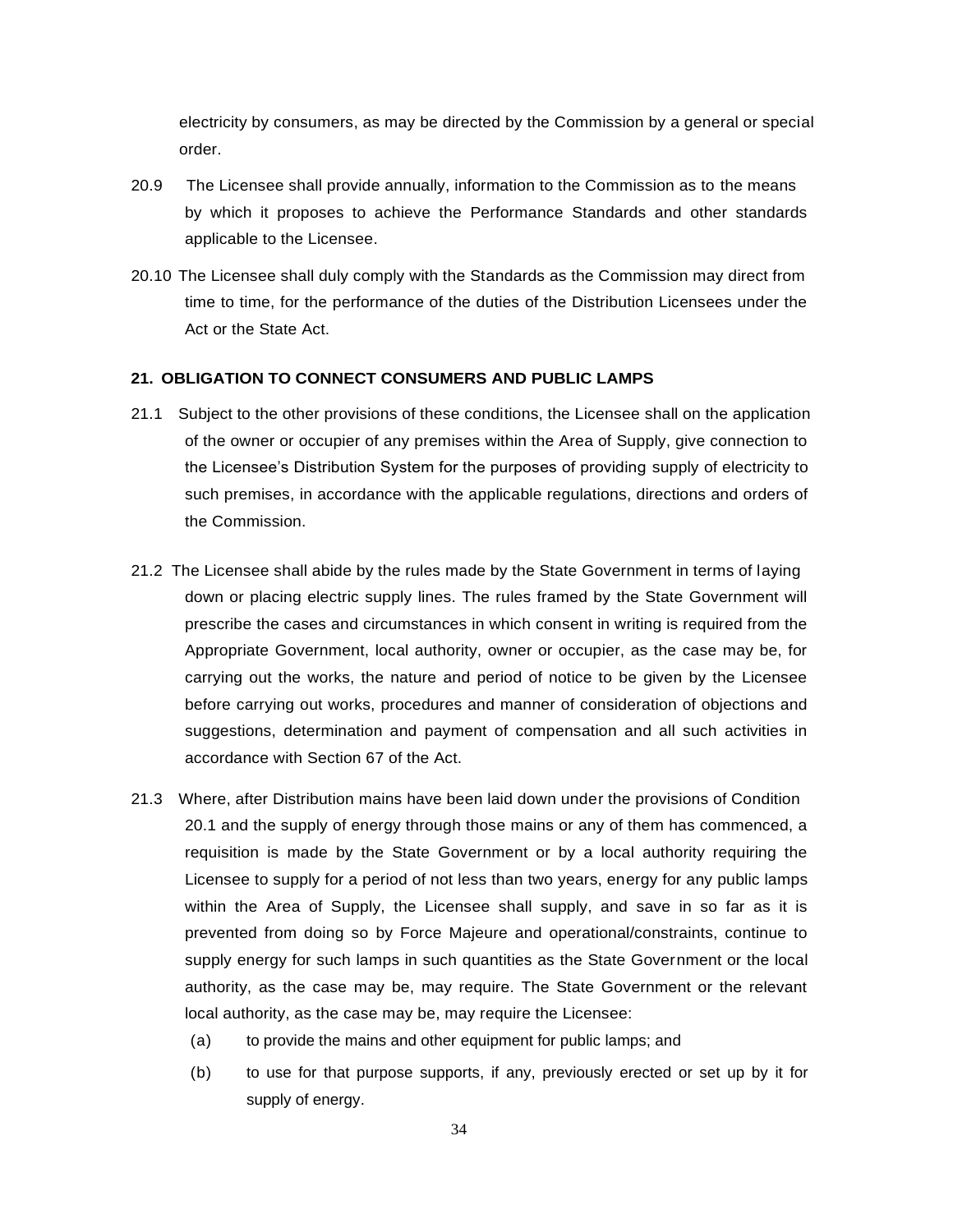21.4 The Licensee may levy any reasonable charge/s for carrying out works/release of supply, in accordance with any procedures that may be stipulated by the Licensee and approved by the Commission as well as the provisions of the Act and the Regulations of the Commission.

### **22. OBLIGATION TO SUPPLY AND POWER SUPPLY PLANNING STANDARDS**

- 22.1 The Licensee shall take all reasonable steps to ensure that all Consumers connected to the Licensee's Distribution System receive a safe, economical and reliable supply of electricity as provided in the Distribution Code, and other guidelines issued by the Commission in accordance with the provisions of the Act, the State Act, Rules and Regulations issued there under.
- 22.2 The Licensees shall be entitled to utilise the soil, subsoil and areas pertaining to public rights of way, streets, public squares and other assets in the public domain, as well as to cross rivers, bridges, railways, electrical and communication lines, subject to the provisions of Section 67 of the Act.
- 22.3 The Licensee shall:
	- (a) determine annually for each of the succeeding five years peak load and energy forecasts of its area of supply for each category of loads by 31st December as required under Odisha Grid Code and Distribution (Planning and Operation) Code;
	- (b) prepare and submit such forecasts by projecting for five consecutive years to the State Transmission Utility in accordance with the guidelines issued by the Commission from time to time; and
	- (c) co-operate with the Transmission licensees, the State Transmission Utility and the State Load Despatch Centre and other Licensees in the preparation of power demand forecasts for the state of Odisha.
- 22.4 The Licensee shall, within three months after these Licence Conditions have come into force or such other time as the Commission may allow, prepare and submit to the Commission for approval, a disaster management plan, to address emergencies that may arise in connection with the operation of the Licence. For purposes of this Condition, an emergency shall mean any condition and/or situation that materially and adversely.
	- (a) affects the ability of the Licensee to maintain safe, adequate and continuous operation of all or any part of the Licensed Business; or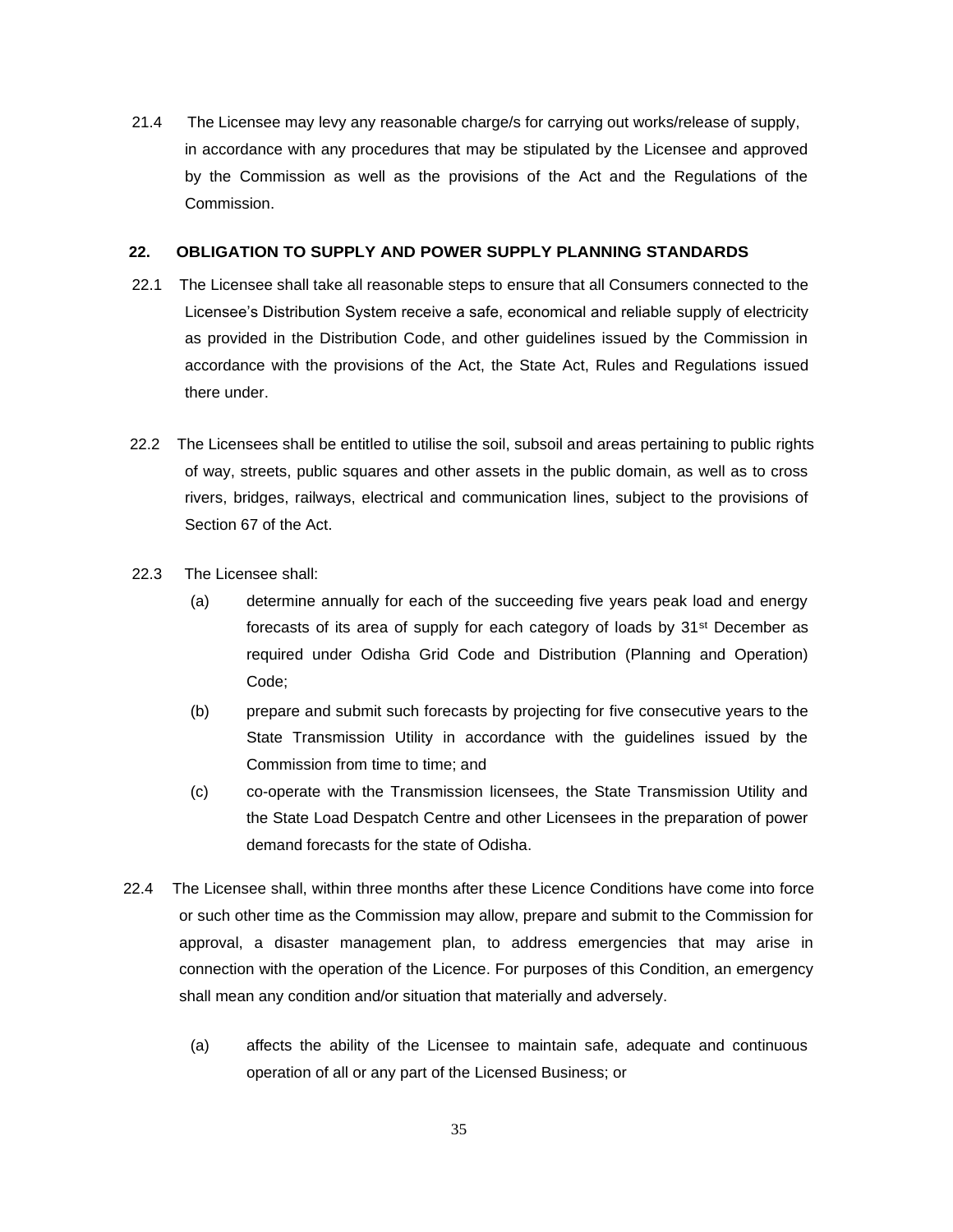(b) endangers the Security of any person, plant, or other life, equipment or property.

## **23. POWERS TO RECOVER EXPENDITURE, RECOVER SECURITY**

The Licensee shall be entitled to recover tariff, charges, fee, etc. and require security deposit to be made for supply of electricity or for provision of services, in accordance with the provision of the Act and the Rules and Regulations for the purpose framed under the Act.

## **24. USE OF METERS**

- 24.1 The Licensee shall comply with the requirements of the Act and the Regulations (made by CEA and the Commission), Directions and Orders of the Commission in regard to supply of electricity through meter.
- 24.2 The Licensee may require the consumer to give security for the price of a meter and enter into an agreement for hire thereof, unless the consumer elects to purchase a meter.

## **25. CONNECTION AND USE OF SYSTEM**

The Licensee shall make such arrangements for open access to the use of his Distribution System by users subject however to the availability of the adequate Distribution capacity in the system in accordance with open access regulations notified by the Commission and further subject to the user agreeing to pay all applicable charges including the Distribution charges and surcharges, wherever applicable.

## **26. POWER PROCUREMENT**

26.1 The Licensee shall be obligated to procure power as per the directions contained in paras 39, 40 and 41 of the Vesting Order.

## **27. EXPECTED REVENUE CALCULATION AND TARIFFS**

- 27.1 The Licensee shall calculate the expected revenue from charges which it is permitted to recover, in accordance with the provisions of the Act, the State Act, the Regulations of the Commission, the tariff terms and conditions and other guidelines, orders and directions issued by the Commission from time to time.
- 27.2 The Licensee shall file the Expected Revenue Calculation and the application containing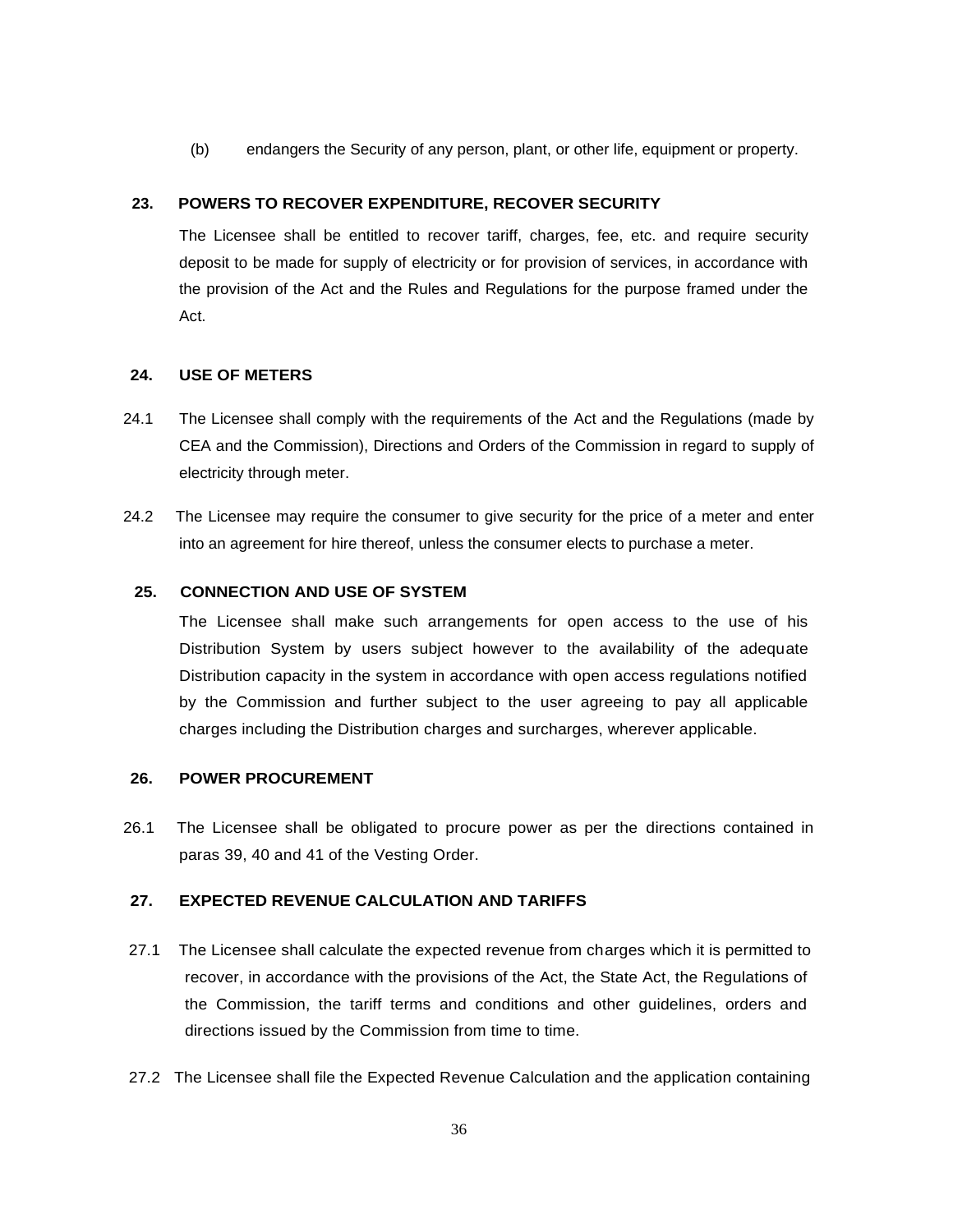tariff proposals in the manner provided in the Conduct of Business Regulations and consistent with the Regulations under Section 61 of the Act.

- 27.3 Unless otherwise provided in the Specific Conditions or in any order or direction made by the Commission the Licensee shall every year, not later than 30th November, submit to the Commission (i) a Statement with full details of its expected aggregate revenues and cost of service for the ensuing financial year (including financing costs and its proposed return on equity) for its Licensed Business, in accordance with the provisions of the Act and the regulations, guidelines and orders issued by the Commission from time to time and (ii) the annual investment plan giving specific details of the investment which the Licensee proposes to make in the ensuing financial year and which the Licensee desires to be covered under the revenue requirements in the ensuing financial year with appropriate references to schemes, if any, already approved by the Commission of which such investments form a part. The Licensee shall prepare and submit to the Commission the Statement and the investment details referred to in the above separately for each of its Licensed Businesses and Other Businesses.
- 27.4 The Licensee shall, along with the Expected Revenue Calculation or at such other time and periodicity the Commission may specifically permit file the application containing tariff proposals and the revision to the existing tariffs approved by the Commission to match the revenue requirements of the Licensee.
- 27.5 The amount that the Licensee is permitted to recover from its tariffs shall be the amount that the Commission determines and approves in accordance with the provisions of the Act, State Act and the Regulations of the Commission.
- 27.6 The Licensee may apply to the Commission to amend its tariffs in accordance with the Act and applicable Regulations and directions of the Commission.

#### **28. PROVISION OF SUBSIDIES TO CERTAIN CONSUMERS**

- 28.1 If the State Government requires the grant of any subsidy to any consumer or class of consumers in the tariff determined by the Commission, the State Government shall, notwithstanding any direction which may be given under Section 108 of the Act, pay, in advance and in such manner as may be directed by the Commission, the amount to compensate the person affected by the grant of subsidy in the manner the Commission may direct.
- 28.2 Provided that no such direction of the State Government shall be operative if the payment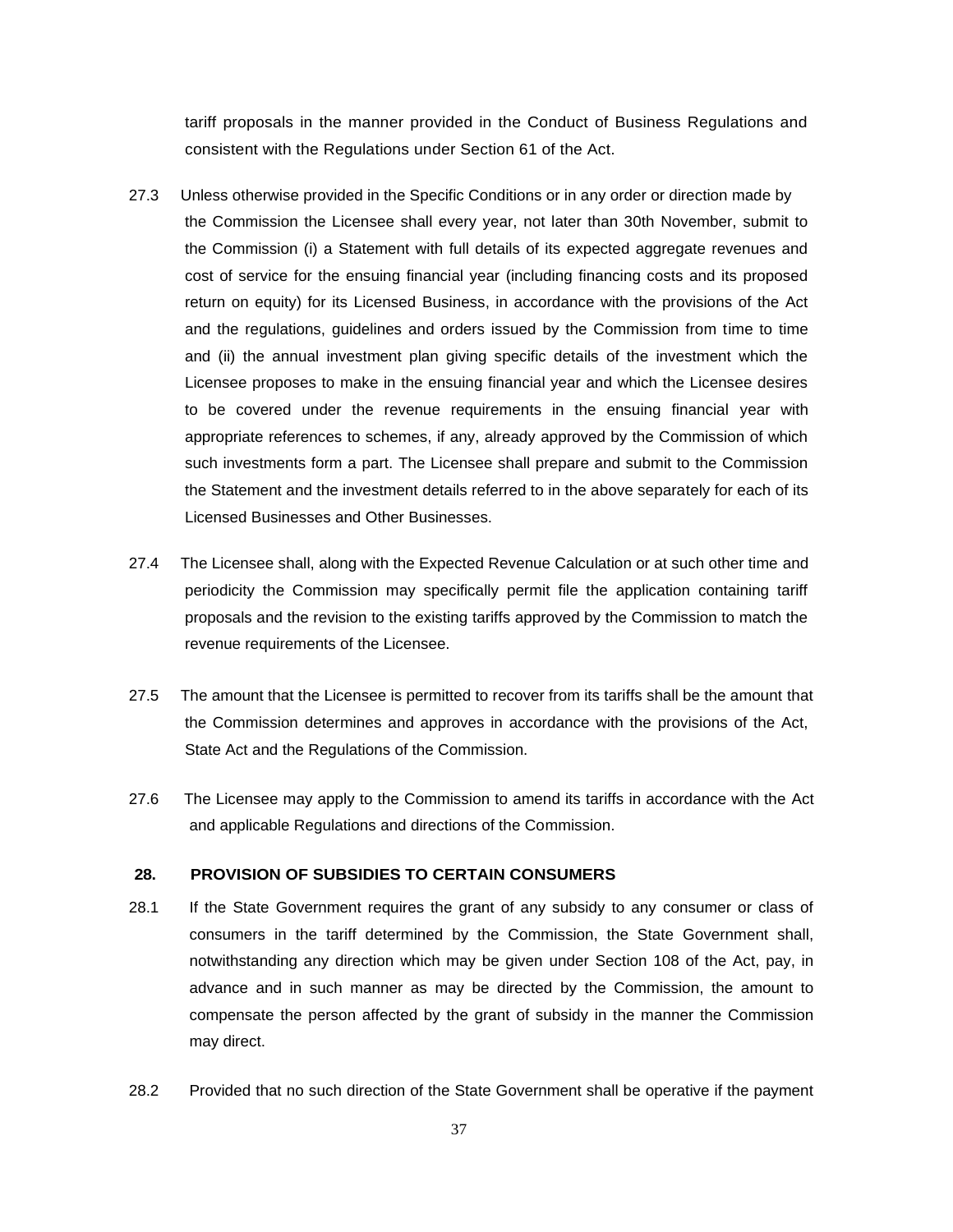is not made in accordance with the provisions of the Act and Regulations of the Commission, and the Licensee shall charge to the consumers the tariff fixed by the Commission from the date of issue of Order(s) by the Commission in this regard.

## **29. POWER TO ENTER PREMISES AND TO REMOVE FITTINGS OR OTHER APPARATUS OF LICENSEE**

- 29.1 In accordance with Section 163 of the Act, the Licensee or any person duly authorized may, at reasonable time, and on informing the occupier of his intent, enter any premises to which supply has been made or over which electric lines and works have been lawfully placed for the purpose of
	- (a) Inspecting, testing, repairing or altering electric supply lines, meters, fittings belonging to the Licensee; or
	- (b) Ascertaining the amount of electricity supplied; or
	- (c) Removing such lines, fittings, works where electricity supply is not required.
- 29.2 The Licensee or its authorised person may on a special order of the Executive Magistrate give a notice not less than twenty four hours in writing to the occupier for entering any premises for purposes mentioned in Condition 29.1 above.
- 29.3 The Licensee may, on refusal of entry by the occupier of the premises, cut off power supply as per Section 163 of the Act till such time the refusal continues but for no longer.

#### 30. **DISCONNECTIONS**

- 30.1 The Licensee shall comply with the provisions of OERC Distribution (Conditions of Supply) Code in the matter of disconnection of supply.
- 30.2 The Licensee shall not cut off supply if the person deposits under protest
	- (a) The amount equal to the sum claimed from him or
	- (b) Electricity charges due from him calculated on the basis of average charge for electricity supplied to him during the preceding 6 months, whichever is less pending disposal of the dispute.
- 30.3 The Licensee shall have to show such sum as recoverable continuously for a period of two years for the electricity supplied and act as per Section 56(2) of the Act.
- 30.4 Pursuant to Sections 126, 127, 135-140 of the Act, the Licensee shall have the powers and authority to take appropriate actions for:
	- (a) Metering at the point of supply of electricity;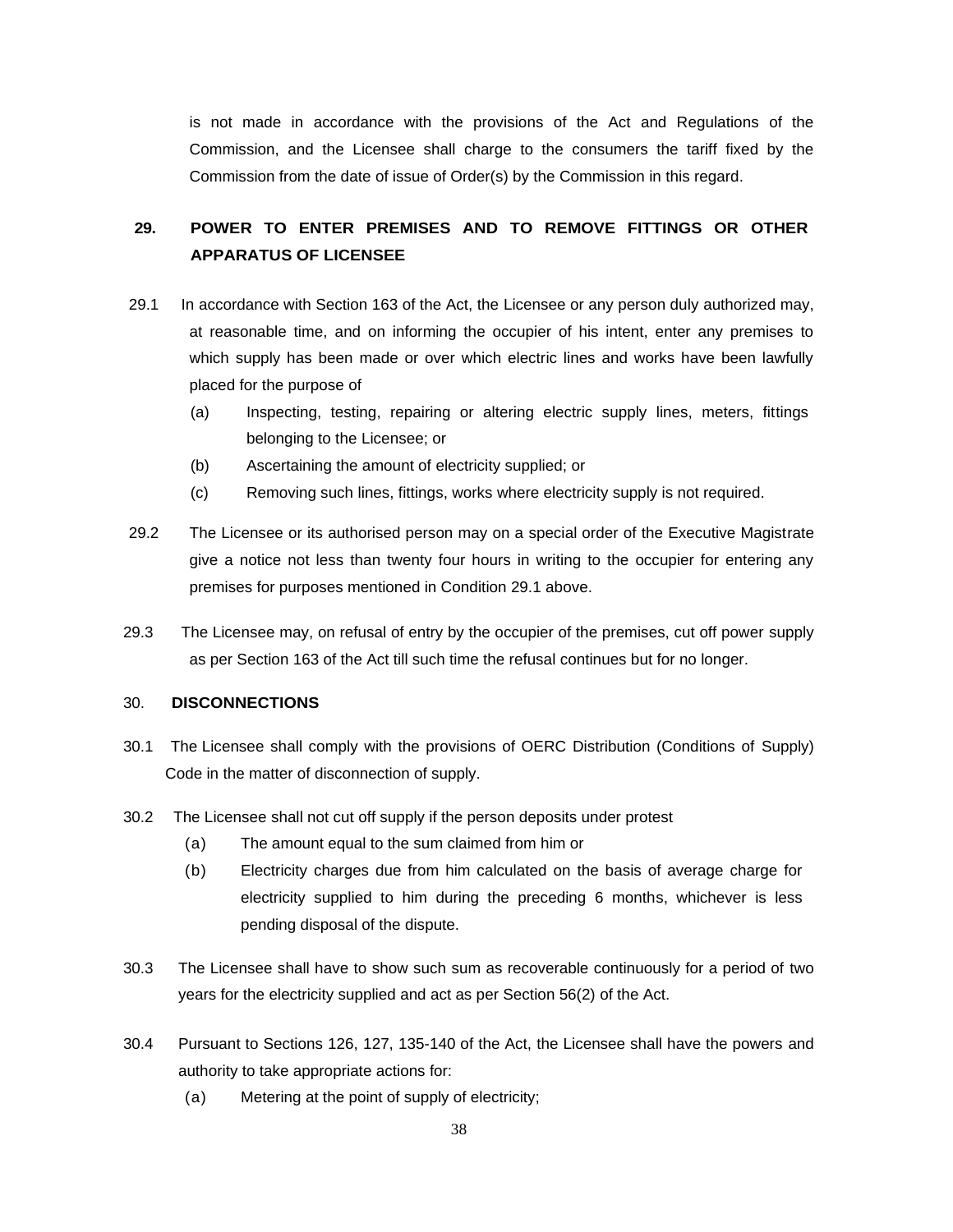- (b) Revenue realisation;
- (c) Implementing credit control procedure as approved by the Commission;
- (d) Prosecution for theft;
- (e) Prevention of meter tampering;
- (f) Prevention of diversion of electricity, and
- (g) Prevention of unauthorised use of electricity; and
- (h) All such similar matters affecting Distribution or Supply.

#### **PART-III: SPECIFIC CONDITIONS**

### **31. PAYMENT OF FEES**

- 31.1 With reference to General Condition 13 and during the period his Licence remains in force, the Licensee shall, by 10th April of every year, be liable to pay to the Commission an annual licence fee of Rs.1.90 Cr. or as decided by the Commission from time to time for each ensuing financial year.
- 31.2 All licence fees (including interest if is due under General Condition 13.2) will have to be deposited in "The Odisha Electricity Regulatory Commission Fund" operated by the Commission.
- 31.3 (a) The Licensee shall be subject to the proceedings for the recovery of such fees specified in the Act; and
	- (b) Commission may review the amount of licence fee in every three years.

## **32. INVESTMENT AND TRANSFER OF ASSETS (IN CONTINUATION TO CONDITION 11 AND 12)**

- 32.1 For the purposes of Condition 11.10, the term "major investment" means any planned scheme wise investment in or acquisition of distribution facilities like Rural Electrification, System Improvement, Major Renovation & Modernization works, the cost of which, when aggregated with all other investments or acquisitions (if any) forming part of the same overall transaction/scheme, equals or exceeds Rs. 5 crore or otherwise determined by the Commission from time to time by a general or special order. For smaller transactions for which prior approval of the Commission has not been obtained, the proposals will be considered at the time of annual true-up subject to prudence check by the Commission.
- 32.2 For the purposes of the Condition 12, without prior written approval of the Commission, the Licensee shall not dispose off or relinquish operational control of any asset whose book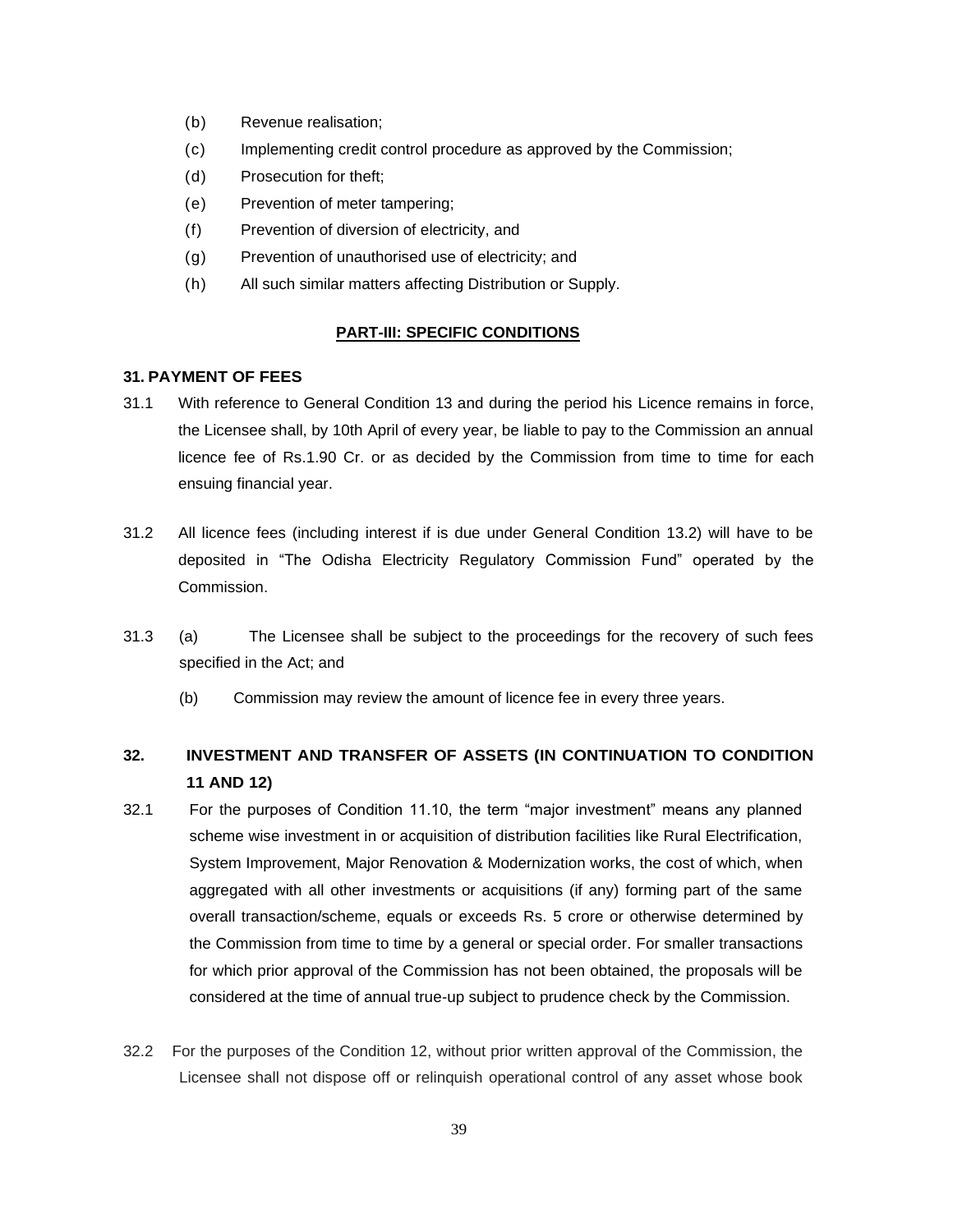value at the time of proposed transfer exceeds Rs. 1 crore or otherwise determined by the Commission from time to time by a general or special order.

32.3 Write-off, cancellation of any investment/money deposit exceeding Rs. 1 crore shall be done with the prior approval of the Commission.

#### **33. BASIS OF CHARGES**

- 33.1 The Licensee shall by the time specified in the OERC (Terms & Conditions for Determination of Wheeling Tariff and Retail Supply Tariff) Regulations, 2014 and subsequent amendment thereof, prepare and lodge with the Commission submissions setting out in full detail.
	- (a) a statement of the Licensee's revenue requirement for the ensuing financial year, prepared in accordance with the aforesaid Regulation read with Sections 45 & 61 of the Act.
	- (b) a statement of the Licensee's expected revenue for the ensuing financial year, at the prevailing tariff.
- 33.2 In accordance with Section 64 of the Act, an application in complete shape for determination of Annual Revenue Requirement (ARR) and calculation of tariff shall be made by the Licensee, setting out in full the following,
	- (a) all filings for Annual Revenue Requirement as per annual schedule, by  $30<sup>th</sup>$ November of every year, indicating the manner in which the gap, if any, between the charges which it is permitted to recover and the expected revenue calculated shall be filled up;
	- (b) a new or amended tariff proposed by the Licensee indicating the date of implementation drawing attention to the proposed changes. Such date shall be not less than 120 days from the date of the submission of the tariff proposal with all information, data, calculations etc. required under OERC (Terms & Conditions for Determination of Wheeling Tariff and Retail Supply Tariff) Regulations, 2014 and subsequent amendments thereof;
	- (c) the aggregate revenue which the Licensee expects to be able to recover from the proposed new or amended tariff, such aggregate revenue figure shall relate to the first full financial year after the proposed specified date, where the specified date coincides with the beginning of the financial year and, in addition where the specified date does not coincide with the beginning of the financial year, the aggregate revenue figure to be calculated at the prevailing tariff up to the date of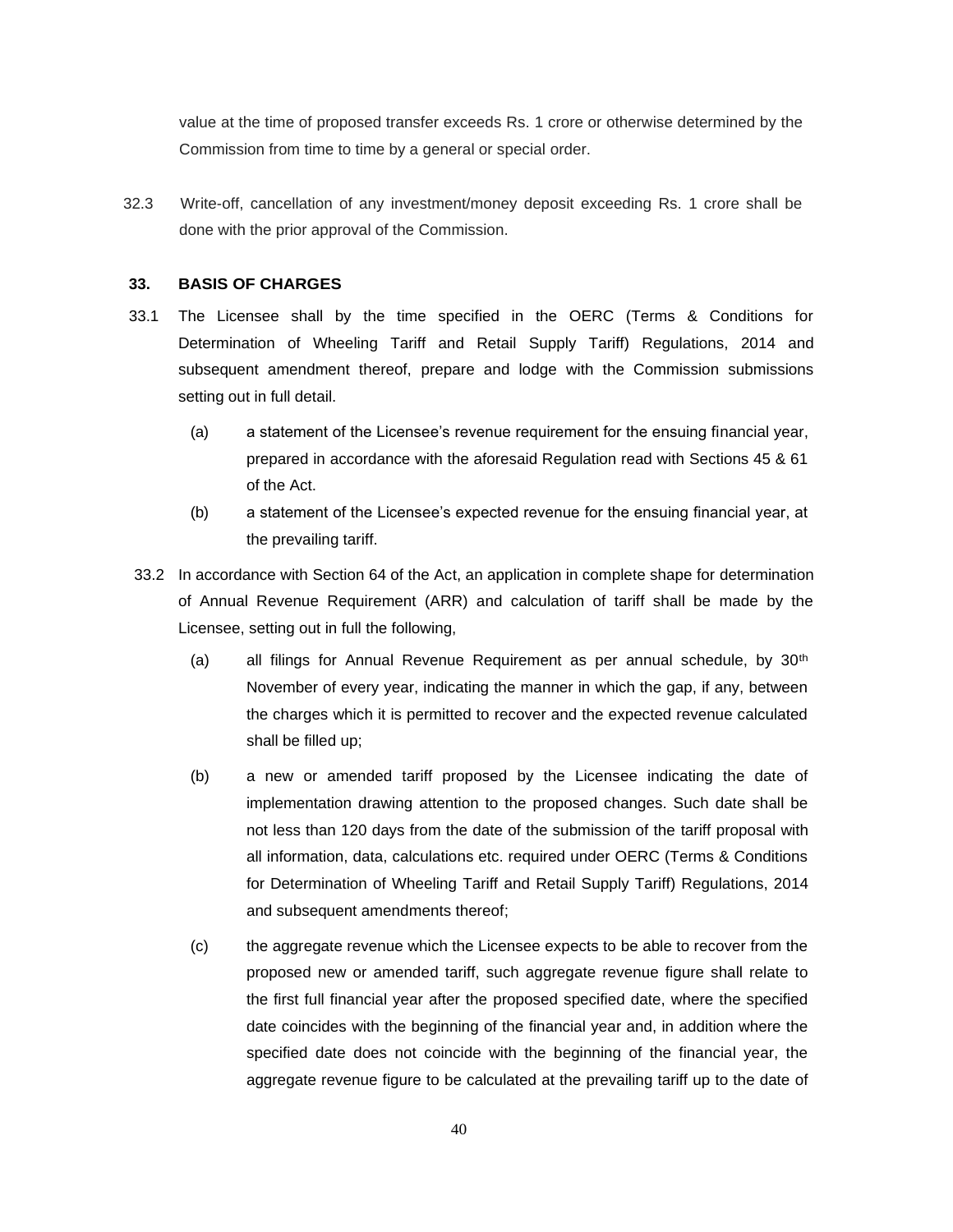revision and thereafter at the revised tariff up to the end of the relevant financial year;

Provided that no tariff or part of tariff shall be amended more than once in any financial year except in respect of any changes expressly permitted under the terms of any fuel surcharge formula as prescribed by Regulations.

- 33.3 Any submission to the Commission pursuant to Paragraph 33.2 shall include a schedule(s) of prices and charges for Distribution which:
	- (a) shall be in accordance with the provisions of Sections 45, 46, 47, 61*&*62 of the Act; and
	- (b) shall enable the Licensee to recover the total revenue referred to in the submission by the Licensee pursuant to Condition 33.1(a). The schedule(s) of prices and charges may, subject to the provisions of Condition 9*,* differentiate according to consumer's load factor, power factor, voltage, total consumption of electricity during any specific period or the time at which the supply is required or the geographical position of any area, the nature of supply and the purpose for which the supply is required and any other relevant factors
- 33.4 The Commission may require comparative data for the first six months of the current and preceding full financial year, for the purposes of comparison, along with such other data, calculation etc. as the Commission considers necessary, and the Licensee shall furnish such data, calculations, comparisons as directed by the Commission.
- 33.5 Subject to the provisions of the Act and the Regulations, the Commission shall within one hundred and twenty days from receipt of an application for determination of tariff and after considering all suggestions and objections received from the public, notify the Licensee either that it accepts the Licensee's calculation on (a), (b) and (c) of Condition 33.2; or
	- (i) that it does not consider the Licensee's calculation to be in accordance with the prescribed methodology or procedure and will propose an alternative calculation which the Licensee shall accept; or
	- (ii) reject the application
- 33.6 Following approval by the Commission of any new or amended tariff, the Licensee shall publish details of the same in accordance with the requirements of the Act. The previously notified tariff shall remain in effect till the new or amended tariff takes effect.
- 33.7 The Licensee shall ensure that all amounts due to other users in respect of the electricity generated or supplied or other goods or services provided by them shall be paid promptly in accordance with the agreement made.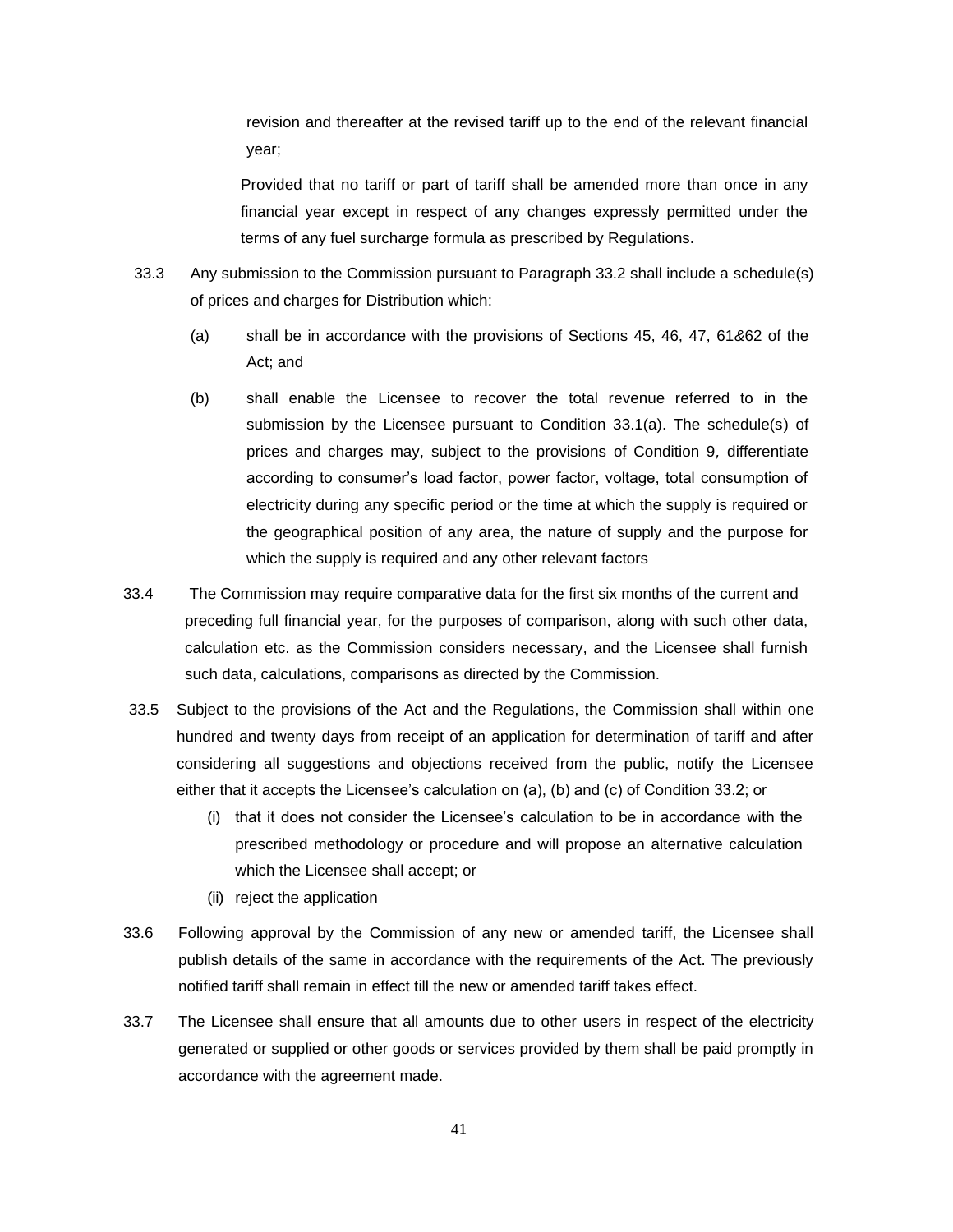### **34. CONTRAVENTION OF LICENCE CONDITIONS**

34.1 In case of any contravention of any Licence conditions by the Licensee, the Licensee shall be liable for penal action under Sections 19, 24, 128, 129 & 142 of the Act and under other relevant provisions of the Act, State Act, Rules, Regulations, and Notifications.

## **35. FRANCHISEE AND TRADING**

- 35.1 The Licensee shall intimate the Commission about its proposal to undertake its distribution activity through another person for a particular area of its Area of Supply under proviso 7 of Section 14 of the Act.
- 35.2 In the aforesaid intimation the Licensee shall inform the Commission about the name, address, credit worthiness, capability, experience, expertise of the franchisee with detail scheme. The Commission may ask the Licensee to furnish any other information about the proposed franchisee.
- 35.3 The Licensee shall furnish an undertaking to the Commission that it will be responsible for any action or inaction of the franchisee in the business of distribution in franchisee area.
- 35.4 The Licensee shall furnish the required information to the Commission periodically about the functioning of the franchisee.
- 35.5 The Commission at any time, in the public interest, may direct the Licensee to cancel/modify the scheme of franchisee of the Licensee, if such scheme violates the provisions of the Act or Rules, Regulations, Notifications, orders issued under the Act.
- 35.6 The Licensee shall intimate the Commission about its detailed scheme for undertaking business of trading under proviso 9 of Section 14 of the Act.
- 35.7 The Licensee shall furnish the required information to the Commission periodically about its trading activity.
- 35.8 The Commission at any time, in the public interest, may direct the Licensee to cancel/ modify the trading activity of the Licensee, if such activity violates the provisions of the Act or Rules, Regulations, Notifications, orders issued under the Act.

#### **36. RURAL ELECTRIFICATION**

The Licensee shall carry out Rural Electrification in accordance with the provisions of the Act.